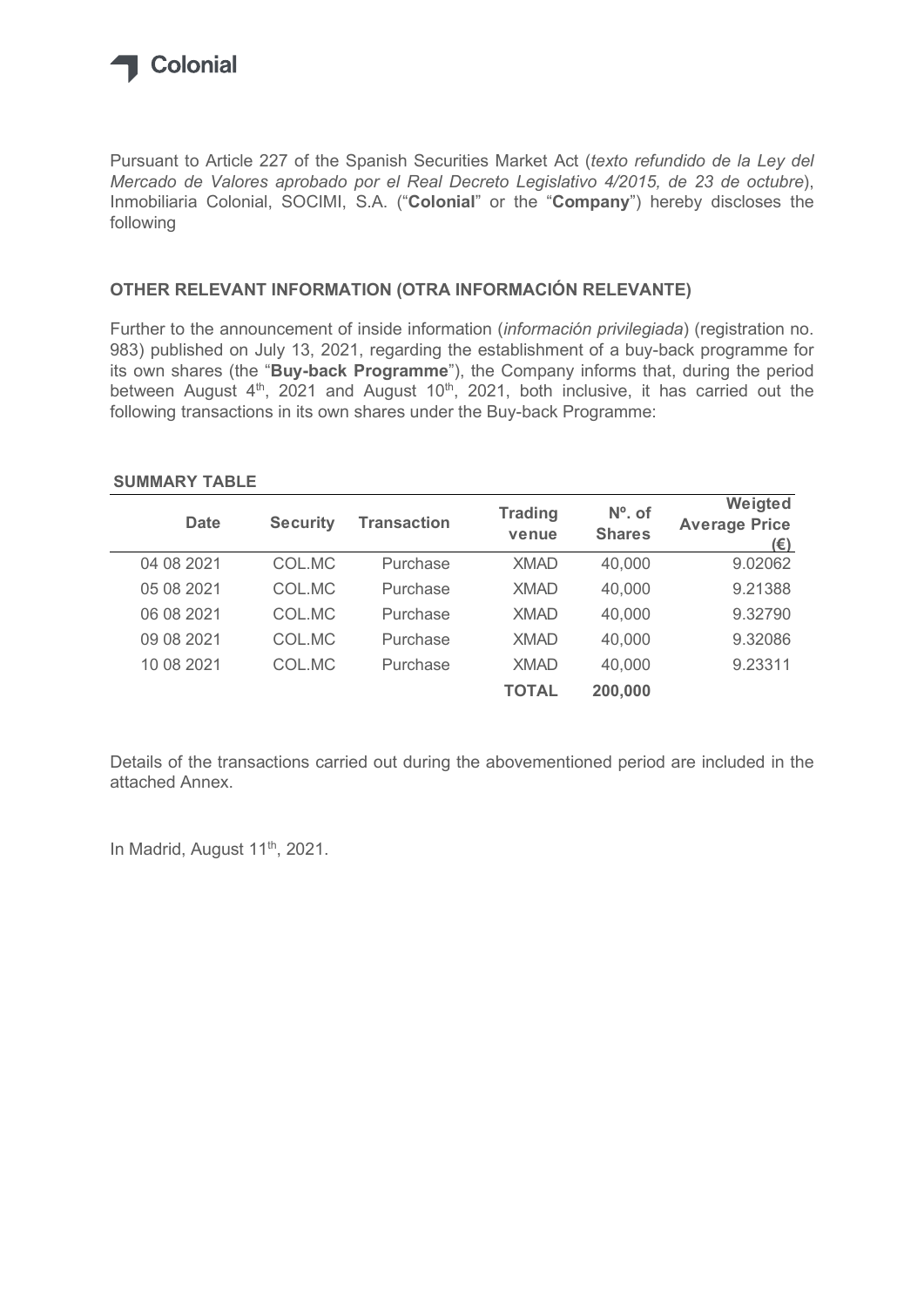## ANNEX

| $N^{\circ}$ . of<br><b>Trading</b><br><b>Security</b><br><b>Transaction</b><br>Intermediary<br>Date<br>Price $(\epsilon)$<br><b>Shares</b><br>venue<br>Banco Sabadell, S.A.<br>04 08 2021<br>COL.MC<br><b>XMAD</b><br>641<br>9.01<br>Purchase<br>COL.MC<br><b>XMAD</b><br>8.99<br>Banco Sabadell, S.A.<br>04 08 2021<br>Purchase<br>999<br>COL.MC<br><b>XMAD</b><br>8.995<br>Banco Sabadell, S.A.<br>04 08 2021<br>Purchase<br>145<br>COL.MC<br><b>XMAD</b><br>9<br>Banco Sabadell, S.A.<br>04 08 2021<br>Purchase<br>153<br>COL.MC<br><b>XMAD</b><br>334<br>Banco Sabadell, S.A.<br>04 08 2021<br>Purchase<br>9<br>04 08 2021<br>COL.MC<br><b>XMAD</b><br>9<br>Banco Sabadell, S.A.<br>Purchase<br>458<br>COL.MC<br><b>XMAD</b><br>9.015<br>Banco Sabadell, S.A.<br>04 08 2021<br>Purchase<br>292<br>04 08 2021<br>COL.MC<br><b>XMAD</b><br>320<br>Banco Sabadell, S.A.<br>Purchase<br>9<br>04 08 2021<br>COL.MC<br><b>XMAD</b><br>122<br>9<br>Banco Sabadell, S.A.<br>Purchase<br>04 08 2021<br>COL.MC<br>Purchase<br><b>XMAD</b><br>301<br>9.03<br>Banco Sabadell, S.A.<br>COL.MC<br><b>XMAD</b><br>82<br>04 08 2021<br>Purchase<br>9.01<br>Banco Sabadell, S.A.<br>04 08 2021<br>COL.MC<br><b>XMAD</b><br>254<br>9.015<br>Banco Sabadell, S.A.<br>Purchase<br>COL.MC<br><b>XMAD</b><br>9.02<br>Banco Sabadell, S.A.<br>04 08 2021<br>Purchase<br>39<br>04 08 2021<br>COL.MC<br>XMAD<br>17<br>9.015<br>Banco Sabadell, S.A.<br>Purchase<br>04 08 2021<br><b>XMAD</b><br>9.015<br>Banco Sabadell, S.A.<br>COL.MC<br>Purchase<br>549<br>358<br>9.01<br>Banco Sabadell, S.A.<br>04 08 2021<br>COL.MC<br>Purchase<br><b>XMAD</b><br>COL.MC<br><b>XMAD</b><br>283<br>9.01<br>Banco Sabadell, S.A.<br>04 08 2021<br>Purchase<br>COL.MC<br><b>XMAD</b><br>28<br>9.01<br>Banco Sabadell, S.A.<br>04 08 2021<br>Purchase<br>COL.MC<br>Purchase<br><b>XMAD</b><br>253<br>9.025<br>Banco Sabadell, S.A.<br>04 08 2021<br>COL.MC<br>47<br>9.025<br>Banco Sabadell, S.A.<br>04 08 2021<br>Purchase<br><b>XMAD</b><br>563<br>9.025<br>04 08 2021<br>COL.MC<br>Purchase<br><b>XMAD</b><br>Banco Sabadell, S.A.<br><b>XMAD</b><br>217<br>9.01<br>04 08 2021<br>COL.MC<br>Purchase<br>Banco Sabadell, S.A.<br>Banco Sabadell, S.A.<br>04 08 2021<br>COL.MC<br>Purchase<br><b>XMAD</b><br>368<br>9<br>COL.MC<br><b>XMAD</b><br>581<br>8.99<br>Banco Sabadell, S.A.<br>04 08 2021<br>Purchase<br>Banco Sabadell, S.A.<br>04 08 2021<br>COL.MC<br>Purchase<br><b>XMAD</b><br>245<br>8.985<br>04 08 2021<br>COL.MC<br>Purchase<br><b>XMAD</b><br>76<br>8.985<br>Banco Sabadell, S.A.<br>380<br>8.985<br>04 08 2021<br>COL.MC<br><b>XMAD</b><br>Banco Sabadell, S.A.<br>Purchase<br>COL.MC<br><b>XMAD</b><br>531<br>8.975<br>Banco Sabadell, S.A.<br>04 08 2021<br>Purchase<br>8.97<br>04 08 2021<br>COL.MC<br>Purchase<br><b>XMAD</b><br>315<br>Banco Sabadell, S.A.<br><b>XMAD</b><br>Banco Sabadell, S.A.<br>04 08 2021<br>COL.MC<br>Purchase<br>43<br>8.97<br>COL.MC<br><b>XMAD</b><br>191<br>Banco Sabadell, S.A.<br>04 08 2021<br>Purchase<br>8.96<br><b>XMAD</b><br>112<br>Banco Sabadell, S.A.<br>04 08 2021<br>COL.MC<br>Purchase<br>8.96<br>266<br>04 08 2021<br>COL.MC<br><b>XMAD</b><br>8.965<br>Banco Sabadell, S.A.<br>Purchase<br><b>XMAD</b><br>309<br>8.97<br>04 08 2021<br>COL.MC<br>Purchase<br>Banco Sabadell, S.A.<br>371<br>8.96<br>Banco Sabadell, S.A.<br>04 08 2021<br>COL.MC<br>Purchase<br><b>XMAD</b><br>Banco Sabadell, S.A.<br>04 08 2021<br>COL.MC<br>Purchase<br><b>XMAD</b><br>311<br>8.985<br>Banco Sabadell, S.A.<br>04 08 2021<br>COL.MC<br>Purchase<br><b>XMAD</b><br>545<br>8.99<br>04 08 2021<br>COL.MC<br>Purchase<br><b>XMAD</b><br>36<br>8.98<br>Banco Sabadell, S.A.<br>04 08 2021<br>COL.MC<br>Purchase<br><b>XMAD</b><br>259<br>8.98<br>Banco Sabadell, S.A.<br><b>XMAD</b><br>56<br>8.985<br>Banco Sabadell, S.A.<br>04 08 2021<br>COL.MC<br>Purchase<br>04 08 2021<br>COL.MC<br>Purchase<br><b>XMAD</b><br>213<br>8.985<br>Banco Sabadell, S.A.<br><b>XMAD</b><br>8.985<br>Banco Sabadell, S.A.<br>04 08 2021<br>COL.MC<br>Purchase<br>55 |            |        |          | <b>ANNEX</b> |     |       |                      |
|-----------------------------------------------------------------------------------------------------------------------------------------------------------------------------------------------------------------------------------------------------------------------------------------------------------------------------------------------------------------------------------------------------------------------------------------------------------------------------------------------------------------------------------------------------------------------------------------------------------------------------------------------------------------------------------------------------------------------------------------------------------------------------------------------------------------------------------------------------------------------------------------------------------------------------------------------------------------------------------------------------------------------------------------------------------------------------------------------------------------------------------------------------------------------------------------------------------------------------------------------------------------------------------------------------------------------------------------------------------------------------------------------------------------------------------------------------------------------------------------------------------------------------------------------------------------------------------------------------------------------------------------------------------------------------------------------------------------------------------------------------------------------------------------------------------------------------------------------------------------------------------------------------------------------------------------------------------------------------------------------------------------------------------------------------------------------------------------------------------------------------------------------------------------------------------------------------------------------------------------------------------------------------------------------------------------------------------------------------------------------------------------------------------------------------------------------------------------------------------------------------------------------------------------------------------------------------------------------------------------------------------------------------------------------------------------------------------------------------------------------------------------------------------------------------------------------------------------------------------------------------------------------------------------------------------------------------------------------------------------------------------------------------------------------------------------------------------------------------------------------------------------------------------------------------------------------------------------------------------------------------------------------------------------------------------------------------------------------------------------------------------------------------------------------------------------------------------------------------------------------------------------------------------------------------------------------------------------------------------------------------------------------------------------------------------------------------------------------------------------------------------------------------------------------------------------------------------------------------------------------------------------------------------------------------------------------------------------------------------------------------------------------------------------------------------------------|------------|--------|----------|--------------|-----|-------|----------------------|
|                                                                                                                                                                                                                                                                                                                                                                                                                                                                                                                                                                                                                                                                                                                                                                                                                                                                                                                                                                                                                                                                                                                                                                                                                                                                                                                                                                                                                                                                                                                                                                                                                                                                                                                                                                                                                                                                                                                                                                                                                                                                                                                                                                                                                                                                                                                                                                                                                                                                                                                                                                                                                                                                                                                                                                                                                                                                                                                                                                                                                                                                                                                                                                                                                                                                                                                                                                                                                                                                                                                                                                                                                                                                                                                                                                                                                                                                                                                                                                                                                                                                       |            |        |          |              |     |       |                      |
|                                                                                                                                                                                                                                                                                                                                                                                                                                                                                                                                                                                                                                                                                                                                                                                                                                                                                                                                                                                                                                                                                                                                                                                                                                                                                                                                                                                                                                                                                                                                                                                                                                                                                                                                                                                                                                                                                                                                                                                                                                                                                                                                                                                                                                                                                                                                                                                                                                                                                                                                                                                                                                                                                                                                                                                                                                                                                                                                                                                                                                                                                                                                                                                                                                                                                                                                                                                                                                                                                                                                                                                                                                                                                                                                                                                                                                                                                                                                                                                                                                                                       |            |        |          |              |     |       |                      |
|                                                                                                                                                                                                                                                                                                                                                                                                                                                                                                                                                                                                                                                                                                                                                                                                                                                                                                                                                                                                                                                                                                                                                                                                                                                                                                                                                                                                                                                                                                                                                                                                                                                                                                                                                                                                                                                                                                                                                                                                                                                                                                                                                                                                                                                                                                                                                                                                                                                                                                                                                                                                                                                                                                                                                                                                                                                                                                                                                                                                                                                                                                                                                                                                                                                                                                                                                                                                                                                                                                                                                                                                                                                                                                                                                                                                                                                                                                                                                                                                                                                                       |            |        |          |              |     |       |                      |
|                                                                                                                                                                                                                                                                                                                                                                                                                                                                                                                                                                                                                                                                                                                                                                                                                                                                                                                                                                                                                                                                                                                                                                                                                                                                                                                                                                                                                                                                                                                                                                                                                                                                                                                                                                                                                                                                                                                                                                                                                                                                                                                                                                                                                                                                                                                                                                                                                                                                                                                                                                                                                                                                                                                                                                                                                                                                                                                                                                                                                                                                                                                                                                                                                                                                                                                                                                                                                                                                                                                                                                                                                                                                                                                                                                                                                                                                                                                                                                                                                                                                       |            |        |          |              |     |       |                      |
|                                                                                                                                                                                                                                                                                                                                                                                                                                                                                                                                                                                                                                                                                                                                                                                                                                                                                                                                                                                                                                                                                                                                                                                                                                                                                                                                                                                                                                                                                                                                                                                                                                                                                                                                                                                                                                                                                                                                                                                                                                                                                                                                                                                                                                                                                                                                                                                                                                                                                                                                                                                                                                                                                                                                                                                                                                                                                                                                                                                                                                                                                                                                                                                                                                                                                                                                                                                                                                                                                                                                                                                                                                                                                                                                                                                                                                                                                                                                                                                                                                                                       |            |        |          |              |     |       |                      |
|                                                                                                                                                                                                                                                                                                                                                                                                                                                                                                                                                                                                                                                                                                                                                                                                                                                                                                                                                                                                                                                                                                                                                                                                                                                                                                                                                                                                                                                                                                                                                                                                                                                                                                                                                                                                                                                                                                                                                                                                                                                                                                                                                                                                                                                                                                                                                                                                                                                                                                                                                                                                                                                                                                                                                                                                                                                                                                                                                                                                                                                                                                                                                                                                                                                                                                                                                                                                                                                                                                                                                                                                                                                                                                                                                                                                                                                                                                                                                                                                                                                                       |            |        |          |              |     |       |                      |
|                                                                                                                                                                                                                                                                                                                                                                                                                                                                                                                                                                                                                                                                                                                                                                                                                                                                                                                                                                                                                                                                                                                                                                                                                                                                                                                                                                                                                                                                                                                                                                                                                                                                                                                                                                                                                                                                                                                                                                                                                                                                                                                                                                                                                                                                                                                                                                                                                                                                                                                                                                                                                                                                                                                                                                                                                                                                                                                                                                                                                                                                                                                                                                                                                                                                                                                                                                                                                                                                                                                                                                                                                                                                                                                                                                                                                                                                                                                                                                                                                                                                       |            |        |          |              |     |       |                      |
|                                                                                                                                                                                                                                                                                                                                                                                                                                                                                                                                                                                                                                                                                                                                                                                                                                                                                                                                                                                                                                                                                                                                                                                                                                                                                                                                                                                                                                                                                                                                                                                                                                                                                                                                                                                                                                                                                                                                                                                                                                                                                                                                                                                                                                                                                                                                                                                                                                                                                                                                                                                                                                                                                                                                                                                                                                                                                                                                                                                                                                                                                                                                                                                                                                                                                                                                                                                                                                                                                                                                                                                                                                                                                                                                                                                                                                                                                                                                                                                                                                                                       |            |        |          |              |     |       |                      |
|                                                                                                                                                                                                                                                                                                                                                                                                                                                                                                                                                                                                                                                                                                                                                                                                                                                                                                                                                                                                                                                                                                                                                                                                                                                                                                                                                                                                                                                                                                                                                                                                                                                                                                                                                                                                                                                                                                                                                                                                                                                                                                                                                                                                                                                                                                                                                                                                                                                                                                                                                                                                                                                                                                                                                                                                                                                                                                                                                                                                                                                                                                                                                                                                                                                                                                                                                                                                                                                                                                                                                                                                                                                                                                                                                                                                                                                                                                                                                                                                                                                                       |            |        |          |              |     |       |                      |
|                                                                                                                                                                                                                                                                                                                                                                                                                                                                                                                                                                                                                                                                                                                                                                                                                                                                                                                                                                                                                                                                                                                                                                                                                                                                                                                                                                                                                                                                                                                                                                                                                                                                                                                                                                                                                                                                                                                                                                                                                                                                                                                                                                                                                                                                                                                                                                                                                                                                                                                                                                                                                                                                                                                                                                                                                                                                                                                                                                                                                                                                                                                                                                                                                                                                                                                                                                                                                                                                                                                                                                                                                                                                                                                                                                                                                                                                                                                                                                                                                                                                       |            |        |          |              |     |       |                      |
|                                                                                                                                                                                                                                                                                                                                                                                                                                                                                                                                                                                                                                                                                                                                                                                                                                                                                                                                                                                                                                                                                                                                                                                                                                                                                                                                                                                                                                                                                                                                                                                                                                                                                                                                                                                                                                                                                                                                                                                                                                                                                                                                                                                                                                                                                                                                                                                                                                                                                                                                                                                                                                                                                                                                                                                                                                                                                                                                                                                                                                                                                                                                                                                                                                                                                                                                                                                                                                                                                                                                                                                                                                                                                                                                                                                                                                                                                                                                                                                                                                                                       |            |        |          |              |     |       |                      |
|                                                                                                                                                                                                                                                                                                                                                                                                                                                                                                                                                                                                                                                                                                                                                                                                                                                                                                                                                                                                                                                                                                                                                                                                                                                                                                                                                                                                                                                                                                                                                                                                                                                                                                                                                                                                                                                                                                                                                                                                                                                                                                                                                                                                                                                                                                                                                                                                                                                                                                                                                                                                                                                                                                                                                                                                                                                                                                                                                                                                                                                                                                                                                                                                                                                                                                                                                                                                                                                                                                                                                                                                                                                                                                                                                                                                                                                                                                                                                                                                                                                                       |            |        |          |              |     |       |                      |
|                                                                                                                                                                                                                                                                                                                                                                                                                                                                                                                                                                                                                                                                                                                                                                                                                                                                                                                                                                                                                                                                                                                                                                                                                                                                                                                                                                                                                                                                                                                                                                                                                                                                                                                                                                                                                                                                                                                                                                                                                                                                                                                                                                                                                                                                                                                                                                                                                                                                                                                                                                                                                                                                                                                                                                                                                                                                                                                                                                                                                                                                                                                                                                                                                                                                                                                                                                                                                                                                                                                                                                                                                                                                                                                                                                                                                                                                                                                                                                                                                                                                       |            |        |          |              |     |       |                      |
|                                                                                                                                                                                                                                                                                                                                                                                                                                                                                                                                                                                                                                                                                                                                                                                                                                                                                                                                                                                                                                                                                                                                                                                                                                                                                                                                                                                                                                                                                                                                                                                                                                                                                                                                                                                                                                                                                                                                                                                                                                                                                                                                                                                                                                                                                                                                                                                                                                                                                                                                                                                                                                                                                                                                                                                                                                                                                                                                                                                                                                                                                                                                                                                                                                                                                                                                                                                                                                                                                                                                                                                                                                                                                                                                                                                                                                                                                                                                                                                                                                                                       |            |        |          |              |     |       |                      |
|                                                                                                                                                                                                                                                                                                                                                                                                                                                                                                                                                                                                                                                                                                                                                                                                                                                                                                                                                                                                                                                                                                                                                                                                                                                                                                                                                                                                                                                                                                                                                                                                                                                                                                                                                                                                                                                                                                                                                                                                                                                                                                                                                                                                                                                                                                                                                                                                                                                                                                                                                                                                                                                                                                                                                                                                                                                                                                                                                                                                                                                                                                                                                                                                                                                                                                                                                                                                                                                                                                                                                                                                                                                                                                                                                                                                                                                                                                                                                                                                                                                                       |            |        |          |              |     |       |                      |
|                                                                                                                                                                                                                                                                                                                                                                                                                                                                                                                                                                                                                                                                                                                                                                                                                                                                                                                                                                                                                                                                                                                                                                                                                                                                                                                                                                                                                                                                                                                                                                                                                                                                                                                                                                                                                                                                                                                                                                                                                                                                                                                                                                                                                                                                                                                                                                                                                                                                                                                                                                                                                                                                                                                                                                                                                                                                                                                                                                                                                                                                                                                                                                                                                                                                                                                                                                                                                                                                                                                                                                                                                                                                                                                                                                                                                                                                                                                                                                                                                                                                       |            |        |          |              |     |       |                      |
|                                                                                                                                                                                                                                                                                                                                                                                                                                                                                                                                                                                                                                                                                                                                                                                                                                                                                                                                                                                                                                                                                                                                                                                                                                                                                                                                                                                                                                                                                                                                                                                                                                                                                                                                                                                                                                                                                                                                                                                                                                                                                                                                                                                                                                                                                                                                                                                                                                                                                                                                                                                                                                                                                                                                                                                                                                                                                                                                                                                                                                                                                                                                                                                                                                                                                                                                                                                                                                                                                                                                                                                                                                                                                                                                                                                                                                                                                                                                                                                                                                                                       |            |        |          |              |     |       |                      |
|                                                                                                                                                                                                                                                                                                                                                                                                                                                                                                                                                                                                                                                                                                                                                                                                                                                                                                                                                                                                                                                                                                                                                                                                                                                                                                                                                                                                                                                                                                                                                                                                                                                                                                                                                                                                                                                                                                                                                                                                                                                                                                                                                                                                                                                                                                                                                                                                                                                                                                                                                                                                                                                                                                                                                                                                                                                                                                                                                                                                                                                                                                                                                                                                                                                                                                                                                                                                                                                                                                                                                                                                                                                                                                                                                                                                                                                                                                                                                                                                                                                                       |            |        |          |              |     |       |                      |
|                                                                                                                                                                                                                                                                                                                                                                                                                                                                                                                                                                                                                                                                                                                                                                                                                                                                                                                                                                                                                                                                                                                                                                                                                                                                                                                                                                                                                                                                                                                                                                                                                                                                                                                                                                                                                                                                                                                                                                                                                                                                                                                                                                                                                                                                                                                                                                                                                                                                                                                                                                                                                                                                                                                                                                                                                                                                                                                                                                                                                                                                                                                                                                                                                                                                                                                                                                                                                                                                                                                                                                                                                                                                                                                                                                                                                                                                                                                                                                                                                                                                       |            |        |          |              |     |       |                      |
|                                                                                                                                                                                                                                                                                                                                                                                                                                                                                                                                                                                                                                                                                                                                                                                                                                                                                                                                                                                                                                                                                                                                                                                                                                                                                                                                                                                                                                                                                                                                                                                                                                                                                                                                                                                                                                                                                                                                                                                                                                                                                                                                                                                                                                                                                                                                                                                                                                                                                                                                                                                                                                                                                                                                                                                                                                                                                                                                                                                                                                                                                                                                                                                                                                                                                                                                                                                                                                                                                                                                                                                                                                                                                                                                                                                                                                                                                                                                                                                                                                                                       |            |        |          |              |     |       |                      |
|                                                                                                                                                                                                                                                                                                                                                                                                                                                                                                                                                                                                                                                                                                                                                                                                                                                                                                                                                                                                                                                                                                                                                                                                                                                                                                                                                                                                                                                                                                                                                                                                                                                                                                                                                                                                                                                                                                                                                                                                                                                                                                                                                                                                                                                                                                                                                                                                                                                                                                                                                                                                                                                                                                                                                                                                                                                                                                                                                                                                                                                                                                                                                                                                                                                                                                                                                                                                                                                                                                                                                                                                                                                                                                                                                                                                                                                                                                                                                                                                                                                                       |            |        |          |              |     |       |                      |
|                                                                                                                                                                                                                                                                                                                                                                                                                                                                                                                                                                                                                                                                                                                                                                                                                                                                                                                                                                                                                                                                                                                                                                                                                                                                                                                                                                                                                                                                                                                                                                                                                                                                                                                                                                                                                                                                                                                                                                                                                                                                                                                                                                                                                                                                                                                                                                                                                                                                                                                                                                                                                                                                                                                                                                                                                                                                                                                                                                                                                                                                                                                                                                                                                                                                                                                                                                                                                                                                                                                                                                                                                                                                                                                                                                                                                                                                                                                                                                                                                                                                       |            |        |          |              |     |       |                      |
|                                                                                                                                                                                                                                                                                                                                                                                                                                                                                                                                                                                                                                                                                                                                                                                                                                                                                                                                                                                                                                                                                                                                                                                                                                                                                                                                                                                                                                                                                                                                                                                                                                                                                                                                                                                                                                                                                                                                                                                                                                                                                                                                                                                                                                                                                                                                                                                                                                                                                                                                                                                                                                                                                                                                                                                                                                                                                                                                                                                                                                                                                                                                                                                                                                                                                                                                                                                                                                                                                                                                                                                                                                                                                                                                                                                                                                                                                                                                                                                                                                                                       |            |        |          |              |     |       |                      |
|                                                                                                                                                                                                                                                                                                                                                                                                                                                                                                                                                                                                                                                                                                                                                                                                                                                                                                                                                                                                                                                                                                                                                                                                                                                                                                                                                                                                                                                                                                                                                                                                                                                                                                                                                                                                                                                                                                                                                                                                                                                                                                                                                                                                                                                                                                                                                                                                                                                                                                                                                                                                                                                                                                                                                                                                                                                                                                                                                                                                                                                                                                                                                                                                                                                                                                                                                                                                                                                                                                                                                                                                                                                                                                                                                                                                                                                                                                                                                                                                                                                                       |            |        |          |              |     |       |                      |
|                                                                                                                                                                                                                                                                                                                                                                                                                                                                                                                                                                                                                                                                                                                                                                                                                                                                                                                                                                                                                                                                                                                                                                                                                                                                                                                                                                                                                                                                                                                                                                                                                                                                                                                                                                                                                                                                                                                                                                                                                                                                                                                                                                                                                                                                                                                                                                                                                                                                                                                                                                                                                                                                                                                                                                                                                                                                                                                                                                                                                                                                                                                                                                                                                                                                                                                                                                                                                                                                                                                                                                                                                                                                                                                                                                                                                                                                                                                                                                                                                                                                       |            |        |          |              |     |       |                      |
|                                                                                                                                                                                                                                                                                                                                                                                                                                                                                                                                                                                                                                                                                                                                                                                                                                                                                                                                                                                                                                                                                                                                                                                                                                                                                                                                                                                                                                                                                                                                                                                                                                                                                                                                                                                                                                                                                                                                                                                                                                                                                                                                                                                                                                                                                                                                                                                                                                                                                                                                                                                                                                                                                                                                                                                                                                                                                                                                                                                                                                                                                                                                                                                                                                                                                                                                                                                                                                                                                                                                                                                                                                                                                                                                                                                                                                                                                                                                                                                                                                                                       |            |        |          |              |     |       |                      |
|                                                                                                                                                                                                                                                                                                                                                                                                                                                                                                                                                                                                                                                                                                                                                                                                                                                                                                                                                                                                                                                                                                                                                                                                                                                                                                                                                                                                                                                                                                                                                                                                                                                                                                                                                                                                                                                                                                                                                                                                                                                                                                                                                                                                                                                                                                                                                                                                                                                                                                                                                                                                                                                                                                                                                                                                                                                                                                                                                                                                                                                                                                                                                                                                                                                                                                                                                                                                                                                                                                                                                                                                                                                                                                                                                                                                                                                                                                                                                                                                                                                                       |            |        |          |              |     |       |                      |
|                                                                                                                                                                                                                                                                                                                                                                                                                                                                                                                                                                                                                                                                                                                                                                                                                                                                                                                                                                                                                                                                                                                                                                                                                                                                                                                                                                                                                                                                                                                                                                                                                                                                                                                                                                                                                                                                                                                                                                                                                                                                                                                                                                                                                                                                                                                                                                                                                                                                                                                                                                                                                                                                                                                                                                                                                                                                                                                                                                                                                                                                                                                                                                                                                                                                                                                                                                                                                                                                                                                                                                                                                                                                                                                                                                                                                                                                                                                                                                                                                                                                       |            |        |          |              |     |       |                      |
|                                                                                                                                                                                                                                                                                                                                                                                                                                                                                                                                                                                                                                                                                                                                                                                                                                                                                                                                                                                                                                                                                                                                                                                                                                                                                                                                                                                                                                                                                                                                                                                                                                                                                                                                                                                                                                                                                                                                                                                                                                                                                                                                                                                                                                                                                                                                                                                                                                                                                                                                                                                                                                                                                                                                                                                                                                                                                                                                                                                                                                                                                                                                                                                                                                                                                                                                                                                                                                                                                                                                                                                                                                                                                                                                                                                                                                                                                                                                                                                                                                                                       |            |        |          |              |     |       |                      |
|                                                                                                                                                                                                                                                                                                                                                                                                                                                                                                                                                                                                                                                                                                                                                                                                                                                                                                                                                                                                                                                                                                                                                                                                                                                                                                                                                                                                                                                                                                                                                                                                                                                                                                                                                                                                                                                                                                                                                                                                                                                                                                                                                                                                                                                                                                                                                                                                                                                                                                                                                                                                                                                                                                                                                                                                                                                                                                                                                                                                                                                                                                                                                                                                                                                                                                                                                                                                                                                                                                                                                                                                                                                                                                                                                                                                                                                                                                                                                                                                                                                                       |            |        |          |              |     |       |                      |
|                                                                                                                                                                                                                                                                                                                                                                                                                                                                                                                                                                                                                                                                                                                                                                                                                                                                                                                                                                                                                                                                                                                                                                                                                                                                                                                                                                                                                                                                                                                                                                                                                                                                                                                                                                                                                                                                                                                                                                                                                                                                                                                                                                                                                                                                                                                                                                                                                                                                                                                                                                                                                                                                                                                                                                                                                                                                                                                                                                                                                                                                                                                                                                                                                                                                                                                                                                                                                                                                                                                                                                                                                                                                                                                                                                                                                                                                                                                                                                                                                                                                       |            |        |          |              |     |       |                      |
|                                                                                                                                                                                                                                                                                                                                                                                                                                                                                                                                                                                                                                                                                                                                                                                                                                                                                                                                                                                                                                                                                                                                                                                                                                                                                                                                                                                                                                                                                                                                                                                                                                                                                                                                                                                                                                                                                                                                                                                                                                                                                                                                                                                                                                                                                                                                                                                                                                                                                                                                                                                                                                                                                                                                                                                                                                                                                                                                                                                                                                                                                                                                                                                                                                                                                                                                                                                                                                                                                                                                                                                                                                                                                                                                                                                                                                                                                                                                                                                                                                                                       |            |        |          |              |     |       |                      |
|                                                                                                                                                                                                                                                                                                                                                                                                                                                                                                                                                                                                                                                                                                                                                                                                                                                                                                                                                                                                                                                                                                                                                                                                                                                                                                                                                                                                                                                                                                                                                                                                                                                                                                                                                                                                                                                                                                                                                                                                                                                                                                                                                                                                                                                                                                                                                                                                                                                                                                                                                                                                                                                                                                                                                                                                                                                                                                                                                                                                                                                                                                                                                                                                                                                                                                                                                                                                                                                                                                                                                                                                                                                                                                                                                                                                                                                                                                                                                                                                                                                                       |            |        |          |              |     |       |                      |
|                                                                                                                                                                                                                                                                                                                                                                                                                                                                                                                                                                                                                                                                                                                                                                                                                                                                                                                                                                                                                                                                                                                                                                                                                                                                                                                                                                                                                                                                                                                                                                                                                                                                                                                                                                                                                                                                                                                                                                                                                                                                                                                                                                                                                                                                                                                                                                                                                                                                                                                                                                                                                                                                                                                                                                                                                                                                                                                                                                                                                                                                                                                                                                                                                                                                                                                                                                                                                                                                                                                                                                                                                                                                                                                                                                                                                                                                                                                                                                                                                                                                       |            |        |          |              |     |       |                      |
|                                                                                                                                                                                                                                                                                                                                                                                                                                                                                                                                                                                                                                                                                                                                                                                                                                                                                                                                                                                                                                                                                                                                                                                                                                                                                                                                                                                                                                                                                                                                                                                                                                                                                                                                                                                                                                                                                                                                                                                                                                                                                                                                                                                                                                                                                                                                                                                                                                                                                                                                                                                                                                                                                                                                                                                                                                                                                                                                                                                                                                                                                                                                                                                                                                                                                                                                                                                                                                                                                                                                                                                                                                                                                                                                                                                                                                                                                                                                                                                                                                                                       |            |        |          |              |     |       |                      |
|                                                                                                                                                                                                                                                                                                                                                                                                                                                                                                                                                                                                                                                                                                                                                                                                                                                                                                                                                                                                                                                                                                                                                                                                                                                                                                                                                                                                                                                                                                                                                                                                                                                                                                                                                                                                                                                                                                                                                                                                                                                                                                                                                                                                                                                                                                                                                                                                                                                                                                                                                                                                                                                                                                                                                                                                                                                                                                                                                                                                                                                                                                                                                                                                                                                                                                                                                                                                                                                                                                                                                                                                                                                                                                                                                                                                                                                                                                                                                                                                                                                                       |            |        |          |              |     |       |                      |
|                                                                                                                                                                                                                                                                                                                                                                                                                                                                                                                                                                                                                                                                                                                                                                                                                                                                                                                                                                                                                                                                                                                                                                                                                                                                                                                                                                                                                                                                                                                                                                                                                                                                                                                                                                                                                                                                                                                                                                                                                                                                                                                                                                                                                                                                                                                                                                                                                                                                                                                                                                                                                                                                                                                                                                                                                                                                                                                                                                                                                                                                                                                                                                                                                                                                                                                                                                                                                                                                                                                                                                                                                                                                                                                                                                                                                                                                                                                                                                                                                                                                       |            |        |          |              |     |       |                      |
|                                                                                                                                                                                                                                                                                                                                                                                                                                                                                                                                                                                                                                                                                                                                                                                                                                                                                                                                                                                                                                                                                                                                                                                                                                                                                                                                                                                                                                                                                                                                                                                                                                                                                                                                                                                                                                                                                                                                                                                                                                                                                                                                                                                                                                                                                                                                                                                                                                                                                                                                                                                                                                                                                                                                                                                                                                                                                                                                                                                                                                                                                                                                                                                                                                                                                                                                                                                                                                                                                                                                                                                                                                                                                                                                                                                                                                                                                                                                                                                                                                                                       |            |        |          |              |     |       |                      |
|                                                                                                                                                                                                                                                                                                                                                                                                                                                                                                                                                                                                                                                                                                                                                                                                                                                                                                                                                                                                                                                                                                                                                                                                                                                                                                                                                                                                                                                                                                                                                                                                                                                                                                                                                                                                                                                                                                                                                                                                                                                                                                                                                                                                                                                                                                                                                                                                                                                                                                                                                                                                                                                                                                                                                                                                                                                                                                                                                                                                                                                                                                                                                                                                                                                                                                                                                                                                                                                                                                                                                                                                                                                                                                                                                                                                                                                                                                                                                                                                                                                                       |            |        |          |              |     |       |                      |
|                                                                                                                                                                                                                                                                                                                                                                                                                                                                                                                                                                                                                                                                                                                                                                                                                                                                                                                                                                                                                                                                                                                                                                                                                                                                                                                                                                                                                                                                                                                                                                                                                                                                                                                                                                                                                                                                                                                                                                                                                                                                                                                                                                                                                                                                                                                                                                                                                                                                                                                                                                                                                                                                                                                                                                                                                                                                                                                                                                                                                                                                                                                                                                                                                                                                                                                                                                                                                                                                                                                                                                                                                                                                                                                                                                                                                                                                                                                                                                                                                                                                       |            |        |          |              |     |       |                      |
|                                                                                                                                                                                                                                                                                                                                                                                                                                                                                                                                                                                                                                                                                                                                                                                                                                                                                                                                                                                                                                                                                                                                                                                                                                                                                                                                                                                                                                                                                                                                                                                                                                                                                                                                                                                                                                                                                                                                                                                                                                                                                                                                                                                                                                                                                                                                                                                                                                                                                                                                                                                                                                                                                                                                                                                                                                                                                                                                                                                                                                                                                                                                                                                                                                                                                                                                                                                                                                                                                                                                                                                                                                                                                                                                                                                                                                                                                                                                                                                                                                                                       |            |        |          |              |     |       |                      |
|                                                                                                                                                                                                                                                                                                                                                                                                                                                                                                                                                                                                                                                                                                                                                                                                                                                                                                                                                                                                                                                                                                                                                                                                                                                                                                                                                                                                                                                                                                                                                                                                                                                                                                                                                                                                                                                                                                                                                                                                                                                                                                                                                                                                                                                                                                                                                                                                                                                                                                                                                                                                                                                                                                                                                                                                                                                                                                                                                                                                                                                                                                                                                                                                                                                                                                                                                                                                                                                                                                                                                                                                                                                                                                                                                                                                                                                                                                                                                                                                                                                                       |            |        |          |              |     |       |                      |
|                                                                                                                                                                                                                                                                                                                                                                                                                                                                                                                                                                                                                                                                                                                                                                                                                                                                                                                                                                                                                                                                                                                                                                                                                                                                                                                                                                                                                                                                                                                                                                                                                                                                                                                                                                                                                                                                                                                                                                                                                                                                                                                                                                                                                                                                                                                                                                                                                                                                                                                                                                                                                                                                                                                                                                                                                                                                                                                                                                                                                                                                                                                                                                                                                                                                                                                                                                                                                                                                                                                                                                                                                                                                                                                                                                                                                                                                                                                                                                                                                                                                       | 04 08 2021 | COL.MC | Purchase | <b>XMAD</b>  | 299 | 8.995 | Banco Sabadell, S.A. |
| <b>XMAD</b><br>213<br>8.99<br>Banco Sabadell, S.A.<br>04 08 2021<br>COL.MC<br>Purchase                                                                                                                                                                                                                                                                                                                                                                                                                                                                                                                                                                                                                                                                                                                                                                                                                                                                                                                                                                                                                                                                                                                                                                                                                                                                                                                                                                                                                                                                                                                                                                                                                                                                                                                                                                                                                                                                                                                                                                                                                                                                                                                                                                                                                                                                                                                                                                                                                                                                                                                                                                                                                                                                                                                                                                                                                                                                                                                                                                                                                                                                                                                                                                                                                                                                                                                                                                                                                                                                                                                                                                                                                                                                                                                                                                                                                                                                                                                                                                                |            |        |          |              |     |       |                      |
| 04 08 2021<br>COL.MC<br>Purchase<br><b>XMAD</b><br>61<br>8.99<br>Banco Sabadell, S.A.                                                                                                                                                                                                                                                                                                                                                                                                                                                                                                                                                                                                                                                                                                                                                                                                                                                                                                                                                                                                                                                                                                                                                                                                                                                                                                                                                                                                                                                                                                                                                                                                                                                                                                                                                                                                                                                                                                                                                                                                                                                                                                                                                                                                                                                                                                                                                                                                                                                                                                                                                                                                                                                                                                                                                                                                                                                                                                                                                                                                                                                                                                                                                                                                                                                                                                                                                                                                                                                                                                                                                                                                                                                                                                                                                                                                                                                                                                                                                                                 |            |        |          |              |     |       |                      |
| 493<br>8.995<br>04 08 2021<br>COL.MC<br>Purchase<br><b>XMAD</b><br>Banco Sabadell, S.A.                                                                                                                                                                                                                                                                                                                                                                                                                                                                                                                                                                                                                                                                                                                                                                                                                                                                                                                                                                                                                                                                                                                                                                                                                                                                                                                                                                                                                                                                                                                                                                                                                                                                                                                                                                                                                                                                                                                                                                                                                                                                                                                                                                                                                                                                                                                                                                                                                                                                                                                                                                                                                                                                                                                                                                                                                                                                                                                                                                                                                                                                                                                                                                                                                                                                                                                                                                                                                                                                                                                                                                                                                                                                                                                                                                                                                                                                                                                                                                               |            |        |          |              |     |       |                      |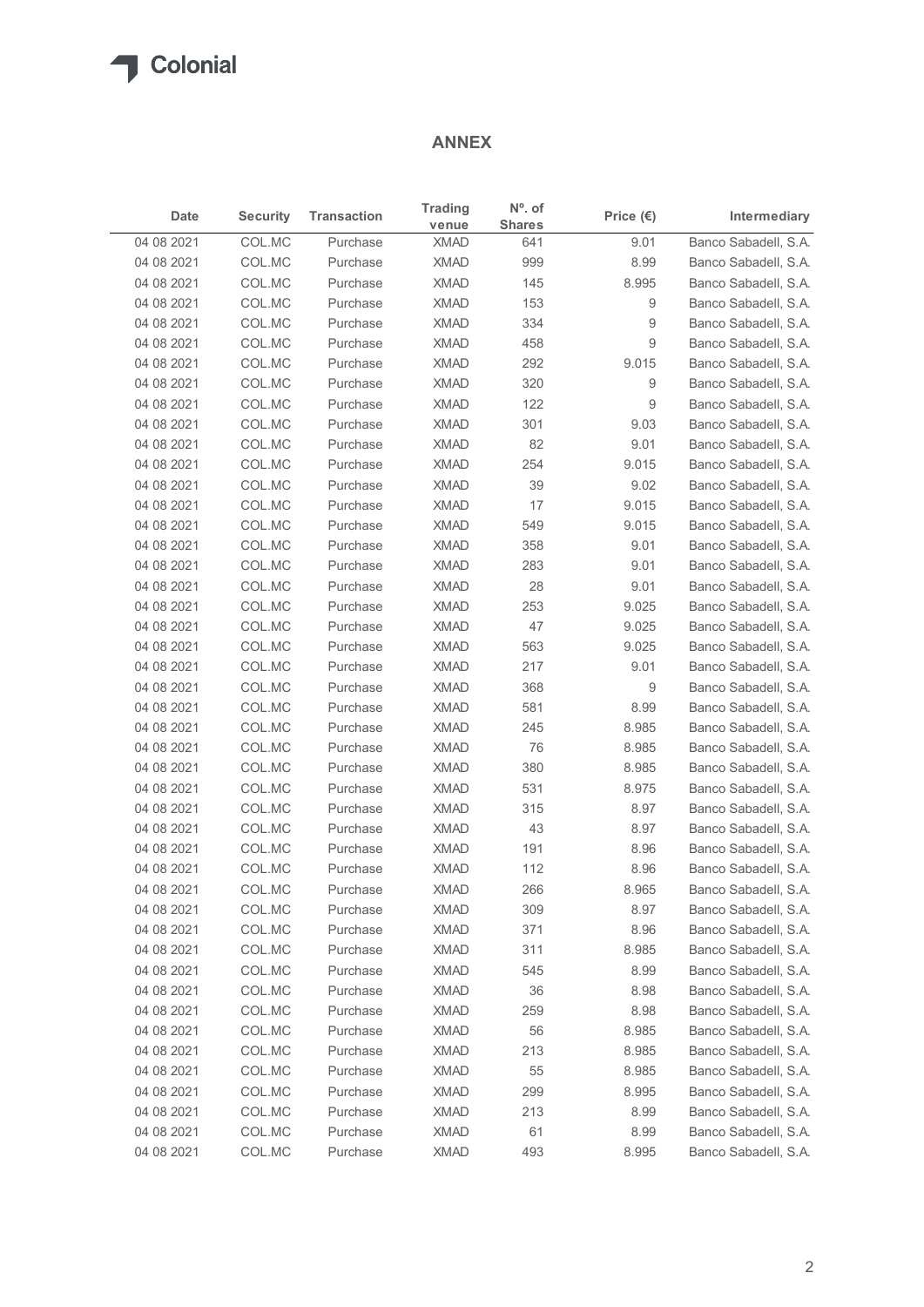

| <b>Shares</b><br>venue<br>COL.MC<br>Banco Sabadell, S.A.<br>04 08 2021<br><b>XMAD</b><br>Purchase<br>96<br>8.995<br>COL.MC<br><b>XMAD</b><br>43<br>8.985<br>Banco Sabadell, S.A.<br>04 08 2021<br>Purchase<br>COL.MC<br><b>XMAD</b><br>56<br>Banco Sabadell, S.A.<br>04 08 2021<br>Purchase<br>8.96<br><b>XMAD</b><br>04 08 2021<br>COL.MC<br>Purchase<br>857<br>8.96<br>Banco Sabadell, S.A.<br>COL.MC<br><b>XMAD</b><br>263<br>8.955<br>04 08 2021<br>Purchase<br>Banco Sabadell, S.A.<br>COL.MC<br><b>XMAD</b><br>8.94<br>Banco Sabadell, S.A.<br>04 08 2021<br>Purchase<br>192<br>04 08 2021<br>COL.MC<br><b>XMAD</b><br>287<br>Banco Sabadell, S.A.<br>Purchase<br>8.945<br>04 08 2021<br>COL.MC<br>Purchase<br><b>XMAD</b><br>341<br>8.945<br>Banco Sabadell, S.A.<br>COL.MC<br>Banco Sabadell, S.A.<br>04 08 2021<br><b>XMAD</b><br>115<br>8.975<br>Purchase<br><b>XMAD</b><br>199<br>8.975<br>Banco Sabadell, S.A.<br>04 08 2021<br>COL.MC<br>Purchase<br>COL.MC<br><b>XMAD</b><br>253<br>Banco Sabadell, S.A.<br>04 08 2021<br>Purchase<br>8.97<br>COL.MC<br><b>XMAD</b><br>250<br>8.965<br>Banco Sabadell, S.A.<br>04 08 2021<br>Purchase<br><b>XMAD</b><br>252<br>8.945<br>04 08 2021<br>COL.MC<br>Purchase<br>Banco Sabadell, S.A.<br>244<br>8.935<br>04 08 2021<br>COL.MC<br>XMAD<br>Banco Sabadell, S.A.<br>Purchase<br>04 08 2021<br><b>XMAD</b><br>9.08<br>Banco Sabadell, S.A.<br>COL.MC<br>Purchase<br>896<br><b>XMAD</b><br>9.105<br>04 08 2021<br>COL.MC<br>Purchase<br>671<br>COL.MC<br>XMAD<br>9.095<br>04 08 2021<br>Purchase<br>245<br>COL.MC<br><b>XMAD</b><br>9.075<br>04 08 2021<br>Purchase<br>199<br>COL.MC<br><b>XMAD</b><br>9.075<br>04 08 2021<br>Purchase<br>152<br>64<br>9.075<br>04 08 2021<br>COL.MC<br>Purchase<br><b>XMAD</b><br>9.065<br>04 08 2021<br>COL.MC<br>Purchase<br><b>XMAD</b><br>202<br>COL.MC<br><b>XMAD</b><br>402<br>9.065<br>Banco Sabadell, S.A.<br>04 08 2021<br>Purchase<br>9.075<br>04 08 2021<br>COL.MC<br>Purchase<br><b>XMAD</b><br>296<br>COL.MC<br><b>XMAD</b><br>04 08 2021<br>Purchase<br>242<br>9.05<br>COL.MC<br>XMAD<br>35<br>9.05<br>04 08 2021<br>Purchase<br>COL.MC<br>04 08 2021<br>Purchase<br><b>XMAD</b><br>135<br>9.05<br><b>XMAD</b><br>310<br>04 08 2021<br>COL.MC<br>9.04<br>Purchase<br>XMAD<br>48<br>9.04<br>04 08 2021<br>COL.MC<br>Purchase<br>COL.MC<br><b>XMAD</b><br>9.035<br>04 08 2021<br>Purchase<br>361<br>COL.MC<br><b>XMAD</b><br>9.035<br>04 08 2021<br>Purchase<br>179<br>04 08 2021<br>COL.MC<br>Purchase<br><b>XMAD</b><br>1,143<br>9.045<br>274<br>9.04<br>04 08 2021<br>COL.MC<br>Purchase<br><b>XMAD</b><br><b>XMAD</b><br>298<br>9.025<br>04 08 2021<br>COL.MC<br>Purchase<br>COL.MC<br><b>XMAD</b><br>280<br>9.02<br>04 08 2021<br>Purchase<br>Banco Sabadell, S.A.<br>COL.MC<br><b>XMAD</b><br>04 08 2021<br>Purchase<br>200<br>9.03<br>04 08 2021<br>COL.MC<br>Purchase<br><b>XMAD</b><br>95<br>9.03<br>COL.MC<br><b>XMAD</b><br>306<br>9.025<br>04 08 2021<br>Purchase<br>COL.MC<br>$\overline{9}$<br>9.025<br>04 08 2021<br><b>XMAD</b><br>Purchase<br>04 08 2021<br>COL.MC<br>Purchase<br><b>XMAD</b><br>259<br>9.03<br>COL.MC<br><b>XMAD</b><br>264<br>9.025<br>04 08 2021<br>Purchase<br>COL.MC<br><b>XMAD</b><br>44<br>9.025<br>04 08 2021<br>Purchase<br><b>XMAD</b><br>9.025<br>04 08 2021<br>COL.MC<br>Purchase<br>186<br>56<br>9.025<br>04 08 2021<br>COL.MC<br>Purchase<br><b>XMAD</b><br>COL.MC<br>9.025<br>04 08 2021<br>Purchase<br><b>XMAD</b><br>251<br><b>XMAD</b><br>991<br>9.025<br>04 08 2021<br>COL.MC<br>Purchase<br>XMAD<br>8.995<br>04 08 2021<br>COL.MC<br>Purchase<br>361<br>COL.MC<br><b>XMAD</b><br>04 08 2021<br>Purchase<br>210<br>8.995<br>COL.MC<br><b>XMAD</b><br>517<br>9<br>Banco Sabadell, S.A.<br>04 08 2021<br>Purchase<br>COL.MC<br>Banco Sabadell, S.A.<br>04 08 2021<br>Purchase<br><b>XMAD</b><br>482<br>8.975<br>04 08 2021<br>COL.MC<br><b>XMAD</b><br>248<br>9.02<br>Banco Sabadell, S.A.<br>Purchase | Date | <b>Security</b> | <b>Transaction</b> | <b>Trading</b> | $No$ . of | Price $(\epsilon)$ | Intermediary |
|-----------------------------------------------------------------------------------------------------------------------------------------------------------------------------------------------------------------------------------------------------------------------------------------------------------------------------------------------------------------------------------------------------------------------------------------------------------------------------------------------------------------------------------------------------------------------------------------------------------------------------------------------------------------------------------------------------------------------------------------------------------------------------------------------------------------------------------------------------------------------------------------------------------------------------------------------------------------------------------------------------------------------------------------------------------------------------------------------------------------------------------------------------------------------------------------------------------------------------------------------------------------------------------------------------------------------------------------------------------------------------------------------------------------------------------------------------------------------------------------------------------------------------------------------------------------------------------------------------------------------------------------------------------------------------------------------------------------------------------------------------------------------------------------------------------------------------------------------------------------------------------------------------------------------------------------------------------------------------------------------------------------------------------------------------------------------------------------------------------------------------------------------------------------------------------------------------------------------------------------------------------------------------------------------------------------------------------------------------------------------------------------------------------------------------------------------------------------------------------------------------------------------------------------------------------------------------------------------------------------------------------------------------------------------------------------------------------------------------------------------------------------------------------------------------------------------------------------------------------------------------------------------------------------------------------------------------------------------------------------------------------------------------------------------------------------------------------------------------------------------------------------------------------------------------------------------------------------------------------------------------------------------------------------------------------------------------------------------------------------------------------------------------------------------------------------------------------------------------------------------------------------------------------------------------------------------------------------------------------------------------------------------------------------------------------------------------------------------------------------------------------------------------------------------------------------------------------------------------------------------------------------------------------------------------------------------------------|------|-----------------|--------------------|----------------|-----------|--------------------|--------------|
| Banco Sabadell, S.A.<br>Banco Sabadell, S.A.<br>Banco Sabadell, S.A.<br>Banco Sabadell, S.A.<br>Banco Sabadell, S.A.<br>Banco Sabadell, S.A.<br>Banco Sabadell, S.A.<br>Banco Sabadell, S.A.<br>Banco Sabadell, S.A.<br>Banco Sabadell, S.A.<br>Banco Sabadell, S.A.<br>Banco Sabadell, S.A.<br>Banco Sabadell, S.A.<br>Banco Sabadell, S.A.<br>Banco Sabadell, S.A.<br>Banco Sabadell, S.A.<br>Banco Sabadell, S.A.<br>Banco Sabadell, S.A.<br>Banco Sabadell, S.A.<br>Banco Sabadell, S.A.<br>Banco Sabadell, S.A.<br>Banco Sabadell, S.A.<br>Banco Sabadell, S.A.<br>Banco Sabadell, S.A.<br>Banco Sabadell, S.A.<br>Banco Sabadell, S.A.<br>Banco Sabadell, S.A.<br>Banco Sabadell, S.A.<br>Banco Sabadell, S.A.<br>Banco Sabadell, S.A.                                                                                                                                                                                                                                                                                                                                                                                                                                                                                                                                                                                                                                                                                                                                                                                                                                                                                                                                                                                                                                                                                                                                                                                                                                                                                                                                                                                                                                                                                                                                                                                                                                                                                                                                                                                                                                                                                                                                                                                                                                                                                                                                                                                                                                                                                                                                                                                                                                                                                                                                                                                                                                                                                                                                                                                                                                                                                                                                                                                                                                                                                                                                                                                                              |      |                 |                    |                |           |                    |              |
|                                                                                                                                                                                                                                                                                                                                                                                                                                                                                                                                                                                                                                                                                                                                                                                                                                                                                                                                                                                                                                                                                                                                                                                                                                                                                                                                                                                                                                                                                                                                                                                                                                                                                                                                                                                                                                                                                                                                                                                                                                                                                                                                                                                                                                                                                                                                                                                                                                                                                                                                                                                                                                                                                                                                                                                                                                                                                                                                                                                                                                                                                                                                                                                                                                                                                                                                                                                                                                                                                                                                                                                                                                                                                                                                                                                                                                                                                                                                                           |      |                 |                    |                |           |                    |              |
|                                                                                                                                                                                                                                                                                                                                                                                                                                                                                                                                                                                                                                                                                                                                                                                                                                                                                                                                                                                                                                                                                                                                                                                                                                                                                                                                                                                                                                                                                                                                                                                                                                                                                                                                                                                                                                                                                                                                                                                                                                                                                                                                                                                                                                                                                                                                                                                                                                                                                                                                                                                                                                                                                                                                                                                                                                                                                                                                                                                                                                                                                                                                                                                                                                                                                                                                                                                                                                                                                                                                                                                                                                                                                                                                                                                                                                                                                                                                                           |      |                 |                    |                |           |                    |              |
|                                                                                                                                                                                                                                                                                                                                                                                                                                                                                                                                                                                                                                                                                                                                                                                                                                                                                                                                                                                                                                                                                                                                                                                                                                                                                                                                                                                                                                                                                                                                                                                                                                                                                                                                                                                                                                                                                                                                                                                                                                                                                                                                                                                                                                                                                                                                                                                                                                                                                                                                                                                                                                                                                                                                                                                                                                                                                                                                                                                                                                                                                                                                                                                                                                                                                                                                                                                                                                                                                                                                                                                                                                                                                                                                                                                                                                                                                                                                                           |      |                 |                    |                |           |                    |              |
|                                                                                                                                                                                                                                                                                                                                                                                                                                                                                                                                                                                                                                                                                                                                                                                                                                                                                                                                                                                                                                                                                                                                                                                                                                                                                                                                                                                                                                                                                                                                                                                                                                                                                                                                                                                                                                                                                                                                                                                                                                                                                                                                                                                                                                                                                                                                                                                                                                                                                                                                                                                                                                                                                                                                                                                                                                                                                                                                                                                                                                                                                                                                                                                                                                                                                                                                                                                                                                                                                                                                                                                                                                                                                                                                                                                                                                                                                                                                                           |      |                 |                    |                |           |                    |              |
|                                                                                                                                                                                                                                                                                                                                                                                                                                                                                                                                                                                                                                                                                                                                                                                                                                                                                                                                                                                                                                                                                                                                                                                                                                                                                                                                                                                                                                                                                                                                                                                                                                                                                                                                                                                                                                                                                                                                                                                                                                                                                                                                                                                                                                                                                                                                                                                                                                                                                                                                                                                                                                                                                                                                                                                                                                                                                                                                                                                                                                                                                                                                                                                                                                                                                                                                                                                                                                                                                                                                                                                                                                                                                                                                                                                                                                                                                                                                                           |      |                 |                    |                |           |                    |              |
|                                                                                                                                                                                                                                                                                                                                                                                                                                                                                                                                                                                                                                                                                                                                                                                                                                                                                                                                                                                                                                                                                                                                                                                                                                                                                                                                                                                                                                                                                                                                                                                                                                                                                                                                                                                                                                                                                                                                                                                                                                                                                                                                                                                                                                                                                                                                                                                                                                                                                                                                                                                                                                                                                                                                                                                                                                                                                                                                                                                                                                                                                                                                                                                                                                                                                                                                                                                                                                                                                                                                                                                                                                                                                                                                                                                                                                                                                                                                                           |      |                 |                    |                |           |                    |              |
|                                                                                                                                                                                                                                                                                                                                                                                                                                                                                                                                                                                                                                                                                                                                                                                                                                                                                                                                                                                                                                                                                                                                                                                                                                                                                                                                                                                                                                                                                                                                                                                                                                                                                                                                                                                                                                                                                                                                                                                                                                                                                                                                                                                                                                                                                                                                                                                                                                                                                                                                                                                                                                                                                                                                                                                                                                                                                                                                                                                                                                                                                                                                                                                                                                                                                                                                                                                                                                                                                                                                                                                                                                                                                                                                                                                                                                                                                                                                                           |      |                 |                    |                |           |                    |              |
|                                                                                                                                                                                                                                                                                                                                                                                                                                                                                                                                                                                                                                                                                                                                                                                                                                                                                                                                                                                                                                                                                                                                                                                                                                                                                                                                                                                                                                                                                                                                                                                                                                                                                                                                                                                                                                                                                                                                                                                                                                                                                                                                                                                                                                                                                                                                                                                                                                                                                                                                                                                                                                                                                                                                                                                                                                                                                                                                                                                                                                                                                                                                                                                                                                                                                                                                                                                                                                                                                                                                                                                                                                                                                                                                                                                                                                                                                                                                                           |      |                 |                    |                |           |                    |              |
|                                                                                                                                                                                                                                                                                                                                                                                                                                                                                                                                                                                                                                                                                                                                                                                                                                                                                                                                                                                                                                                                                                                                                                                                                                                                                                                                                                                                                                                                                                                                                                                                                                                                                                                                                                                                                                                                                                                                                                                                                                                                                                                                                                                                                                                                                                                                                                                                                                                                                                                                                                                                                                                                                                                                                                                                                                                                                                                                                                                                                                                                                                                                                                                                                                                                                                                                                                                                                                                                                                                                                                                                                                                                                                                                                                                                                                                                                                                                                           |      |                 |                    |                |           |                    |              |
|                                                                                                                                                                                                                                                                                                                                                                                                                                                                                                                                                                                                                                                                                                                                                                                                                                                                                                                                                                                                                                                                                                                                                                                                                                                                                                                                                                                                                                                                                                                                                                                                                                                                                                                                                                                                                                                                                                                                                                                                                                                                                                                                                                                                                                                                                                                                                                                                                                                                                                                                                                                                                                                                                                                                                                                                                                                                                                                                                                                                                                                                                                                                                                                                                                                                                                                                                                                                                                                                                                                                                                                                                                                                                                                                                                                                                                                                                                                                                           |      |                 |                    |                |           |                    |              |
|                                                                                                                                                                                                                                                                                                                                                                                                                                                                                                                                                                                                                                                                                                                                                                                                                                                                                                                                                                                                                                                                                                                                                                                                                                                                                                                                                                                                                                                                                                                                                                                                                                                                                                                                                                                                                                                                                                                                                                                                                                                                                                                                                                                                                                                                                                                                                                                                                                                                                                                                                                                                                                                                                                                                                                                                                                                                                                                                                                                                                                                                                                                                                                                                                                                                                                                                                                                                                                                                                                                                                                                                                                                                                                                                                                                                                                                                                                                                                           |      |                 |                    |                |           |                    |              |
|                                                                                                                                                                                                                                                                                                                                                                                                                                                                                                                                                                                                                                                                                                                                                                                                                                                                                                                                                                                                                                                                                                                                                                                                                                                                                                                                                                                                                                                                                                                                                                                                                                                                                                                                                                                                                                                                                                                                                                                                                                                                                                                                                                                                                                                                                                                                                                                                                                                                                                                                                                                                                                                                                                                                                                                                                                                                                                                                                                                                                                                                                                                                                                                                                                                                                                                                                                                                                                                                                                                                                                                                                                                                                                                                                                                                                                                                                                                                                           |      |                 |                    |                |           |                    |              |
|                                                                                                                                                                                                                                                                                                                                                                                                                                                                                                                                                                                                                                                                                                                                                                                                                                                                                                                                                                                                                                                                                                                                                                                                                                                                                                                                                                                                                                                                                                                                                                                                                                                                                                                                                                                                                                                                                                                                                                                                                                                                                                                                                                                                                                                                                                                                                                                                                                                                                                                                                                                                                                                                                                                                                                                                                                                                                                                                                                                                                                                                                                                                                                                                                                                                                                                                                                                                                                                                                                                                                                                                                                                                                                                                                                                                                                                                                                                                                           |      |                 |                    |                |           |                    |              |
|                                                                                                                                                                                                                                                                                                                                                                                                                                                                                                                                                                                                                                                                                                                                                                                                                                                                                                                                                                                                                                                                                                                                                                                                                                                                                                                                                                                                                                                                                                                                                                                                                                                                                                                                                                                                                                                                                                                                                                                                                                                                                                                                                                                                                                                                                                                                                                                                                                                                                                                                                                                                                                                                                                                                                                                                                                                                                                                                                                                                                                                                                                                                                                                                                                                                                                                                                                                                                                                                                                                                                                                                                                                                                                                                                                                                                                                                                                                                                           |      |                 |                    |                |           |                    |              |
|                                                                                                                                                                                                                                                                                                                                                                                                                                                                                                                                                                                                                                                                                                                                                                                                                                                                                                                                                                                                                                                                                                                                                                                                                                                                                                                                                                                                                                                                                                                                                                                                                                                                                                                                                                                                                                                                                                                                                                                                                                                                                                                                                                                                                                                                                                                                                                                                                                                                                                                                                                                                                                                                                                                                                                                                                                                                                                                                                                                                                                                                                                                                                                                                                                                                                                                                                                                                                                                                                                                                                                                                                                                                                                                                                                                                                                                                                                                                                           |      |                 |                    |                |           |                    |              |
|                                                                                                                                                                                                                                                                                                                                                                                                                                                                                                                                                                                                                                                                                                                                                                                                                                                                                                                                                                                                                                                                                                                                                                                                                                                                                                                                                                                                                                                                                                                                                                                                                                                                                                                                                                                                                                                                                                                                                                                                                                                                                                                                                                                                                                                                                                                                                                                                                                                                                                                                                                                                                                                                                                                                                                                                                                                                                                                                                                                                                                                                                                                                                                                                                                                                                                                                                                                                                                                                                                                                                                                                                                                                                                                                                                                                                                                                                                                                                           |      |                 |                    |                |           |                    |              |
|                                                                                                                                                                                                                                                                                                                                                                                                                                                                                                                                                                                                                                                                                                                                                                                                                                                                                                                                                                                                                                                                                                                                                                                                                                                                                                                                                                                                                                                                                                                                                                                                                                                                                                                                                                                                                                                                                                                                                                                                                                                                                                                                                                                                                                                                                                                                                                                                                                                                                                                                                                                                                                                                                                                                                                                                                                                                                                                                                                                                                                                                                                                                                                                                                                                                                                                                                                                                                                                                                                                                                                                                                                                                                                                                                                                                                                                                                                                                                           |      |                 |                    |                |           |                    |              |
|                                                                                                                                                                                                                                                                                                                                                                                                                                                                                                                                                                                                                                                                                                                                                                                                                                                                                                                                                                                                                                                                                                                                                                                                                                                                                                                                                                                                                                                                                                                                                                                                                                                                                                                                                                                                                                                                                                                                                                                                                                                                                                                                                                                                                                                                                                                                                                                                                                                                                                                                                                                                                                                                                                                                                                                                                                                                                                                                                                                                                                                                                                                                                                                                                                                                                                                                                                                                                                                                                                                                                                                                                                                                                                                                                                                                                                                                                                                                                           |      |                 |                    |                |           |                    |              |
|                                                                                                                                                                                                                                                                                                                                                                                                                                                                                                                                                                                                                                                                                                                                                                                                                                                                                                                                                                                                                                                                                                                                                                                                                                                                                                                                                                                                                                                                                                                                                                                                                                                                                                                                                                                                                                                                                                                                                                                                                                                                                                                                                                                                                                                                                                                                                                                                                                                                                                                                                                                                                                                                                                                                                                                                                                                                                                                                                                                                                                                                                                                                                                                                                                                                                                                                                                                                                                                                                                                                                                                                                                                                                                                                                                                                                                                                                                                                                           |      |                 |                    |                |           |                    |              |
|                                                                                                                                                                                                                                                                                                                                                                                                                                                                                                                                                                                                                                                                                                                                                                                                                                                                                                                                                                                                                                                                                                                                                                                                                                                                                                                                                                                                                                                                                                                                                                                                                                                                                                                                                                                                                                                                                                                                                                                                                                                                                                                                                                                                                                                                                                                                                                                                                                                                                                                                                                                                                                                                                                                                                                                                                                                                                                                                                                                                                                                                                                                                                                                                                                                                                                                                                                                                                                                                                                                                                                                                                                                                                                                                                                                                                                                                                                                                                           |      |                 |                    |                |           |                    |              |
|                                                                                                                                                                                                                                                                                                                                                                                                                                                                                                                                                                                                                                                                                                                                                                                                                                                                                                                                                                                                                                                                                                                                                                                                                                                                                                                                                                                                                                                                                                                                                                                                                                                                                                                                                                                                                                                                                                                                                                                                                                                                                                                                                                                                                                                                                                                                                                                                                                                                                                                                                                                                                                                                                                                                                                                                                                                                                                                                                                                                                                                                                                                                                                                                                                                                                                                                                                                                                                                                                                                                                                                                                                                                                                                                                                                                                                                                                                                                                           |      |                 |                    |                |           |                    |              |
|                                                                                                                                                                                                                                                                                                                                                                                                                                                                                                                                                                                                                                                                                                                                                                                                                                                                                                                                                                                                                                                                                                                                                                                                                                                                                                                                                                                                                                                                                                                                                                                                                                                                                                                                                                                                                                                                                                                                                                                                                                                                                                                                                                                                                                                                                                                                                                                                                                                                                                                                                                                                                                                                                                                                                                                                                                                                                                                                                                                                                                                                                                                                                                                                                                                                                                                                                                                                                                                                                                                                                                                                                                                                                                                                                                                                                                                                                                                                                           |      |                 |                    |                |           |                    |              |
|                                                                                                                                                                                                                                                                                                                                                                                                                                                                                                                                                                                                                                                                                                                                                                                                                                                                                                                                                                                                                                                                                                                                                                                                                                                                                                                                                                                                                                                                                                                                                                                                                                                                                                                                                                                                                                                                                                                                                                                                                                                                                                                                                                                                                                                                                                                                                                                                                                                                                                                                                                                                                                                                                                                                                                                                                                                                                                                                                                                                                                                                                                                                                                                                                                                                                                                                                                                                                                                                                                                                                                                                                                                                                                                                                                                                                                                                                                                                                           |      |                 |                    |                |           |                    |              |
|                                                                                                                                                                                                                                                                                                                                                                                                                                                                                                                                                                                                                                                                                                                                                                                                                                                                                                                                                                                                                                                                                                                                                                                                                                                                                                                                                                                                                                                                                                                                                                                                                                                                                                                                                                                                                                                                                                                                                                                                                                                                                                                                                                                                                                                                                                                                                                                                                                                                                                                                                                                                                                                                                                                                                                                                                                                                                                                                                                                                                                                                                                                                                                                                                                                                                                                                                                                                                                                                                                                                                                                                                                                                                                                                                                                                                                                                                                                                                           |      |                 |                    |                |           |                    |              |
|                                                                                                                                                                                                                                                                                                                                                                                                                                                                                                                                                                                                                                                                                                                                                                                                                                                                                                                                                                                                                                                                                                                                                                                                                                                                                                                                                                                                                                                                                                                                                                                                                                                                                                                                                                                                                                                                                                                                                                                                                                                                                                                                                                                                                                                                                                                                                                                                                                                                                                                                                                                                                                                                                                                                                                                                                                                                                                                                                                                                                                                                                                                                                                                                                                                                                                                                                                                                                                                                                                                                                                                                                                                                                                                                                                                                                                                                                                                                                           |      |                 |                    |                |           |                    |              |
|                                                                                                                                                                                                                                                                                                                                                                                                                                                                                                                                                                                                                                                                                                                                                                                                                                                                                                                                                                                                                                                                                                                                                                                                                                                                                                                                                                                                                                                                                                                                                                                                                                                                                                                                                                                                                                                                                                                                                                                                                                                                                                                                                                                                                                                                                                                                                                                                                                                                                                                                                                                                                                                                                                                                                                                                                                                                                                                                                                                                                                                                                                                                                                                                                                                                                                                                                                                                                                                                                                                                                                                                                                                                                                                                                                                                                                                                                                                                                           |      |                 |                    |                |           |                    |              |
|                                                                                                                                                                                                                                                                                                                                                                                                                                                                                                                                                                                                                                                                                                                                                                                                                                                                                                                                                                                                                                                                                                                                                                                                                                                                                                                                                                                                                                                                                                                                                                                                                                                                                                                                                                                                                                                                                                                                                                                                                                                                                                                                                                                                                                                                                                                                                                                                                                                                                                                                                                                                                                                                                                                                                                                                                                                                                                                                                                                                                                                                                                                                                                                                                                                                                                                                                                                                                                                                                                                                                                                                                                                                                                                                                                                                                                                                                                                                                           |      |                 |                    |                |           |                    |              |
|                                                                                                                                                                                                                                                                                                                                                                                                                                                                                                                                                                                                                                                                                                                                                                                                                                                                                                                                                                                                                                                                                                                                                                                                                                                                                                                                                                                                                                                                                                                                                                                                                                                                                                                                                                                                                                                                                                                                                                                                                                                                                                                                                                                                                                                                                                                                                                                                                                                                                                                                                                                                                                                                                                                                                                                                                                                                                                                                                                                                                                                                                                                                                                                                                                                                                                                                                                                                                                                                                                                                                                                                                                                                                                                                                                                                                                                                                                                                                           |      |                 |                    |                |           |                    |              |
|                                                                                                                                                                                                                                                                                                                                                                                                                                                                                                                                                                                                                                                                                                                                                                                                                                                                                                                                                                                                                                                                                                                                                                                                                                                                                                                                                                                                                                                                                                                                                                                                                                                                                                                                                                                                                                                                                                                                                                                                                                                                                                                                                                                                                                                                                                                                                                                                                                                                                                                                                                                                                                                                                                                                                                                                                                                                                                                                                                                                                                                                                                                                                                                                                                                                                                                                                                                                                                                                                                                                                                                                                                                                                                                                                                                                                                                                                                                                                           |      |                 |                    |                |           |                    |              |
|                                                                                                                                                                                                                                                                                                                                                                                                                                                                                                                                                                                                                                                                                                                                                                                                                                                                                                                                                                                                                                                                                                                                                                                                                                                                                                                                                                                                                                                                                                                                                                                                                                                                                                                                                                                                                                                                                                                                                                                                                                                                                                                                                                                                                                                                                                                                                                                                                                                                                                                                                                                                                                                                                                                                                                                                                                                                                                                                                                                                                                                                                                                                                                                                                                                                                                                                                                                                                                                                                                                                                                                                                                                                                                                                                                                                                                                                                                                                                           |      |                 |                    |                |           |                    |              |
|                                                                                                                                                                                                                                                                                                                                                                                                                                                                                                                                                                                                                                                                                                                                                                                                                                                                                                                                                                                                                                                                                                                                                                                                                                                                                                                                                                                                                                                                                                                                                                                                                                                                                                                                                                                                                                                                                                                                                                                                                                                                                                                                                                                                                                                                                                                                                                                                                                                                                                                                                                                                                                                                                                                                                                                                                                                                                                                                                                                                                                                                                                                                                                                                                                                                                                                                                                                                                                                                                                                                                                                                                                                                                                                                                                                                                                                                                                                                                           |      |                 |                    |                |           |                    |              |
|                                                                                                                                                                                                                                                                                                                                                                                                                                                                                                                                                                                                                                                                                                                                                                                                                                                                                                                                                                                                                                                                                                                                                                                                                                                                                                                                                                                                                                                                                                                                                                                                                                                                                                                                                                                                                                                                                                                                                                                                                                                                                                                                                                                                                                                                                                                                                                                                                                                                                                                                                                                                                                                                                                                                                                                                                                                                                                                                                                                                                                                                                                                                                                                                                                                                                                                                                                                                                                                                                                                                                                                                                                                                                                                                                                                                                                                                                                                                                           |      |                 |                    |                |           |                    |              |
|                                                                                                                                                                                                                                                                                                                                                                                                                                                                                                                                                                                                                                                                                                                                                                                                                                                                                                                                                                                                                                                                                                                                                                                                                                                                                                                                                                                                                                                                                                                                                                                                                                                                                                                                                                                                                                                                                                                                                                                                                                                                                                                                                                                                                                                                                                                                                                                                                                                                                                                                                                                                                                                                                                                                                                                                                                                                                                                                                                                                                                                                                                                                                                                                                                                                                                                                                                                                                                                                                                                                                                                                                                                                                                                                                                                                                                                                                                                                                           |      |                 |                    |                |           |                    |              |
|                                                                                                                                                                                                                                                                                                                                                                                                                                                                                                                                                                                                                                                                                                                                                                                                                                                                                                                                                                                                                                                                                                                                                                                                                                                                                                                                                                                                                                                                                                                                                                                                                                                                                                                                                                                                                                                                                                                                                                                                                                                                                                                                                                                                                                                                                                                                                                                                                                                                                                                                                                                                                                                                                                                                                                                                                                                                                                                                                                                                                                                                                                                                                                                                                                                                                                                                                                                                                                                                                                                                                                                                                                                                                                                                                                                                                                                                                                                                                           |      |                 |                    |                |           |                    |              |
|                                                                                                                                                                                                                                                                                                                                                                                                                                                                                                                                                                                                                                                                                                                                                                                                                                                                                                                                                                                                                                                                                                                                                                                                                                                                                                                                                                                                                                                                                                                                                                                                                                                                                                                                                                                                                                                                                                                                                                                                                                                                                                                                                                                                                                                                                                                                                                                                                                                                                                                                                                                                                                                                                                                                                                                                                                                                                                                                                                                                                                                                                                                                                                                                                                                                                                                                                                                                                                                                                                                                                                                                                                                                                                                                                                                                                                                                                                                                                           |      |                 |                    |                |           |                    |              |
|                                                                                                                                                                                                                                                                                                                                                                                                                                                                                                                                                                                                                                                                                                                                                                                                                                                                                                                                                                                                                                                                                                                                                                                                                                                                                                                                                                                                                                                                                                                                                                                                                                                                                                                                                                                                                                                                                                                                                                                                                                                                                                                                                                                                                                                                                                                                                                                                                                                                                                                                                                                                                                                                                                                                                                                                                                                                                                                                                                                                                                                                                                                                                                                                                                                                                                                                                                                                                                                                                                                                                                                                                                                                                                                                                                                                                                                                                                                                                           |      |                 |                    |                |           |                    |              |
|                                                                                                                                                                                                                                                                                                                                                                                                                                                                                                                                                                                                                                                                                                                                                                                                                                                                                                                                                                                                                                                                                                                                                                                                                                                                                                                                                                                                                                                                                                                                                                                                                                                                                                                                                                                                                                                                                                                                                                                                                                                                                                                                                                                                                                                                                                                                                                                                                                                                                                                                                                                                                                                                                                                                                                                                                                                                                                                                                                                                                                                                                                                                                                                                                                                                                                                                                                                                                                                                                                                                                                                                                                                                                                                                                                                                                                                                                                                                                           |      |                 |                    |                |           |                    |              |
|                                                                                                                                                                                                                                                                                                                                                                                                                                                                                                                                                                                                                                                                                                                                                                                                                                                                                                                                                                                                                                                                                                                                                                                                                                                                                                                                                                                                                                                                                                                                                                                                                                                                                                                                                                                                                                                                                                                                                                                                                                                                                                                                                                                                                                                                                                                                                                                                                                                                                                                                                                                                                                                                                                                                                                                                                                                                                                                                                                                                                                                                                                                                                                                                                                                                                                                                                                                                                                                                                                                                                                                                                                                                                                                                                                                                                                                                                                                                                           |      |                 |                    |                |           |                    |              |
|                                                                                                                                                                                                                                                                                                                                                                                                                                                                                                                                                                                                                                                                                                                                                                                                                                                                                                                                                                                                                                                                                                                                                                                                                                                                                                                                                                                                                                                                                                                                                                                                                                                                                                                                                                                                                                                                                                                                                                                                                                                                                                                                                                                                                                                                                                                                                                                                                                                                                                                                                                                                                                                                                                                                                                                                                                                                                                                                                                                                                                                                                                                                                                                                                                                                                                                                                                                                                                                                                                                                                                                                                                                                                                                                                                                                                                                                                                                                                           |      |                 |                    |                |           |                    |              |
|                                                                                                                                                                                                                                                                                                                                                                                                                                                                                                                                                                                                                                                                                                                                                                                                                                                                                                                                                                                                                                                                                                                                                                                                                                                                                                                                                                                                                                                                                                                                                                                                                                                                                                                                                                                                                                                                                                                                                                                                                                                                                                                                                                                                                                                                                                                                                                                                                                                                                                                                                                                                                                                                                                                                                                                                                                                                                                                                                                                                                                                                                                                                                                                                                                                                                                                                                                                                                                                                                                                                                                                                                                                                                                                                                                                                                                                                                                                                                           |      |                 |                    |                |           |                    |              |
|                                                                                                                                                                                                                                                                                                                                                                                                                                                                                                                                                                                                                                                                                                                                                                                                                                                                                                                                                                                                                                                                                                                                                                                                                                                                                                                                                                                                                                                                                                                                                                                                                                                                                                                                                                                                                                                                                                                                                                                                                                                                                                                                                                                                                                                                                                                                                                                                                                                                                                                                                                                                                                                                                                                                                                                                                                                                                                                                                                                                                                                                                                                                                                                                                                                                                                                                                                                                                                                                                                                                                                                                                                                                                                                                                                                                                                                                                                                                                           |      |                 |                    |                |           |                    |              |
|                                                                                                                                                                                                                                                                                                                                                                                                                                                                                                                                                                                                                                                                                                                                                                                                                                                                                                                                                                                                                                                                                                                                                                                                                                                                                                                                                                                                                                                                                                                                                                                                                                                                                                                                                                                                                                                                                                                                                                                                                                                                                                                                                                                                                                                                                                                                                                                                                                                                                                                                                                                                                                                                                                                                                                                                                                                                                                                                                                                                                                                                                                                                                                                                                                                                                                                                                                                                                                                                                                                                                                                                                                                                                                                                                                                                                                                                                                                                                           |      |                 |                    |                |           |                    |              |
|                                                                                                                                                                                                                                                                                                                                                                                                                                                                                                                                                                                                                                                                                                                                                                                                                                                                                                                                                                                                                                                                                                                                                                                                                                                                                                                                                                                                                                                                                                                                                                                                                                                                                                                                                                                                                                                                                                                                                                                                                                                                                                                                                                                                                                                                                                                                                                                                                                                                                                                                                                                                                                                                                                                                                                                                                                                                                                                                                                                                                                                                                                                                                                                                                                                                                                                                                                                                                                                                                                                                                                                                                                                                                                                                                                                                                                                                                                                                                           |      |                 |                    |                |           |                    |              |
|                                                                                                                                                                                                                                                                                                                                                                                                                                                                                                                                                                                                                                                                                                                                                                                                                                                                                                                                                                                                                                                                                                                                                                                                                                                                                                                                                                                                                                                                                                                                                                                                                                                                                                                                                                                                                                                                                                                                                                                                                                                                                                                                                                                                                                                                                                                                                                                                                                                                                                                                                                                                                                                                                                                                                                                                                                                                                                                                                                                                                                                                                                                                                                                                                                                                                                                                                                                                                                                                                                                                                                                                                                                                                                                                                                                                                                                                                                                                                           |      |                 |                    |                |           |                    |              |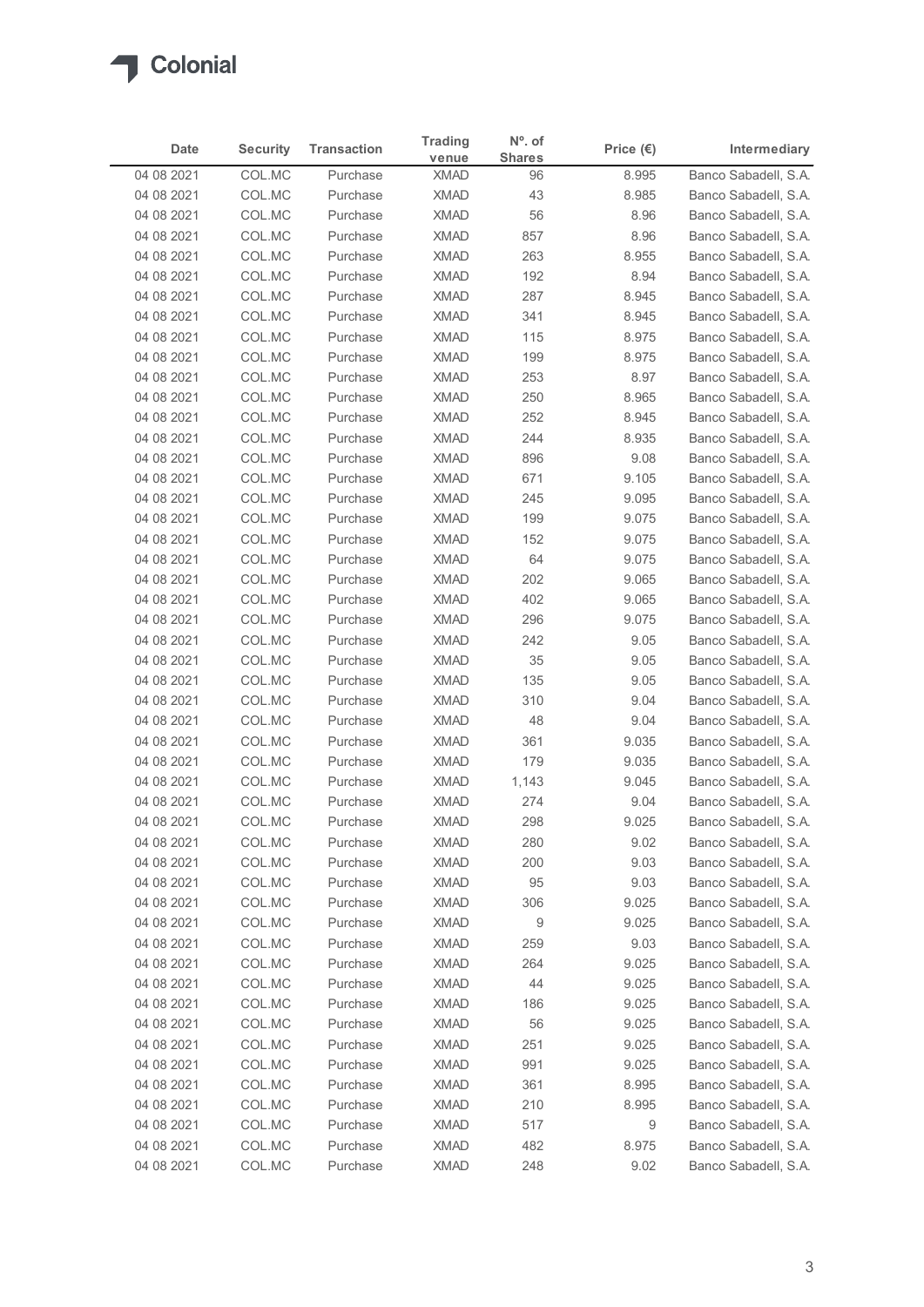

| Date                     | <b>Security</b>  | <b>Transaction</b>   | <b>Trading</b>             | $No$ . of            | Price $(\epsilon)$ | Intermediary                                 |
|--------------------------|------------------|----------------------|----------------------------|----------------------|--------------------|----------------------------------------------|
| 04 08 2021               | COL.MC           | Purchase             | venue<br><b>XMAD</b>       | <b>Shares</b><br>311 | 9.02               | Banco Sabadell, S.A.                         |
| 04 08 2021               | COL.MC           | Purchase             | <b>XMAD</b>                | 28                   | 9.03               | Banco Sabadell, S.A.                         |
| 04 08 2021               | COL.MC           | Purchase             | <b>XMAD</b>                | 176                  | 9.005              | Banco Sabadell, S.A.                         |
| 04 08 2021               | COL.MC           | Purchase             | <b>XMAD</b>                | 101                  | 8.995              | Banco Sabadell, S.A.                         |
| 04 08 2021               | COL.MC           | Purchase             | <b>XMAD</b>                | 137                  | 9.02               | Banco Sabadell, S.A.                         |
| 04 08 2021               | COL.MC           | Purchase             | <b>XMAD</b>                | 84                   | 9.02               | Banco Sabadell, S.A.                         |
| 04 08 2021               | COL.MC           | Purchase             | <b>XMAD</b>                | 380                  | 9.015              | Banco Sabadell, S.A.                         |
| 04 08 2021<br>04 08 2021 | COL.MC<br>COL.MC | Purchase<br>Purchase | <b>XMAD</b><br><b>XMAD</b> | 263<br>205           | 9.015<br>9.01      | Banco Sabadell, S.A.<br>Banco Sabadell, S.A. |
| 04 08 2021               | COL.MC           | Purchase             | <b>XMAD</b>                | 525                  | 9.01               | Banco Sabadell, S.A.                         |
| 04 08 2021               | COL.MC           | Purchase             | <b>XMAD</b>                | 186                  | 9.015              | Banco Sabadell, S.A.                         |
| 04 08 2021               | COL.MC           | Purchase             | <b>XMAD</b>                | 611                  | 9.065              | Banco Sabadell, S.A.                         |
| 04 08 2021               | COL.MC           | Purchase             | <b>XMAD</b>                | 354                  | 9.065              | Banco Sabadell, S.A.                         |
| 04 08 2021               | COL.MC           | Purchase             | XMAD                       | 239                  | 9.065              | Banco Sabadell, S.A.                         |
| 04 08 2021               | COL.MC           | Purchase             | <b>XMAD</b>                | 602                  | 9.065              | Banco Sabadell, S.A.                         |
| 04 08 2021               | COL.MC           | Purchase             | <b>XMAD</b>                | 478                  | 9.045              | Banco Sabadell, S.A.                         |
| 04 08 2021<br>04 08 2021 | COL.MC<br>COL.MC | Purchase<br>Purchase | XMAD<br><b>XMAD</b>        | 236<br>182           | 9.065<br>9.055     | Banco Sabadell, S.A.<br>Banco Sabadell, S.A. |
| 04 08 2021               | COL.MC           | Purchase             | <b>XMAD</b>                | 528                  | 9.06               | Banco Sabadell, S.A.                         |
| 04 08 2021               | COL.MC           | Purchase             | <b>XMAD</b>                | 355                  | 9.045              | Banco Sabadell, S.A.                         |
| 04 08 2021               | COL.MC           | Purchase             | <b>XMAD</b>                | 996                  | 9.05               | Banco Sabadell, S.A.                         |
| 04 08 2021               | COL.MC           | Purchase             | <b>XMAD</b>                | 5,880                | 9.05               | Banco Sabadell, S.A.                         |
| 05 08 2021               | COL.MC           | Purchase             | <b>XMAD</b>                | 90                   | 9.09               | Banco Sabadell, S.A.                         |
| 05 08 2021               | COL.MC           | Purchase             | <b>XMAD</b>                | 263                  | 9.09               | Banco Sabadell, S.A.                         |
| 05 08 2021               | COL.MC           | Purchase             | XMAD                       | 1,172                | 9.095              | Banco Sabadell, S.A.                         |
| 05 08 2021               | COL.MC           | Purchase             | <b>XMAD</b>                | 62                   | 9.13               | Banco Sabadell, S.A.                         |
| 05 08 2021<br>05 08 2021 | COL.MC<br>COL.MC | Purchase<br>Purchase | <b>XMAD</b><br><b>XMAD</b> | 652<br>306           | 9.13<br>9.095      | Banco Sabadell, S.A.<br>Banco Sabadell, S.A. |
| 05 08 2021               | COL.MC           | Purchase             | <b>XMAD</b>                | 48                   | 9.095              | Banco Sabadell, S.A.                         |
| 05 08 2021               | COL.MC           | Purchase             | <b>XMAD</b>                | 246                  | 9.105              | Banco Sabadell, S.A.                         |
| 05 08 2021               | COL.MC           | Purchase             | <b>XMAD</b>                | 760                  | 9.155              | Banco Sabadell, S.A.                         |
| 05 08 2021               | COL.MC           | Purchase             | <b>XMAD</b>                | 33                   | 9.13               | Banco Sabadell, S.A.                         |
| 05 08 2021               | COL.MC           | Purchase             | <b>XMAD</b>                | 1,212                | 9.13               | Banco Sabadell, S.A.                         |
| 05 08 2021               | COL.MC           | Purchase             | <b>XMAD</b>                | 46                   | 9.125              | Banco Sabadell, S.A.                         |
| 05 08 2021               | COL.MC           | Purchase             | <b>XMAD</b>                | 200                  | 9.15               | Banco Sabadell, S.A.                         |
| 05 08 2021               | COL.MC           | Purchase             | <b>XMAD</b>                | 82                   | 9.15               | Banco Sabadell, S.A.                         |
| 05 08 2021<br>05 08 2021 | COL.MC<br>COL.MC | Purchase<br>Purchase | <b>XMAD</b><br><b>XMAD</b> | 386<br>31            | 9.145<br>9.195     | Banco Sabadell, S.A.<br>Banco Sabadell, S.A. |
| 05 08 2021               | COL.MC           | Purchase             | <b>XMAD</b>                | 328                  | 9.2                | Banco Sabadell, S.A.                         |
| 05 08 2021               | COL.MC           | Purchase             | <b>XMAD</b>                | 270                  | 9.18               | Banco Sabadell, S.A.                         |
| 05 08 2021               | COL.MC           | Purchase             | <b>XMAD</b>                | 35                   | 9.185              | Banco Sabadell, S.A.                         |
| 05 08 2021               | COL.MC           | Purchase             | <b>XMAD</b>                | 224                  | 9.19               | Banco Sabadell, S.A.                         |
| 05 08 2021               | COL.MC           | Purchase             | <b>XMAD</b>                | 105                  | 9.19               | Banco Sabadell, S.A.                         |
| 05 08 2021               | COL.MC           | Purchase             | <b>XMAD</b>                | 111                  | 9.185              | Banco Sabadell, S.A.                         |
| 05 08 2021               | COL.MC           | Purchase             | <b>XMAD</b>                | 224                  | 9.195              | Banco Sabadell, S.A.                         |
| 05 08 2021               | COL.MC           | Purchase             | <b>XMAD</b>                | 161                  | 9.195              | Banco Sabadell, S.A.                         |
| 05 08 2021<br>05 08 2021 | COL.MC<br>COL.MC | Purchase<br>Purchase | XMAD<br><b>XMAD</b>        | 27<br>266            | 9.195<br>9.195     | Banco Sabadell, S.A.<br>Banco Sabadell, S.A. |
|                          | COL.MC           | Purchase             | <b>XMAD</b>                | 80                   | 9.195              | Banco Sabadell, S.A.                         |
| 05 08 2021               |                  | Purchase             | XMAD                       | 290                  | 9.17               | Banco Sabadell, S.A.                         |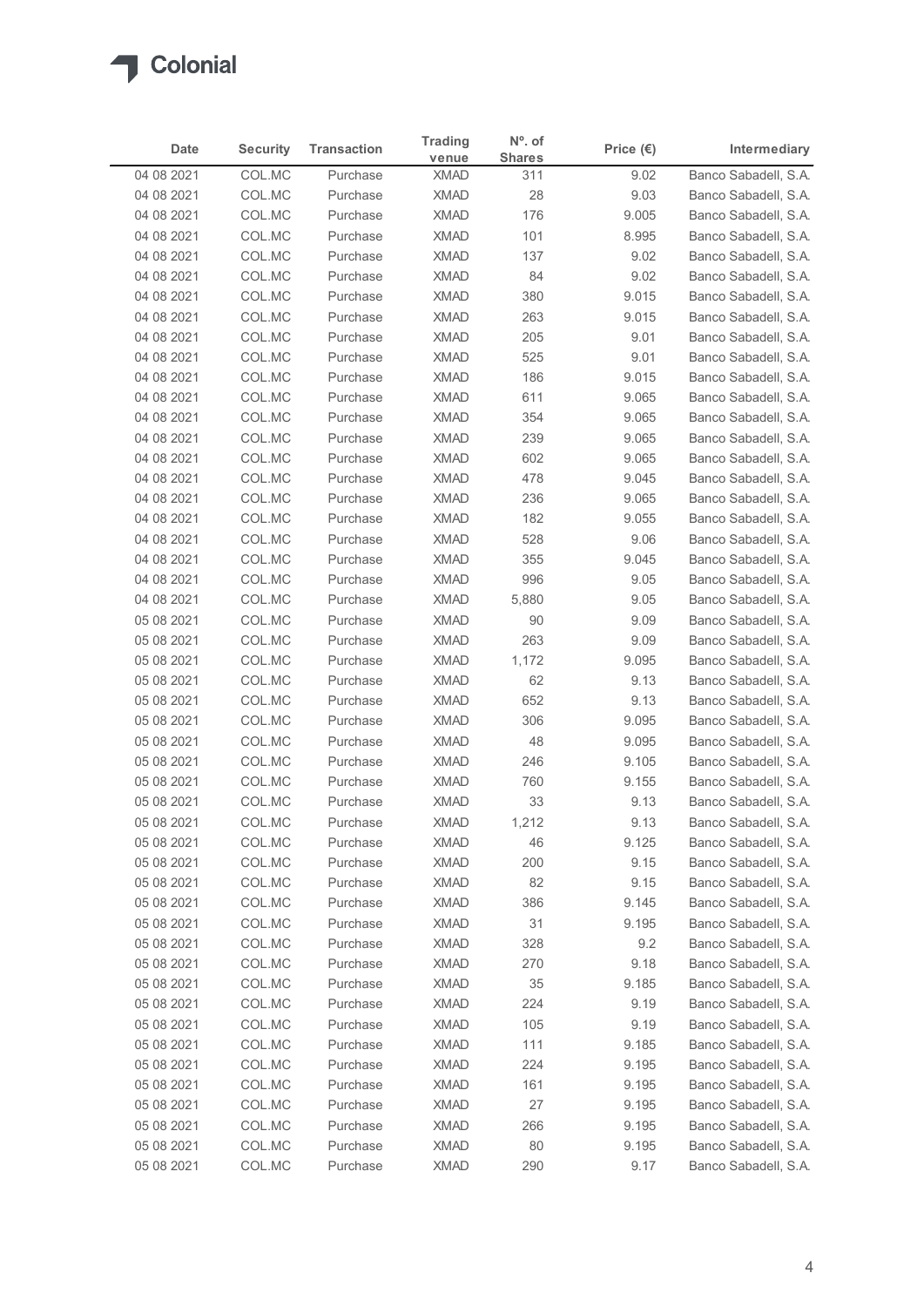

|                          |                  |                      | <b>Trading</b>             | $No$ . of     |                    |                                              |
|--------------------------|------------------|----------------------|----------------------------|---------------|--------------------|----------------------------------------------|
| Date                     | <b>Security</b>  | <b>Transaction</b>   | venue                      | <b>Shares</b> | Price $(\epsilon)$ | Intermediary                                 |
| 05 08 2021<br>05 08 2021 | COL.MC<br>COL.MC | Purchase<br>Purchase | <b>XMAD</b><br><b>XMAD</b> | 342<br>282    | 9.18<br>9.19       | Banco Sabadell, S.A.<br>Banco Sabadell, S.A. |
| 05 08 2021               | COL.MC           | Purchase             | <b>XMAD</b>                | 313           | 9.19               | Banco Sabadell, S.A.                         |
| 05 08 2021               | COL.MC           | Purchase             | <b>XMAD</b>                | 272           | 9.2                | Banco Sabadell, S.A.                         |
| 05 08 2021               | COL.MC           | Purchase             | <b>XMAD</b>                | 70            | 9.2                | Banco Sabadell, S.A.                         |
| 05 08 2021               | COL.MC           | Purchase             | <b>XMAD</b>                | 267           | 9.195              | Banco Sabadell, S.A.                         |
| 05 08 2021               | COL.MC           | Purchase             | <b>XMAD</b>                | 85            | 9.22               | Banco Sabadell, S.A.                         |
| 05 08 2021               | COL.MC           | Purchase             | <b>XMAD</b>                | 277           | 9.22               | Banco Sabadell, S.A.                         |
| 05 08 2021<br>05 08 2021 | COL.MC<br>COL.MC | Purchase<br>Purchase | <b>XMAD</b><br><b>XMAD</b> | 969<br>6      | 9.225<br>9.225     | Banco Sabadell, S.A.<br>Banco Sabadell, S.A. |
| 05 08 2021               | COL.MC           | Purchase             | <b>XMAD</b>                | 111           | 9.215              | Banco Sabadell, S.A.                         |
| 05 08 2021               | COL.MC           | Purchase             | <b>XMAD</b>                | 65            | 9.22               | Banco Sabadell, S.A.                         |
| 05 08 2021               | COL.MC           | Purchase             | <b>XMAD</b>                | 323           | 9.225              | Banco Sabadell, S.A.                         |
| 05 08 2021               | COL.MC           | Purchase             | XMAD                       | 123           | 9.22               | Banco Sabadell, S.A.                         |
| 05 08 2021               | COL.MC           | Purchase             | XMAD                       | 328           | 9.225              | Banco Sabadell, S.A.                         |
| 05 08 2021               | COL.MC           | Purchase             | XMAD                       | 299           | 9.205              | Banco Sabadell, S.A.                         |
| 05 08 2021               | COL.MC           | Purchase             | XMAD                       | 226           | 9.22               | Banco Sabadell, S.A.                         |
| 05 08 2021<br>05 08 2021 | COL.MC<br>COL.MC | Purchase<br>Purchase | <b>XMAD</b><br><b>XMAD</b> | 234<br>92     | 9.215<br>9.215     | Banco Sabadell, S.A.<br>Banco Sabadell, S.A. |
| 05 08 2021               | COL.MC           | Purchase             | <b>XMAD</b>                | 450           | 9.21               | Banco Sabadell, S.A.                         |
| 05 08 2021               | COL.MC           | Purchase             | <b>XMAD</b>                | 5             | 9.21               | Banco Sabadell, S.A.                         |
| 05 08 2021               | COL.MC           | Purchase             | XMAD                       | 62            | 9.21               | Banco Sabadell, S.A.                         |
| 05 08 2021               | COL.MC           | Purchase             | XMAD                       | 252           | 9.21               | Banco Sabadell, S.A.                         |
| 05 08 2021               | COL.MC           | Purchase             | XMAD                       | 343           | 9.225              | Banco Sabadell, S.A.                         |
| 05 08 2021               | COL.MC           | Purchase             | <b>XMAD</b>                | 355           | 9.18               | Banco Sabadell, S.A.                         |
| 05 08 2021               | COL.MC           | Purchase             | <b>XMAD</b>                | 257           | 9.175              | Banco Sabadell, S.A.                         |
| 05 08 2021               | COL.MC           | Purchase             | XMAD                       | 26            | 9.175              | Banco Sabadell, S.A.                         |
| 05 08 2021<br>05 08 2021 | COL.MC<br>COL.MC | Purchase<br>Purchase | XMAD<br>XMAD               | 285<br>380    | 9.175<br>9.195     | Banco Sabadell, S.A.<br>Banco Sabadell, S.A. |
| 05 08 2021               | COL.MC           | Purchase             | <b>XMAD</b>                | 259           | 9.205              | Banco Sabadell, S.A.                         |
| 05 08 2021               | COL.MC           | Purchase             | <b>XMAD</b>                | 162           | 9.205              | Banco Sabadell, S.A.                         |
| 05 08 2021               | COL.MC           | Purchase             | XMAD                       | 359           | 9.22               | Banco Sabadell, S.A.                         |
| 05 08 2021               | COL.MC           | Purchase             | XMAD                       | 37            | 9.2                | Banco Sabadell, S.A.                         |
| 05 08 2021               | COL.MC           | Purchase             | <b>XMAD</b>                | 787           | 9.205              | Banco Sabadell, S.A.                         |
| 05 08 2021               | COL.MC           | Purchase             | <b>XMAD</b>                | 324           | 9.195              | Banco Sabadell, S.A.                         |
| 05 08 2021               | COL.MC           | Purchase             | XMAD                       | 391           | 9.19               | Banco Sabadell, S.A.                         |
| 05 08 2021               | COL.MC           | Purchase             | <b>XMAD</b>                | 770           | 9.17               | Banco Sabadell, S.A.                         |
| 05 08 2021<br>05 08 2021 | COL.MC<br>COL.MC | Purchase<br>Purchase | <b>XMAD</b><br>XMAD        | 286<br>221    | 9.18<br>9.185      | Banco Sabadell, S.A.<br>Banco Sabadell, S.A. |
| 05 08 2021               | COL.MC           | Purchase             | <b>XMAD</b>                | 169           | 9.195              | Banco Sabadell, S.A.                         |
| 05 08 2021               | COL.MC           | Purchase             | <b>XMAD</b>                | 254           | 9.19               | Banco Sabadell, S.A.                         |
| 05 08 2021               | COL.MC           | Purchase             | <b>XMAD</b>                | 255           | 9.195              | Banco Sabadell, S.A.                         |
| 05 08 2021               | COL.MC           | Purchase             | <b>XMAD</b>                | 111           | 9.19               | Banco Sabadell, S.A.                         |
| 05 08 2021               | COL.MC           | Purchase             | <b>XMAD</b>                | 224           | 9.19               | Banco Sabadell, S.A.                         |
| 05 08 2021               | COL.MC           | Purchase             | XMAD                       | 507           | 9.2                | Banco Sabadell, S.A.                         |
| 05 08 2021               | COL.MC           | Purchase             | <b>XMAD</b>                | 228           | 9.19               | Banco Sabadell, S.A.                         |
| 05 08 2021               | COL.MC           | Purchase             | XMAD                       | 5             | 9.195              | Banco Sabadell, S.A.                         |
| 05 08 2021               | COL.MC<br>COL.MC | Purchase             | <b>XMAD</b>                | 868           | 9.205              | Banco Sabadell, S.A.                         |
| 05 08 2021               |                  | Purchase             | <b>XMAD</b>                | 362           | 9.195              | Banco Sabadell, S.A.                         |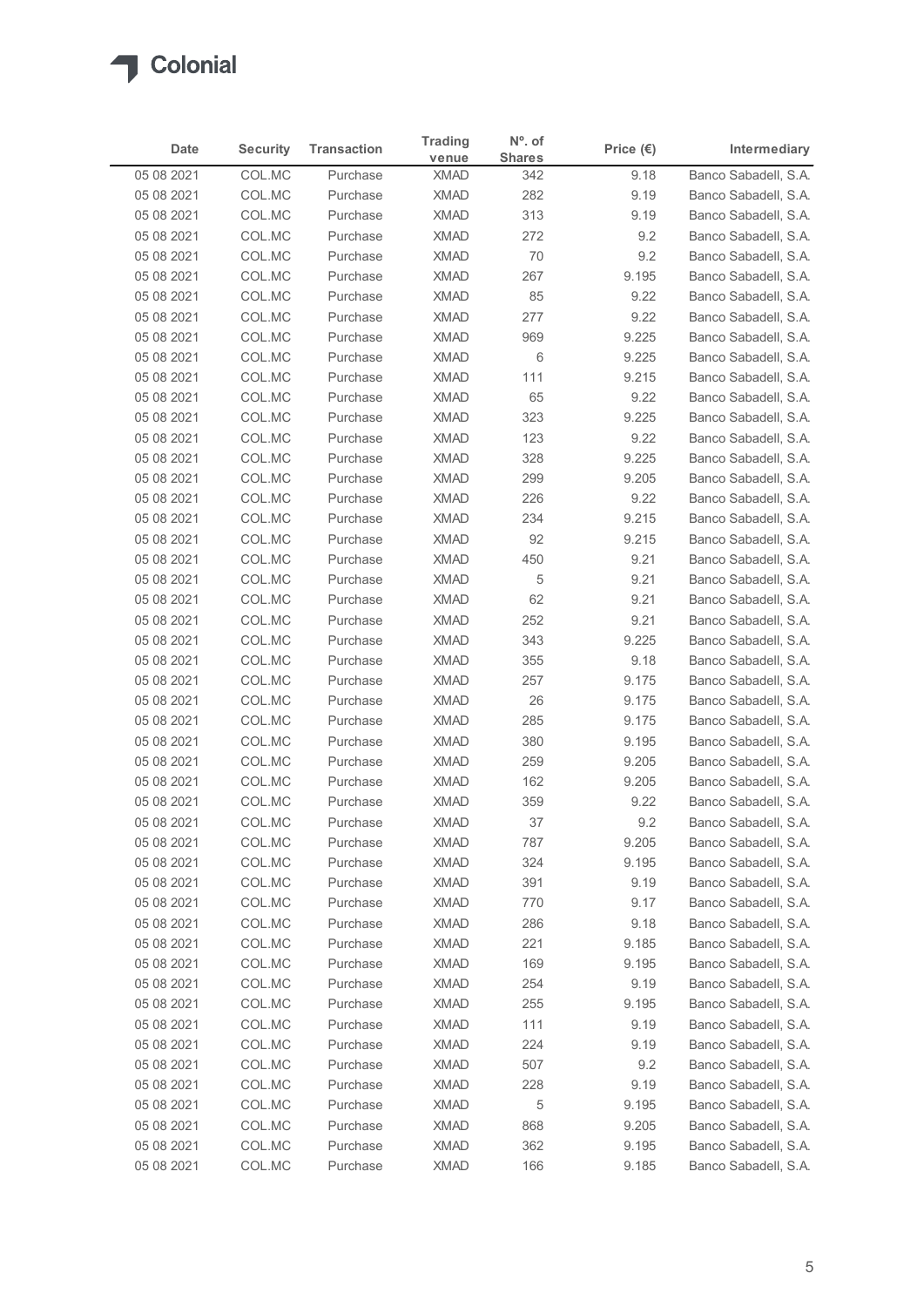

| Date                     | <b>Security</b>  | <b>Transaction</b>   | <b>Trading</b>             | $No$ . of            | Price $(\epsilon)$ | Intermediary                                 |
|--------------------------|------------------|----------------------|----------------------------|----------------------|--------------------|----------------------------------------------|
| 05 08 2021               | COL.MC           | Purchase             | venue<br><b>XMAD</b>       | <b>Shares</b><br>564 | 9.2                | Banco Sabadell, S.A.                         |
| 05 08 2021               | COL.MC           | Purchase             | <b>XMAD</b>                | 26                   | 9.2                | Banco Sabadell, S.A.                         |
| 05 08 2021               | COL.MC           | Purchase             | <b>XMAD</b>                | 257                  | 9.195              | Banco Sabadell, S.A.                         |
| 05 08 2021               | COL.MC           | Purchase             | <b>XMAD</b>                | 52                   | 9.21               | Banco Sabadell, S.A.                         |
| 05 08 2021               | COL.MC           | Purchase             | <b>XMAD</b>                | 28                   | 9.2                | Banco Sabadell, S.A.                         |
| 05 08 2021               | COL.MC           | Purchase             | <b>XMAD</b>                | 294                  | 9.205              | Banco Sabadell, S.A.                         |
| 05 08 2021               | COL.MC           | Purchase             | <b>XMAD</b>                | 237                  | 9.205              | Banco Sabadell, S.A.                         |
| 05 08 2021               | COL.MC           | Purchase             | <b>XMAD</b>                | 500                  | 9.2                | Banco Sabadell, S.A.                         |
| 05 08 2021               | COL.MC           | Purchase             | <b>XMAD</b>                | 12                   | 9.2                | Banco Sabadell, S.A.                         |
| 05 08 2021               | COL.MC           | Purchase             | <b>XMAD</b>                | $\mathbf{1}$         | 9.2                | Banco Sabadell, S.A.                         |
| 05 08 2021               | COL.MC           | Purchase             | <b>XMAD</b>                | 600                  | 9.2                | Banco Sabadell, S.A.                         |
| 05 08 2021               | COL.MC           | Purchase             | <b>XMAD</b>                | 746                  | 9.235              | Banco Sabadell, S.A.                         |
| 05 08 2021               | COL.MC           | Purchase             | <b>XMAD</b>                | 333                  | 9.24               | Banco Sabadell, S.A.                         |
| 05 08 2021               | COL.MC           | Purchase             | <b>XMAD</b>                | 163                  | 9.245              | Banco Sabadell, S.A.                         |
| 05 08 2021               | COL.MC           | Purchase             | <b>XMAD</b>                | 197                  | 9.245              | Banco Sabadell, S.A.                         |
| 05 08 2021               | COL.MC           | Purchase             | <b>XMAD</b>                | 995                  | 9.245              | Banco Sabadell, S.A.                         |
| 05 08 2021               | COL.MC           | Purchase             | <b>XMAD</b>                | 103                  | 9.27               | Banco Sabadell, S.A.                         |
| 05 08 2021               | COL.MC           | Purchase             | <b>XMAD</b>                | 5                    | 9.27               | Banco Sabadell, S.A.                         |
| 05 08 2021               | COL.MC           | Purchase             | <b>XMAD</b>                | 286                  | 9.27               | Banco Sabadell, S.A.                         |
| 05 08 2021               | COL.MC           | Purchase             | <b>XMAD</b>                | 267                  | 9.275              | Banco Sabadell, S.A.                         |
| 05 08 2021               | COL.MC           | Purchase             | <b>XMAD</b>                | 579                  | 9.275              | Banco Sabadell, S.A.                         |
| 05 08 2021               | COL.MC           | Purchase             | <b>XMAD</b>                | 557                  | 9.245              | Banco Sabadell, S.A.                         |
| 05 08 2021               | COL.MC           | Purchase             | <b>XMAD</b>                | 318                  | 9.265              | Banco Sabadell, S.A.                         |
| 05 08 2021               | COL.MC           | Purchase             | <b>XMAD</b>                | 187                  | 9.26               | Banco Sabadell, S.A.                         |
| 05 08 2021               | COL.MC           | Purchase             | <b>XMAD</b>                | 213                  | 9.265              | Banco Sabadell, S.A.                         |
| 05 08 2021               | COL.MC           | Purchase             | <b>XMAD</b>                | 48<br>11             | 9.265              | Banco Sabadell, S.A.                         |
| 05 08 2021               | COL.MC<br>COL.MC | Purchase             | <b>XMAD</b>                | 44                   | 9.265<br>9.265     | Banco Sabadell, S.A.                         |
| 05 08 2021               |                  | Purchase             | <b>XMAD</b>                |                      |                    | Banco Sabadell, S.A.                         |
| 05 08 2021<br>05 08 2021 | COL.MC<br>COL.MC | Purchase<br>Purchase | <b>XMAD</b><br><b>XMAD</b> | 229<br>16            | 9.265<br>9.265     | Banco Sabadell, S.A.<br>Banco Sabadell, S.A. |
| 05 08 2021               | COL.MC           | Purchase             | <b>XMAD</b>                | 283                  | 9.27               | Banco Sabadell, S.A.                         |
| 05 08 2021               | COL.MC           | Purchase             | <b>XMAD</b>                | 29                   | 9.265              | Banco Sabadell, S.A.                         |
| 05 08 2021               | COL.MC           | Purchase             | <b>XMAD</b>                | 83                   | 9.265              | Banco Sabadell, S.A.                         |
| 05 08 2021               | COL.MC           | Purchase             | <b>XMAD</b>                | 793                  | 9.27               | Banco Sabadell, S.A.                         |
| 05 08 2021               | COL.MC           | Purchase             | <b>XMAD</b>                | 38                   | 9.27               | Banco Sabadell, S.A.                         |
| 05 08 2021               | COL.MC           | Purchase             | <b>XMAD</b>                | 174                  | 9.265              | Banco Sabadell, S.A.                         |
| 05 08 2021               | COL.MC           | Purchase             | <b>XMAD</b>                | 3,794                | 9.265              | Banco Sabadell, S.A.                         |
| 05 08 2021               | COL.MC           | Purchase             | <b>XMAD</b>                | 2,260                | 9.275              | Banco Sabadell, S.A.                         |
| 05 08 2021               | COL.MC           | Purchase             | <b>XMAD</b>                | 822                  | 9.265              | Banco Sabadell, S.A.                         |
| 05 08 2021               | COL.MC           | Purchase             | <b>XMAD</b>                | 1,098                | 9.265              | Banco Sabadell, S.A.                         |
| 05 08 2021               | COL.MC           | Purchase             | <b>XMAD</b>                | 500                  | 9.265              | Banco Sabadell, S.A.                         |
| 05 08 2021               | COL.MC           | Purchase             | <b>XMAD</b>                | 700                  | 9.265              | Banco Sabadell, S.A.                         |
| 05 08 2021               | COL.MC           | Purchase             | <b>XMAD</b>                | 4                    | 9.265              | Banco Sabadell, S.A.                         |
| 06 08 2021               | COL.MC           | Purchase             | <b>XMAD</b>                | 41                   | 9.26               | Banco Sabadell, S.A.                         |
| 06 08 2021               | COL.MC           | Purchase             | <b>XMAD</b>                | 2,183                | 9.26               | Banco Sabadell, S.A.                         |
| 06 08 2021               | COL.MC           | Purchase             | <b>XMAD</b>                | 31                   | 9.245              | Banco Sabadell, S.A.                         |
| 06 08 2021               | COL.MC           | Purchase             | <b>XMAD</b>                | 202                  | 9.245              | Banco Sabadell, S.A.                         |
| 06 08 2021               | COL.MC           | Purchase             | XMAD                       | 26                   | 9.245              | Banco Sabadell, S.A.                         |
|                          | COL.MC           | Purchase             | XMAD                       | 5                    | 9.245              | Banco Sabadell, S.A.                         |
| 06 08 2021               |                  |                      |                            |                      |                    |                                              |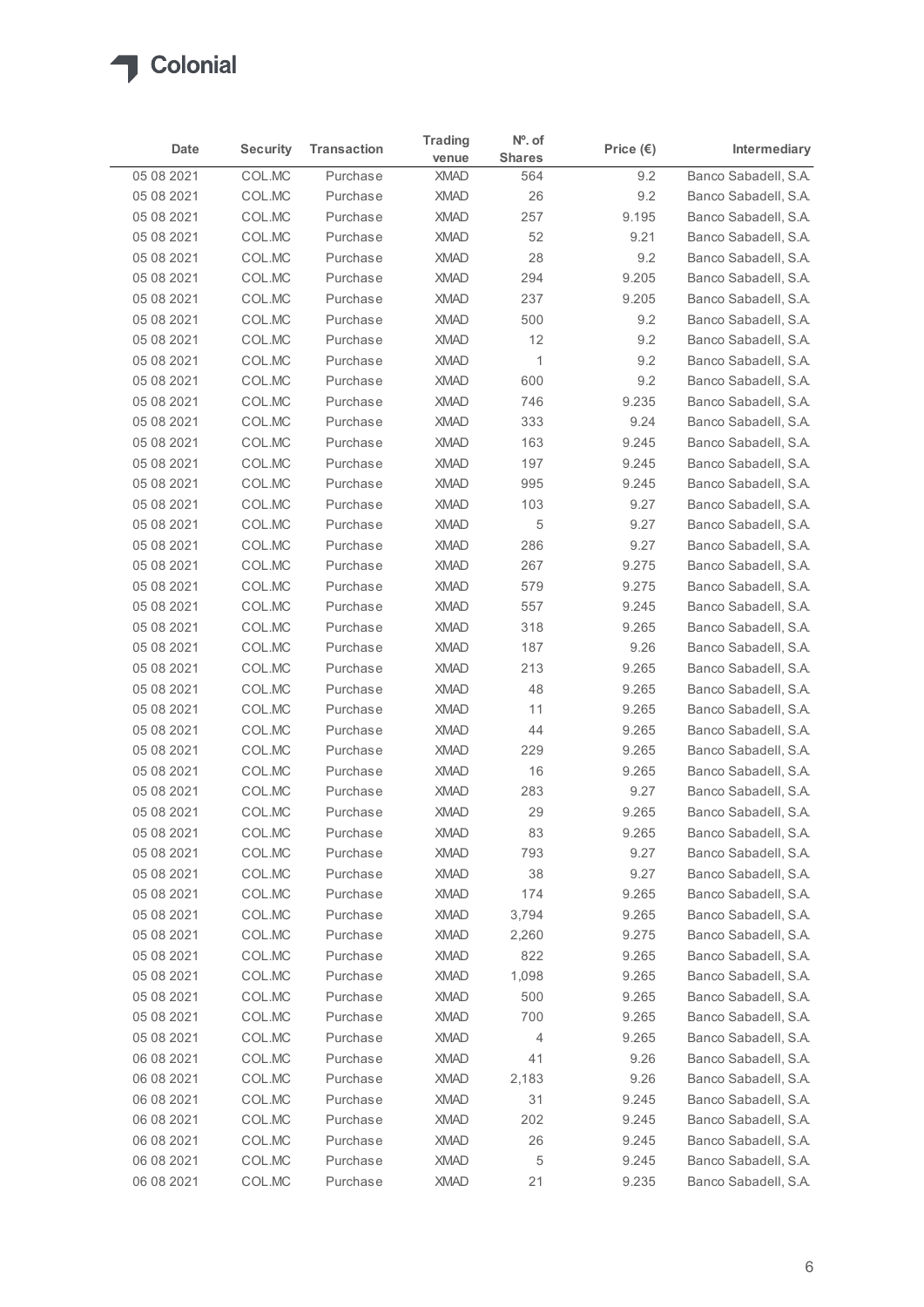

| Intermediary<br><b>Shares</b><br>venue<br>Banco Sabadell, S.A.<br>06 08 2021<br>COL.MC<br>9.245<br>Purchase<br><b>XMAD</b><br>270<br>COL.MC<br>262<br>9.23<br>Banco Sabadell, S.A.<br>06 08 2021<br>Purchase<br><b>XMAD</b><br>COL.MC<br>247<br>9.225<br>06 08 2021<br>Purchase<br><b>XMAD</b><br>Banco Sabadell, S.A.<br>COL.MC<br><b>XMAD</b><br>67<br>9.205<br>06 08 2021<br>Purchase<br>Banco Sabadell, S.A.<br>COL.MC<br>9.21<br>Banco Sabadell, S.A.<br>06 08 2021<br>Purchase<br><b>XMAD</b><br>281<br>COL.MC<br>9.215<br>Banco Sabadell, S.A.<br>06 08 2021<br>Purchase<br><b>XMAD</b><br>311<br>06 08 2021<br>COL.MC<br>Purchase<br><b>XMAD</b><br>62<br>9.23<br>Banco Sabadell, S.A.<br>06 08 2021<br>COL.MC<br><b>XMAD</b><br>423<br>9.23<br>Banco Sabadell, S.A.<br>Purchase<br>COL.MC<br>159<br>06 08 2021<br>Purchase<br><b>XMAD</b><br>9.24<br>Banco Sabadell, S.A.<br>COL.MC<br><b>XMAD</b><br>275<br>9.235<br>Banco Sabadell, S.A.<br>06 08 2021<br>Purchase<br>COL.MC<br>06 08 2021<br>Purchase<br><b>XMAD</b><br>285<br>9.245<br>Banco Sabadell, S.A.<br>92<br>9.245<br>06 08 2021<br>COL.MC<br>Purchase<br><b>XMAD</b><br>Banco Sabadell, S.A.<br>9.235<br>COL.MC<br><b>XMAD</b><br>781<br>Banco Sabadell, S.A.<br>06 08 2021<br>Purchase<br>Banco Sabadell, S.A.<br>06 08 2021<br>COL.MC<br>Purchase<br><b>XMAD</b><br>298<br>9.25<br>COL.MC<br>9.24<br>06 08 2021<br>Purchase<br><b>XMAD</b><br>74<br>9.24<br>06 08 2021<br>COL.MC<br>Purchase<br><b>XMAD</b><br>400<br>9.25<br>06 08 2021<br>COL.MC<br>Purchase<br><b>XMAD</b><br>289<br>86<br>06 08 2021<br>COL.MC<br>Purchase<br><b>XMAD</b><br>9.24<br>357<br>9.24<br>06 08 2021<br>COL.MC<br>Purchase<br><b>XMAD</b><br>COL.MC<br>Purchase<br><b>XMAD</b><br>208<br>9.24<br>06 08 2021<br>COL.MC<br>06 08 2021<br>Purchase<br><b>XMAD</b><br>522<br>9.26<br>259<br>06 08 2021<br>COL.MC<br>Purchase<br><b>XMAD</b><br>9.245<br>06 08 2021<br>COL.MC<br>Purchase<br><b>XMAD</b><br>100<br>9.25<br>71<br>9.25<br>06 08 2021<br>COL.MC<br>Purchase<br><b>XMAD</b><br>COL.MC<br>9.26<br>06 08 2021<br>Purchase<br><b>XMAD</b><br>345<br>46<br>9.26<br>06 08 2021<br>COL.MC<br>Purchase<br><b>XMAD</b><br>06 08 2021<br>COL.MC<br>Purchase<br><b>XMAD</b><br>369<br>9.265<br>COL.MC<br>XMAD<br>9.245<br>06 08 2021<br>Purchase<br>300<br>COL.MC<br>9.245<br>06 08 2021<br>Purchase<br><b>XMAD</b><br>84<br>06 08 2021<br>COL.MC<br>Purchase<br><b>XMAD</b><br>319<br>9.235<br>06 08 2021<br>COL.MC<br><b>XMAD</b><br>355<br>9.265<br>Purchase<br>15<br>9.265<br>06 08 2021<br>COL.MC<br><b>XMAD</b><br>Purchase<br><b>XMAD</b><br>22<br>9.265<br>06 08 2021<br>COL.MC<br>Purchase<br>89<br>06 08 2021<br>COL.MC<br>Purchase<br><b>XMAD</b><br>9.26<br>06 08 2021<br>COL.MC<br>Purchase<br><b>XMAD</b><br>338<br>9.26<br>9.26<br>06 08 2021<br>COL.MC<br>Purchase<br><b>XMAD</b><br>151<br>220<br>9.255<br>06 08 2021<br>COL.MC<br><b>XMAD</b><br>Purchase<br>06 08 2021<br>COL.MC<br>Purchase<br><b>XMAD</b><br>888<br>9.27<br>COL.MC<br>70<br>9.28<br>06 08 2021<br>Purchase<br><b>XMAD</b><br>COL.MC<br>06 08 2021<br>Purchase<br><b>XMAD</b><br>255<br>9.28<br>06 08 2021<br>COL.MC<br>Purchase<br><b>XMAD</b><br>249<br>9.28<br>652<br>9.275<br>06 08 2021<br>COL.MC<br><b>XMAD</b><br>Purchase<br>16<br>06 08 2021<br>COL.MC<br>Purchase<br><b>XMAD</b><br>9.27<br>COL.MC<br>06 08 2021<br>Purchase<br><b>XMAD</b><br>296<br>9.27<br>2<br>06 08 2021<br>COL.MC<br>Purchase<br><b>XMAD</b><br>9.295<br>06 08 2021<br>COL.MC<br>Purchase<br><b>XMAD</b><br>591<br>9.34<br>405<br>COL.MC<br><b>XMAD</b><br>9.34<br>06 08 2021<br>Purchase<br>COL.MC<br>XMAD<br>240<br>9.34<br>Banco Sabadell, S.A.<br>06 08 2021<br>Purchase<br>9.335<br>06 08 2021<br>COL.MC<br>Purchase<br><b>XMAD</b><br>318<br>Banco Sabadell, S.A.<br>9.325<br>06 08 2021<br>COLMC<br><b>XMAD</b><br>120<br>Purchase<br>Banco Sabadell, S.A. |      |                 |                    | <b>Trading</b> | $No$ . of |                    |  |
|-------------------------------------------------------------------------------------------------------------------------------------------------------------------------------------------------------------------------------------------------------------------------------------------------------------------------------------------------------------------------------------------------------------------------------------------------------------------------------------------------------------------------------------------------------------------------------------------------------------------------------------------------------------------------------------------------------------------------------------------------------------------------------------------------------------------------------------------------------------------------------------------------------------------------------------------------------------------------------------------------------------------------------------------------------------------------------------------------------------------------------------------------------------------------------------------------------------------------------------------------------------------------------------------------------------------------------------------------------------------------------------------------------------------------------------------------------------------------------------------------------------------------------------------------------------------------------------------------------------------------------------------------------------------------------------------------------------------------------------------------------------------------------------------------------------------------------------------------------------------------------------------------------------------------------------------------------------------------------------------------------------------------------------------------------------------------------------------------------------------------------------------------------------------------------------------------------------------------------------------------------------------------------------------------------------------------------------------------------------------------------------------------------------------------------------------------------------------------------------------------------------------------------------------------------------------------------------------------------------------------------------------------------------------------------------------------------------------------------------------------------------------------------------------------------------------------------------------------------------------------------------------------------------------------------------------------------------------------------------------------------------------------------------------------------------------------------------------------------------------------------------------------------------------------------------------------------------------------------------------------------------------------------------------------------------------------------------------------------------------------------------------------------------------------------------------------------------------------------------------------------------------------------------------------------------------------------------------------------------------------------------------------------------------------------------------------------------------------------------------------------------------------------------------------------------------------------------------------------------------------------------------|------|-----------------|--------------------|----------------|-----------|--------------------|--|
| Banco Sabadell, S.A.<br>Banco Sabadell, S.A.<br>Banco Sabadell, S.A.<br>Banco Sabadell, S.A.<br>Banco Sabadell, S.A.<br>Banco Sabadell, S.A.<br>Banco Sabadell, S.A.<br>Banco Sabadell, S.A.<br>Banco Sabadell, S.A.<br>Banco Sabadell, S.A.<br>Banco Sabadell, S.A.<br>Banco Sabadell, S.A.<br>Banco Sabadell, S.A.<br>Banco Sabadell, S.A.<br>Banco Sabadell, S.A.<br>Banco Sabadell, S.A.<br>Banco Sabadell, S.A.<br>Banco Sabadell, S.A.<br>Banco Sabadell, S.A.<br>Banco Sabadell, S.A.<br>Banco Sabadell, S.A.<br>Banco Sabadell, S.A.<br>Banco Sabadell, S.A.<br>Banco Sabadell, S.A.<br>Banco Sabadell, S.A.<br>Banco Sabadell, S.A.<br>Banco Sabadell, S.A.<br>Banco Sabadell, S.A.<br>Banco Sabadell, S.A.<br>Banco Sabadell, S.A.<br>Banco Sabadell, S.A.<br>Banco Sabadell, S.A.<br>Banco Sabadell, S.A.                                                                                                                                                                                                                                                                                                                                                                                                                                                                                                                                                                                                                                                                                                                                                                                                                                                                                                                                                                                                                                                                                                                                                                                                                                                                                                                                                                                                                                                                                                                                                                                                                                                                                                                                                                                                                                                                                                                                                                                                                                                                                                                                                                                                                                                                                                                                                                                                                                                                                                                                                                                                                                                                                                                                                                                                                                                                                                                                                                                                                                                                      | Date | <b>Security</b> | <b>Transaction</b> |                |           | Price $(\epsilon)$ |  |
|                                                                                                                                                                                                                                                                                                                                                                                                                                                                                                                                                                                                                                                                                                                                                                                                                                                                                                                                                                                                                                                                                                                                                                                                                                                                                                                                                                                                                                                                                                                                                                                                                                                                                                                                                                                                                                                                                                                                                                                                                                                                                                                                                                                                                                                                                                                                                                                                                                                                                                                                                                                                                                                                                                                                                                                                                                                                                                                                                                                                                                                                                                                                                                                                                                                                                                                                                                                                                                                                                                                                                                                                                                                                                                                                                                                                                                                                                           |      |                 |                    |                |           |                    |  |
|                                                                                                                                                                                                                                                                                                                                                                                                                                                                                                                                                                                                                                                                                                                                                                                                                                                                                                                                                                                                                                                                                                                                                                                                                                                                                                                                                                                                                                                                                                                                                                                                                                                                                                                                                                                                                                                                                                                                                                                                                                                                                                                                                                                                                                                                                                                                                                                                                                                                                                                                                                                                                                                                                                                                                                                                                                                                                                                                                                                                                                                                                                                                                                                                                                                                                                                                                                                                                                                                                                                                                                                                                                                                                                                                                                                                                                                                                           |      |                 |                    |                |           |                    |  |
|                                                                                                                                                                                                                                                                                                                                                                                                                                                                                                                                                                                                                                                                                                                                                                                                                                                                                                                                                                                                                                                                                                                                                                                                                                                                                                                                                                                                                                                                                                                                                                                                                                                                                                                                                                                                                                                                                                                                                                                                                                                                                                                                                                                                                                                                                                                                                                                                                                                                                                                                                                                                                                                                                                                                                                                                                                                                                                                                                                                                                                                                                                                                                                                                                                                                                                                                                                                                                                                                                                                                                                                                                                                                                                                                                                                                                                                                                           |      |                 |                    |                |           |                    |  |
|                                                                                                                                                                                                                                                                                                                                                                                                                                                                                                                                                                                                                                                                                                                                                                                                                                                                                                                                                                                                                                                                                                                                                                                                                                                                                                                                                                                                                                                                                                                                                                                                                                                                                                                                                                                                                                                                                                                                                                                                                                                                                                                                                                                                                                                                                                                                                                                                                                                                                                                                                                                                                                                                                                                                                                                                                                                                                                                                                                                                                                                                                                                                                                                                                                                                                                                                                                                                                                                                                                                                                                                                                                                                                                                                                                                                                                                                                           |      |                 |                    |                |           |                    |  |
|                                                                                                                                                                                                                                                                                                                                                                                                                                                                                                                                                                                                                                                                                                                                                                                                                                                                                                                                                                                                                                                                                                                                                                                                                                                                                                                                                                                                                                                                                                                                                                                                                                                                                                                                                                                                                                                                                                                                                                                                                                                                                                                                                                                                                                                                                                                                                                                                                                                                                                                                                                                                                                                                                                                                                                                                                                                                                                                                                                                                                                                                                                                                                                                                                                                                                                                                                                                                                                                                                                                                                                                                                                                                                                                                                                                                                                                                                           |      |                 |                    |                |           |                    |  |
|                                                                                                                                                                                                                                                                                                                                                                                                                                                                                                                                                                                                                                                                                                                                                                                                                                                                                                                                                                                                                                                                                                                                                                                                                                                                                                                                                                                                                                                                                                                                                                                                                                                                                                                                                                                                                                                                                                                                                                                                                                                                                                                                                                                                                                                                                                                                                                                                                                                                                                                                                                                                                                                                                                                                                                                                                                                                                                                                                                                                                                                                                                                                                                                                                                                                                                                                                                                                                                                                                                                                                                                                                                                                                                                                                                                                                                                                                           |      |                 |                    |                |           |                    |  |
|                                                                                                                                                                                                                                                                                                                                                                                                                                                                                                                                                                                                                                                                                                                                                                                                                                                                                                                                                                                                                                                                                                                                                                                                                                                                                                                                                                                                                                                                                                                                                                                                                                                                                                                                                                                                                                                                                                                                                                                                                                                                                                                                                                                                                                                                                                                                                                                                                                                                                                                                                                                                                                                                                                                                                                                                                                                                                                                                                                                                                                                                                                                                                                                                                                                                                                                                                                                                                                                                                                                                                                                                                                                                                                                                                                                                                                                                                           |      |                 |                    |                |           |                    |  |
|                                                                                                                                                                                                                                                                                                                                                                                                                                                                                                                                                                                                                                                                                                                                                                                                                                                                                                                                                                                                                                                                                                                                                                                                                                                                                                                                                                                                                                                                                                                                                                                                                                                                                                                                                                                                                                                                                                                                                                                                                                                                                                                                                                                                                                                                                                                                                                                                                                                                                                                                                                                                                                                                                                                                                                                                                                                                                                                                                                                                                                                                                                                                                                                                                                                                                                                                                                                                                                                                                                                                                                                                                                                                                                                                                                                                                                                                                           |      |                 |                    |                |           |                    |  |
|                                                                                                                                                                                                                                                                                                                                                                                                                                                                                                                                                                                                                                                                                                                                                                                                                                                                                                                                                                                                                                                                                                                                                                                                                                                                                                                                                                                                                                                                                                                                                                                                                                                                                                                                                                                                                                                                                                                                                                                                                                                                                                                                                                                                                                                                                                                                                                                                                                                                                                                                                                                                                                                                                                                                                                                                                                                                                                                                                                                                                                                                                                                                                                                                                                                                                                                                                                                                                                                                                                                                                                                                                                                                                                                                                                                                                                                                                           |      |                 |                    |                |           |                    |  |
|                                                                                                                                                                                                                                                                                                                                                                                                                                                                                                                                                                                                                                                                                                                                                                                                                                                                                                                                                                                                                                                                                                                                                                                                                                                                                                                                                                                                                                                                                                                                                                                                                                                                                                                                                                                                                                                                                                                                                                                                                                                                                                                                                                                                                                                                                                                                                                                                                                                                                                                                                                                                                                                                                                                                                                                                                                                                                                                                                                                                                                                                                                                                                                                                                                                                                                                                                                                                                                                                                                                                                                                                                                                                                                                                                                                                                                                                                           |      |                 |                    |                |           |                    |  |
|                                                                                                                                                                                                                                                                                                                                                                                                                                                                                                                                                                                                                                                                                                                                                                                                                                                                                                                                                                                                                                                                                                                                                                                                                                                                                                                                                                                                                                                                                                                                                                                                                                                                                                                                                                                                                                                                                                                                                                                                                                                                                                                                                                                                                                                                                                                                                                                                                                                                                                                                                                                                                                                                                                                                                                                                                                                                                                                                                                                                                                                                                                                                                                                                                                                                                                                                                                                                                                                                                                                                                                                                                                                                                                                                                                                                                                                                                           |      |                 |                    |                |           |                    |  |
|                                                                                                                                                                                                                                                                                                                                                                                                                                                                                                                                                                                                                                                                                                                                                                                                                                                                                                                                                                                                                                                                                                                                                                                                                                                                                                                                                                                                                                                                                                                                                                                                                                                                                                                                                                                                                                                                                                                                                                                                                                                                                                                                                                                                                                                                                                                                                                                                                                                                                                                                                                                                                                                                                                                                                                                                                                                                                                                                                                                                                                                                                                                                                                                                                                                                                                                                                                                                                                                                                                                                                                                                                                                                                                                                                                                                                                                                                           |      |                 |                    |                |           |                    |  |
|                                                                                                                                                                                                                                                                                                                                                                                                                                                                                                                                                                                                                                                                                                                                                                                                                                                                                                                                                                                                                                                                                                                                                                                                                                                                                                                                                                                                                                                                                                                                                                                                                                                                                                                                                                                                                                                                                                                                                                                                                                                                                                                                                                                                                                                                                                                                                                                                                                                                                                                                                                                                                                                                                                                                                                                                                                                                                                                                                                                                                                                                                                                                                                                                                                                                                                                                                                                                                                                                                                                                                                                                                                                                                                                                                                                                                                                                                           |      |                 |                    |                |           |                    |  |
|                                                                                                                                                                                                                                                                                                                                                                                                                                                                                                                                                                                                                                                                                                                                                                                                                                                                                                                                                                                                                                                                                                                                                                                                                                                                                                                                                                                                                                                                                                                                                                                                                                                                                                                                                                                                                                                                                                                                                                                                                                                                                                                                                                                                                                                                                                                                                                                                                                                                                                                                                                                                                                                                                                                                                                                                                                                                                                                                                                                                                                                                                                                                                                                                                                                                                                                                                                                                                                                                                                                                                                                                                                                                                                                                                                                                                                                                                           |      |                 |                    |                |           |                    |  |
|                                                                                                                                                                                                                                                                                                                                                                                                                                                                                                                                                                                                                                                                                                                                                                                                                                                                                                                                                                                                                                                                                                                                                                                                                                                                                                                                                                                                                                                                                                                                                                                                                                                                                                                                                                                                                                                                                                                                                                                                                                                                                                                                                                                                                                                                                                                                                                                                                                                                                                                                                                                                                                                                                                                                                                                                                                                                                                                                                                                                                                                                                                                                                                                                                                                                                                                                                                                                                                                                                                                                                                                                                                                                                                                                                                                                                                                                                           |      |                 |                    |                |           |                    |  |
|                                                                                                                                                                                                                                                                                                                                                                                                                                                                                                                                                                                                                                                                                                                                                                                                                                                                                                                                                                                                                                                                                                                                                                                                                                                                                                                                                                                                                                                                                                                                                                                                                                                                                                                                                                                                                                                                                                                                                                                                                                                                                                                                                                                                                                                                                                                                                                                                                                                                                                                                                                                                                                                                                                                                                                                                                                                                                                                                                                                                                                                                                                                                                                                                                                                                                                                                                                                                                                                                                                                                                                                                                                                                                                                                                                                                                                                                                           |      |                 |                    |                |           |                    |  |
|                                                                                                                                                                                                                                                                                                                                                                                                                                                                                                                                                                                                                                                                                                                                                                                                                                                                                                                                                                                                                                                                                                                                                                                                                                                                                                                                                                                                                                                                                                                                                                                                                                                                                                                                                                                                                                                                                                                                                                                                                                                                                                                                                                                                                                                                                                                                                                                                                                                                                                                                                                                                                                                                                                                                                                                                                                                                                                                                                                                                                                                                                                                                                                                                                                                                                                                                                                                                                                                                                                                                                                                                                                                                                                                                                                                                                                                                                           |      |                 |                    |                |           |                    |  |
|                                                                                                                                                                                                                                                                                                                                                                                                                                                                                                                                                                                                                                                                                                                                                                                                                                                                                                                                                                                                                                                                                                                                                                                                                                                                                                                                                                                                                                                                                                                                                                                                                                                                                                                                                                                                                                                                                                                                                                                                                                                                                                                                                                                                                                                                                                                                                                                                                                                                                                                                                                                                                                                                                                                                                                                                                                                                                                                                                                                                                                                                                                                                                                                                                                                                                                                                                                                                                                                                                                                                                                                                                                                                                                                                                                                                                                                                                           |      |                 |                    |                |           |                    |  |
|                                                                                                                                                                                                                                                                                                                                                                                                                                                                                                                                                                                                                                                                                                                                                                                                                                                                                                                                                                                                                                                                                                                                                                                                                                                                                                                                                                                                                                                                                                                                                                                                                                                                                                                                                                                                                                                                                                                                                                                                                                                                                                                                                                                                                                                                                                                                                                                                                                                                                                                                                                                                                                                                                                                                                                                                                                                                                                                                                                                                                                                                                                                                                                                                                                                                                                                                                                                                                                                                                                                                                                                                                                                                                                                                                                                                                                                                                           |      |                 |                    |                |           |                    |  |
|                                                                                                                                                                                                                                                                                                                                                                                                                                                                                                                                                                                                                                                                                                                                                                                                                                                                                                                                                                                                                                                                                                                                                                                                                                                                                                                                                                                                                                                                                                                                                                                                                                                                                                                                                                                                                                                                                                                                                                                                                                                                                                                                                                                                                                                                                                                                                                                                                                                                                                                                                                                                                                                                                                                                                                                                                                                                                                                                                                                                                                                                                                                                                                                                                                                                                                                                                                                                                                                                                                                                                                                                                                                                                                                                                                                                                                                                                           |      |                 |                    |                |           |                    |  |
|                                                                                                                                                                                                                                                                                                                                                                                                                                                                                                                                                                                                                                                                                                                                                                                                                                                                                                                                                                                                                                                                                                                                                                                                                                                                                                                                                                                                                                                                                                                                                                                                                                                                                                                                                                                                                                                                                                                                                                                                                                                                                                                                                                                                                                                                                                                                                                                                                                                                                                                                                                                                                                                                                                                                                                                                                                                                                                                                                                                                                                                                                                                                                                                                                                                                                                                                                                                                                                                                                                                                                                                                                                                                                                                                                                                                                                                                                           |      |                 |                    |                |           |                    |  |
|                                                                                                                                                                                                                                                                                                                                                                                                                                                                                                                                                                                                                                                                                                                                                                                                                                                                                                                                                                                                                                                                                                                                                                                                                                                                                                                                                                                                                                                                                                                                                                                                                                                                                                                                                                                                                                                                                                                                                                                                                                                                                                                                                                                                                                                                                                                                                                                                                                                                                                                                                                                                                                                                                                                                                                                                                                                                                                                                                                                                                                                                                                                                                                                                                                                                                                                                                                                                                                                                                                                                                                                                                                                                                                                                                                                                                                                                                           |      |                 |                    |                |           |                    |  |
|                                                                                                                                                                                                                                                                                                                                                                                                                                                                                                                                                                                                                                                                                                                                                                                                                                                                                                                                                                                                                                                                                                                                                                                                                                                                                                                                                                                                                                                                                                                                                                                                                                                                                                                                                                                                                                                                                                                                                                                                                                                                                                                                                                                                                                                                                                                                                                                                                                                                                                                                                                                                                                                                                                                                                                                                                                                                                                                                                                                                                                                                                                                                                                                                                                                                                                                                                                                                                                                                                                                                                                                                                                                                                                                                                                                                                                                                                           |      |                 |                    |                |           |                    |  |
|                                                                                                                                                                                                                                                                                                                                                                                                                                                                                                                                                                                                                                                                                                                                                                                                                                                                                                                                                                                                                                                                                                                                                                                                                                                                                                                                                                                                                                                                                                                                                                                                                                                                                                                                                                                                                                                                                                                                                                                                                                                                                                                                                                                                                                                                                                                                                                                                                                                                                                                                                                                                                                                                                                                                                                                                                                                                                                                                                                                                                                                                                                                                                                                                                                                                                                                                                                                                                                                                                                                                                                                                                                                                                                                                                                                                                                                                                           |      |                 |                    |                |           |                    |  |
|                                                                                                                                                                                                                                                                                                                                                                                                                                                                                                                                                                                                                                                                                                                                                                                                                                                                                                                                                                                                                                                                                                                                                                                                                                                                                                                                                                                                                                                                                                                                                                                                                                                                                                                                                                                                                                                                                                                                                                                                                                                                                                                                                                                                                                                                                                                                                                                                                                                                                                                                                                                                                                                                                                                                                                                                                                                                                                                                                                                                                                                                                                                                                                                                                                                                                                                                                                                                                                                                                                                                                                                                                                                                                                                                                                                                                                                                                           |      |                 |                    |                |           |                    |  |
|                                                                                                                                                                                                                                                                                                                                                                                                                                                                                                                                                                                                                                                                                                                                                                                                                                                                                                                                                                                                                                                                                                                                                                                                                                                                                                                                                                                                                                                                                                                                                                                                                                                                                                                                                                                                                                                                                                                                                                                                                                                                                                                                                                                                                                                                                                                                                                                                                                                                                                                                                                                                                                                                                                                                                                                                                                                                                                                                                                                                                                                                                                                                                                                                                                                                                                                                                                                                                                                                                                                                                                                                                                                                                                                                                                                                                                                                                           |      |                 |                    |                |           |                    |  |
|                                                                                                                                                                                                                                                                                                                                                                                                                                                                                                                                                                                                                                                                                                                                                                                                                                                                                                                                                                                                                                                                                                                                                                                                                                                                                                                                                                                                                                                                                                                                                                                                                                                                                                                                                                                                                                                                                                                                                                                                                                                                                                                                                                                                                                                                                                                                                                                                                                                                                                                                                                                                                                                                                                                                                                                                                                                                                                                                                                                                                                                                                                                                                                                                                                                                                                                                                                                                                                                                                                                                                                                                                                                                                                                                                                                                                                                                                           |      |                 |                    |                |           |                    |  |
|                                                                                                                                                                                                                                                                                                                                                                                                                                                                                                                                                                                                                                                                                                                                                                                                                                                                                                                                                                                                                                                                                                                                                                                                                                                                                                                                                                                                                                                                                                                                                                                                                                                                                                                                                                                                                                                                                                                                                                                                                                                                                                                                                                                                                                                                                                                                                                                                                                                                                                                                                                                                                                                                                                                                                                                                                                                                                                                                                                                                                                                                                                                                                                                                                                                                                                                                                                                                                                                                                                                                                                                                                                                                                                                                                                                                                                                                                           |      |                 |                    |                |           |                    |  |
|                                                                                                                                                                                                                                                                                                                                                                                                                                                                                                                                                                                                                                                                                                                                                                                                                                                                                                                                                                                                                                                                                                                                                                                                                                                                                                                                                                                                                                                                                                                                                                                                                                                                                                                                                                                                                                                                                                                                                                                                                                                                                                                                                                                                                                                                                                                                                                                                                                                                                                                                                                                                                                                                                                                                                                                                                                                                                                                                                                                                                                                                                                                                                                                                                                                                                                                                                                                                                                                                                                                                                                                                                                                                                                                                                                                                                                                                                           |      |                 |                    |                |           |                    |  |
|                                                                                                                                                                                                                                                                                                                                                                                                                                                                                                                                                                                                                                                                                                                                                                                                                                                                                                                                                                                                                                                                                                                                                                                                                                                                                                                                                                                                                                                                                                                                                                                                                                                                                                                                                                                                                                                                                                                                                                                                                                                                                                                                                                                                                                                                                                                                                                                                                                                                                                                                                                                                                                                                                                                                                                                                                                                                                                                                                                                                                                                                                                                                                                                                                                                                                                                                                                                                                                                                                                                                                                                                                                                                                                                                                                                                                                                                                           |      |                 |                    |                |           |                    |  |
|                                                                                                                                                                                                                                                                                                                                                                                                                                                                                                                                                                                                                                                                                                                                                                                                                                                                                                                                                                                                                                                                                                                                                                                                                                                                                                                                                                                                                                                                                                                                                                                                                                                                                                                                                                                                                                                                                                                                                                                                                                                                                                                                                                                                                                                                                                                                                                                                                                                                                                                                                                                                                                                                                                                                                                                                                                                                                                                                                                                                                                                                                                                                                                                                                                                                                                                                                                                                                                                                                                                                                                                                                                                                                                                                                                                                                                                                                           |      |                 |                    |                |           |                    |  |
|                                                                                                                                                                                                                                                                                                                                                                                                                                                                                                                                                                                                                                                                                                                                                                                                                                                                                                                                                                                                                                                                                                                                                                                                                                                                                                                                                                                                                                                                                                                                                                                                                                                                                                                                                                                                                                                                                                                                                                                                                                                                                                                                                                                                                                                                                                                                                                                                                                                                                                                                                                                                                                                                                                                                                                                                                                                                                                                                                                                                                                                                                                                                                                                                                                                                                                                                                                                                                                                                                                                                                                                                                                                                                                                                                                                                                                                                                           |      |                 |                    |                |           |                    |  |
|                                                                                                                                                                                                                                                                                                                                                                                                                                                                                                                                                                                                                                                                                                                                                                                                                                                                                                                                                                                                                                                                                                                                                                                                                                                                                                                                                                                                                                                                                                                                                                                                                                                                                                                                                                                                                                                                                                                                                                                                                                                                                                                                                                                                                                                                                                                                                                                                                                                                                                                                                                                                                                                                                                                                                                                                                                                                                                                                                                                                                                                                                                                                                                                                                                                                                                                                                                                                                                                                                                                                                                                                                                                                                                                                                                                                                                                                                           |      |                 |                    |                |           |                    |  |
|                                                                                                                                                                                                                                                                                                                                                                                                                                                                                                                                                                                                                                                                                                                                                                                                                                                                                                                                                                                                                                                                                                                                                                                                                                                                                                                                                                                                                                                                                                                                                                                                                                                                                                                                                                                                                                                                                                                                                                                                                                                                                                                                                                                                                                                                                                                                                                                                                                                                                                                                                                                                                                                                                                                                                                                                                                                                                                                                                                                                                                                                                                                                                                                                                                                                                                                                                                                                                                                                                                                                                                                                                                                                                                                                                                                                                                                                                           |      |                 |                    |                |           |                    |  |
|                                                                                                                                                                                                                                                                                                                                                                                                                                                                                                                                                                                                                                                                                                                                                                                                                                                                                                                                                                                                                                                                                                                                                                                                                                                                                                                                                                                                                                                                                                                                                                                                                                                                                                                                                                                                                                                                                                                                                                                                                                                                                                                                                                                                                                                                                                                                                                                                                                                                                                                                                                                                                                                                                                                                                                                                                                                                                                                                                                                                                                                                                                                                                                                                                                                                                                                                                                                                                                                                                                                                                                                                                                                                                                                                                                                                                                                                                           |      |                 |                    |                |           |                    |  |
|                                                                                                                                                                                                                                                                                                                                                                                                                                                                                                                                                                                                                                                                                                                                                                                                                                                                                                                                                                                                                                                                                                                                                                                                                                                                                                                                                                                                                                                                                                                                                                                                                                                                                                                                                                                                                                                                                                                                                                                                                                                                                                                                                                                                                                                                                                                                                                                                                                                                                                                                                                                                                                                                                                                                                                                                                                                                                                                                                                                                                                                                                                                                                                                                                                                                                                                                                                                                                                                                                                                                                                                                                                                                                                                                                                                                                                                                                           |      |                 |                    |                |           |                    |  |
|                                                                                                                                                                                                                                                                                                                                                                                                                                                                                                                                                                                                                                                                                                                                                                                                                                                                                                                                                                                                                                                                                                                                                                                                                                                                                                                                                                                                                                                                                                                                                                                                                                                                                                                                                                                                                                                                                                                                                                                                                                                                                                                                                                                                                                                                                                                                                                                                                                                                                                                                                                                                                                                                                                                                                                                                                                                                                                                                                                                                                                                                                                                                                                                                                                                                                                                                                                                                                                                                                                                                                                                                                                                                                                                                                                                                                                                                                           |      |                 |                    |                |           |                    |  |
|                                                                                                                                                                                                                                                                                                                                                                                                                                                                                                                                                                                                                                                                                                                                                                                                                                                                                                                                                                                                                                                                                                                                                                                                                                                                                                                                                                                                                                                                                                                                                                                                                                                                                                                                                                                                                                                                                                                                                                                                                                                                                                                                                                                                                                                                                                                                                                                                                                                                                                                                                                                                                                                                                                                                                                                                                                                                                                                                                                                                                                                                                                                                                                                                                                                                                                                                                                                                                                                                                                                                                                                                                                                                                                                                                                                                                                                                                           |      |                 |                    |                |           |                    |  |
|                                                                                                                                                                                                                                                                                                                                                                                                                                                                                                                                                                                                                                                                                                                                                                                                                                                                                                                                                                                                                                                                                                                                                                                                                                                                                                                                                                                                                                                                                                                                                                                                                                                                                                                                                                                                                                                                                                                                                                                                                                                                                                                                                                                                                                                                                                                                                                                                                                                                                                                                                                                                                                                                                                                                                                                                                                                                                                                                                                                                                                                                                                                                                                                                                                                                                                                                                                                                                                                                                                                                                                                                                                                                                                                                                                                                                                                                                           |      |                 |                    |                |           |                    |  |
|                                                                                                                                                                                                                                                                                                                                                                                                                                                                                                                                                                                                                                                                                                                                                                                                                                                                                                                                                                                                                                                                                                                                                                                                                                                                                                                                                                                                                                                                                                                                                                                                                                                                                                                                                                                                                                                                                                                                                                                                                                                                                                                                                                                                                                                                                                                                                                                                                                                                                                                                                                                                                                                                                                                                                                                                                                                                                                                                                                                                                                                                                                                                                                                                                                                                                                                                                                                                                                                                                                                                                                                                                                                                                                                                                                                                                                                                                           |      |                 |                    |                |           |                    |  |
|                                                                                                                                                                                                                                                                                                                                                                                                                                                                                                                                                                                                                                                                                                                                                                                                                                                                                                                                                                                                                                                                                                                                                                                                                                                                                                                                                                                                                                                                                                                                                                                                                                                                                                                                                                                                                                                                                                                                                                                                                                                                                                                                                                                                                                                                                                                                                                                                                                                                                                                                                                                                                                                                                                                                                                                                                                                                                                                                                                                                                                                                                                                                                                                                                                                                                                                                                                                                                                                                                                                                                                                                                                                                                                                                                                                                                                                                                           |      |                 |                    |                |           |                    |  |
|                                                                                                                                                                                                                                                                                                                                                                                                                                                                                                                                                                                                                                                                                                                                                                                                                                                                                                                                                                                                                                                                                                                                                                                                                                                                                                                                                                                                                                                                                                                                                                                                                                                                                                                                                                                                                                                                                                                                                                                                                                                                                                                                                                                                                                                                                                                                                                                                                                                                                                                                                                                                                                                                                                                                                                                                                                                                                                                                                                                                                                                                                                                                                                                                                                                                                                                                                                                                                                                                                                                                                                                                                                                                                                                                                                                                                                                                                           |      |                 |                    |                |           |                    |  |
|                                                                                                                                                                                                                                                                                                                                                                                                                                                                                                                                                                                                                                                                                                                                                                                                                                                                                                                                                                                                                                                                                                                                                                                                                                                                                                                                                                                                                                                                                                                                                                                                                                                                                                                                                                                                                                                                                                                                                                                                                                                                                                                                                                                                                                                                                                                                                                                                                                                                                                                                                                                                                                                                                                                                                                                                                                                                                                                                                                                                                                                                                                                                                                                                                                                                                                                                                                                                                                                                                                                                                                                                                                                                                                                                                                                                                                                                                           |      |                 |                    |                |           |                    |  |
|                                                                                                                                                                                                                                                                                                                                                                                                                                                                                                                                                                                                                                                                                                                                                                                                                                                                                                                                                                                                                                                                                                                                                                                                                                                                                                                                                                                                                                                                                                                                                                                                                                                                                                                                                                                                                                                                                                                                                                                                                                                                                                                                                                                                                                                                                                                                                                                                                                                                                                                                                                                                                                                                                                                                                                                                                                                                                                                                                                                                                                                                                                                                                                                                                                                                                                                                                                                                                                                                                                                                                                                                                                                                                                                                                                                                                                                                                           |      |                 |                    |                |           |                    |  |
|                                                                                                                                                                                                                                                                                                                                                                                                                                                                                                                                                                                                                                                                                                                                                                                                                                                                                                                                                                                                                                                                                                                                                                                                                                                                                                                                                                                                                                                                                                                                                                                                                                                                                                                                                                                                                                                                                                                                                                                                                                                                                                                                                                                                                                                                                                                                                                                                                                                                                                                                                                                                                                                                                                                                                                                                                                                                                                                                                                                                                                                                                                                                                                                                                                                                                                                                                                                                                                                                                                                                                                                                                                                                                                                                                                                                                                                                                           |      |                 |                    |                |           |                    |  |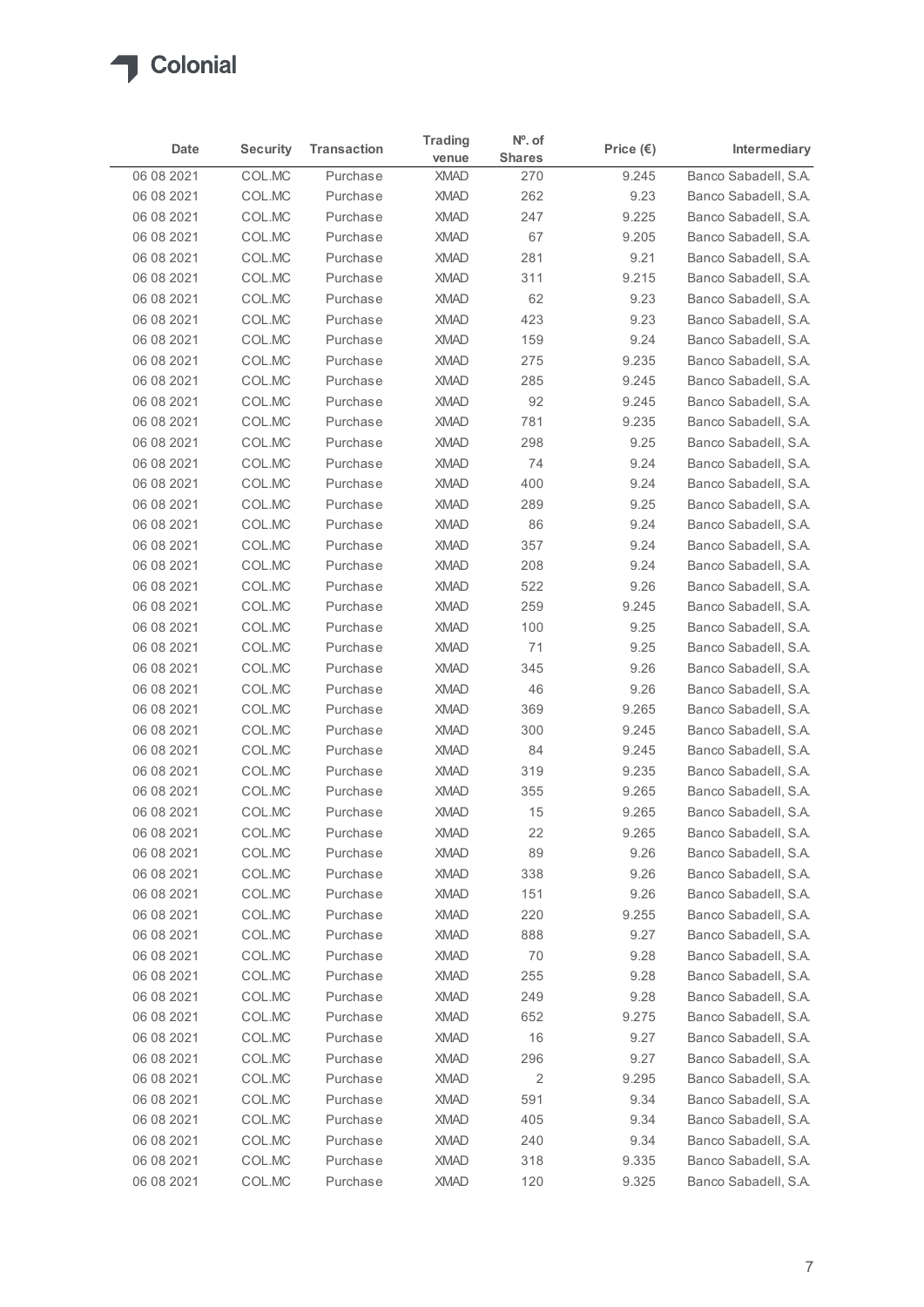

|                          |                  |                      | <b>Trading</b>             | $No$ . of     |                    |                                              |
|--------------------------|------------------|----------------------|----------------------------|---------------|--------------------|----------------------------------------------|
| Date                     | <b>Security</b>  | <b>Transaction</b>   | venue                      | <b>Shares</b> | Price $(\epsilon)$ | Intermediary                                 |
| 06 08 2021               | COL.MC           | Purchase             | <b>XMAD</b>                | 241           | 9.335              | Banco Sabadell, S.A.                         |
| 06 08 2021               | COL.MC           | Purchase             | <b>XMAD</b>                | 5             | 9.335              | Banco Sabadell, S.A.                         |
| 06 08 2021               | COL.MC           | Purchase             | <b>XMAD</b>                | 327           | 9.335              | Banco Sabadell, S.A.                         |
| 06 08 2021<br>06 08 2021 | COL.MC<br>COL.MC | Purchase<br>Purchase | <b>XMAD</b><br><b>XMAD</b> | 580<br>348    | 9.355<br>9.37      | Banco Sabadell, S.A.<br>Banco Sabadell, S.A. |
| 06 08 2021               | COL.MC           | Purchase             | <b>XMAD</b>                | 494           | 9.3                | Banco Sabadell, S.A.                         |
| 06 08 2021               | COL.MC           | Purchase             | <b>XMAD</b>                | 42            | 9.305              | Banco Sabadell, S.A.                         |
| 06 08 2021               | COL.MC           | Purchase             | <b>XMAD</b>                | 223           | 9.305              | Banco Sabadell, S.A.                         |
| 06 08 2021               | COL.MC           | Purchase             | <b>XMAD</b>                | 163           | 9.29               | Banco Sabadell, S.A.                         |
| 06 08 2021               | COL.MC           | Purchase             | <b>XMAD</b>                | 212           | 9.295              | Banco Sabadell, S.A.                         |
| 06 08 2021               | COL.MC           | Purchase             | <b>XMAD</b>                | 169           | 9.295              | Banco Sabadell, S.A.                         |
| 06 08 2021               | COL.MC           | Purchase             | <b>XMAD</b>                | 3             | 9.26               | Banco Sabadell, S.A.                         |
| 06 08 2021               | COL.MC           | Purchase             | <b>XMAD</b>                | 561           | 9.26               | Banco Sabadell, S.A.<br>Banco Sabadell, S.A. |
| 06 08 2021<br>06 08 2021 | COL.MC<br>COL.MC | Purchase<br>Purchase | <b>XMAD</b><br><b>XMAD</b> | 559<br>544    | 9.275<br>9.315     | Banco Sabadell, S.A.                         |
| 06 08 2021               | COL.MC           | Purchase             | <b>XMAD</b>                | 582           | 9.315              | Banco Sabadell, S.A.                         |
| 06 08 2021               | COL.MC           | Purchase             | <b>XMAD</b>                | 197           | 9.32               | Banco Sabadell, S.A.                         |
| 06 08 2021               | COL.MC           | Purchase             | <b>XMAD</b>                | 179           | 9.32               | Banco Sabadell, S.A.                         |
| 06 08 2021               | COL.MC           | Purchase             | <b>XMAD</b>                | 878           | 9.29               | Banco Sabadell, S.A.                         |
| 06 08 2021               | COL.MC           | Purchase             | <b>XMAD</b>                | 81            | 9.29               | Banco Sabadell, S.A.                         |
| 06 08 2021               | COL.MC           | Purchase             | <b>XMAD</b>                | 524           | 9.29               | Banco Sabadell, S.A.                         |
| 06 08 2021               | COL.MC           | Purchase             | <b>XMAD</b>                | 715           | 9.3                | Banco Sabadell, S.A.                         |
| 06 08 2021               | COL.MC           | Purchase             | <b>XMAD</b>                | 92            | 9.285              | Banco Sabadell, S.A.                         |
| 06 08 2021<br>06 08 2021 | COL.MC<br>COL.MC | Purchase<br>Purchase | <b>XMAD</b><br><b>XMAD</b> | 500<br>600    | 9.3<br>9.3         | Banco Sabadell, S.A.<br>Banco Sabadell, S.A. |
| 06 08 2021               | COL.MC           | Purchase             | <b>XMAD</b>                | 50            | 9.3                | Banco Sabadell, S.A.                         |
| 06 08 2021               | COL.MC           | Purchase             | <b>XMAD</b>                | 21            | 9.3                | Banco Sabadell, S.A.                         |
| 06 08 2021               | COL.MC           | Purchase             | XMAD                       | 200           | 9.3                | Banco Sabadell, S.A.                         |
| 06 08 2021               | COL.MC           | Purchase             | <b>XMAD</b>                | 118           | 9.3                | Banco Sabadell, S.A.                         |
| 06 08 2021               | COL.MC           | Purchase             | <b>XMAD</b>                | 235           | 9.305              | Banco Sabadell, S.A.                         |
| 06 08 2021               | COL.MC           | Purchase             | <b>XMAD</b>                | 231           | 9.315              | Banco Sabadell, S.A.                         |
| 06 08 2021               | COL.MC           | Purchase             | <b>XMAD</b>                | 119           | 9.315              | Banco Sabadell, S.A.                         |
| 06 08 2021               | COL.MC           | Purchase             | <b>XMAD</b>                | 875           | 9.32               | Banco Sabadell, S.A.                         |
| 06 08 2021               | COL.MC           | Purchase             | <b>XMAD</b>                | 265           | 9.32               | Banco Sabadell, S.A.                         |
| 06 08 2021<br>06 08 2021 | COL.MC<br>COL.MC | Purchase<br>Purchase | <b>XMAD</b><br><b>XMAD</b> | 597<br>330    | 9.43<br>9.42       | Banco Sabadell, S.A.<br>Banco Sabadell, S.A. |
| 06 08 2021               | COL.MC           | Purchase             | <b>XMAD</b>                | 74            | 9.435              | Banco Sabadell, S.A.                         |
| 06 08 2021               | COL.MC           | Purchase             | <b>XMAD</b>                | 108           | 9.42               | Banco Sabadell, S.A.                         |
| 06 08 2021               | COL.MC           | Purchase             | <b>XMAD</b>                | 296           | 9.445              | Banco Sabadell, S.A.                         |
| 06 08 2021               | COL.MC           | Purchase             | <b>XMAD</b>                | 177           | 9.41               | Banco Sabadell, S.A.                         |
| 06 08 2021               | COL.MC           | Purchase             | <b>XMAD</b>                | 335           | 9.41               | Banco Sabadell, S.A.                         |
| 06 08 2021               | COL.MC           | Purchase             | <b>XMAD</b>                | 221           | 9.41               | Banco Sabadell, S.A.                         |
| 06 08 2021               | COL.MC           | Purchase             | <b>XMAD</b>                | 101           | 9.385              | Banco Sabadell, S.A.                         |
| 06 08 2021               | COL.MC           | Purchase             | <b>XMAD</b>                | 154           | 9.385              | Banco Sabadell, S.A.                         |
| 06 08 2021               | COL.MC           | Purchase             | <b>XMAD</b>                | 68            | 9.4                | Banco Sabadell, S.A.                         |
| 06 08 2021               | COL.MC           | Purchase             | <b>XMAD</b>                | 490           | 9.38               | Banco Sabadell, S.A.                         |
| 06 08 2021<br>06 08 2021 | COL.MC<br>COL.MC | Purchase<br>Purchase | <b>XMAD</b><br>XMAD        | 301<br>96     | 9.375<br>9.415     | Banco Sabadell, S.A.<br>Banco Sabadell, S.A. |
| 06 08 2021               | COL.MC           | Purchase             | XMAD                       | 106           | 9.415              | Banco Sabadell, S.A.                         |
| 06 08 2021               | COLMC            | Purchase             | <b>XMAD</b>                | 192           | 9.415              | Banco Sabadell, S.A.                         |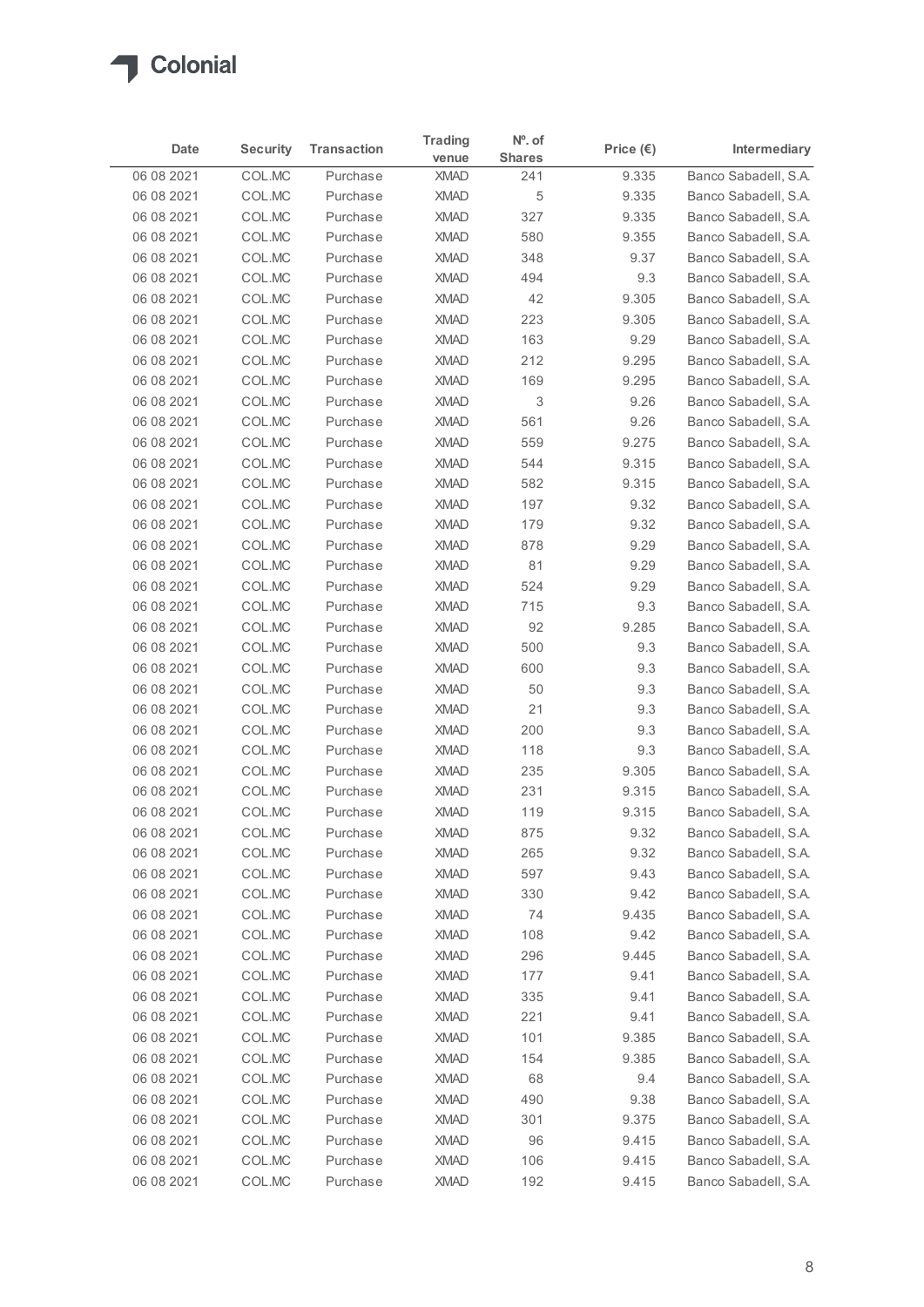

| Date                     | <b>Security</b>  | <b>Transaction</b>   | <b>Trading</b>             | $No$ . of            | Price $(\epsilon)$ | Intermediary                                 |
|--------------------------|------------------|----------------------|----------------------------|----------------------|--------------------|----------------------------------------------|
| 06 08 2021               | COL.MC           | Purchase             | venue<br><b>XMAD</b>       | <b>Shares</b><br>306 | 9.38               | Banco Sabadell, S.A.                         |
| 06 08 2021               | COL.MC           | Purchase             | <b>XMAD</b>                | 254                  | 9.435              | Banco Sabadell, S.A.                         |
| 06 08 2021               | COL.MC           | Purchase             | <b>XMAD</b>                | 16                   | 9.44               | Banco Sabadell, S.A.                         |
| 06 08 2021               | COL.MC           | Purchase             | <b>XMAD</b>                | 239                  | 9.43               | Banco Sabadell, S.A.                         |
| 06 08 2021               | COL.MC           | Purchase             | <b>XMAD</b>                | 227                  | 9.44               | Banco Sabadell, S.A.                         |
| 06 08 2021               | COL.MC           | Purchase             | <b>XMAD</b>                | 243                  | 9.44               | Banco Sabadell, S.A.                         |
| 06 08 2021               | COL.MC           | Purchase             | <b>XMAD</b>                | 489                  | 9.43               | Banco Sabadell, S.A.                         |
| 06 08 2021<br>06 08 2021 | COL.MC<br>COL.MC | Purchase<br>Purchase | <b>XMAD</b><br><b>XMAD</b> | 7,640<br>564         | 9.425<br>9.425     | Banco Sabadell, S.A.<br>Banco Sabadell, S.A. |
| 09 08 2021               | COL.MC           | Purchase             | <b>XMAD</b>                | 380                  | 9.355              | Banco Sabadell, S.A.                         |
| 09 08 2021               | COL.MC           | Purchase             | <b>XMAD</b>                | 316                  | 9.365              | Banco Sabadell, S.A.                         |
| 09 08 2021               | COL.MC           | Purchase             | <b>XMAD</b>                | 26                   | 9.34               | Banco Sabadell, S.A.                         |
| 09 08 2021               | COL.MC           | Purchase             | <b>XMAD</b>                | 11                   | 9.34               | Banco Sabadell, S.A.                         |
| 09 08 2021               | COL.MC           | Purchase             | XMAD                       | 81                   | 9.34               | Banco Sabadell, S.A.                         |
| 09 08 2021               | COL.MC           | Purchase             | <b>XMAD</b>                | 827                  | 9.34               | Banco Sabadell, S.A.                         |
| 09 08 2021               | COL.MC           | Purchase             | <b>XMAD</b>                | 132                  | 9.355              | Banco Sabadell, S.A.                         |
| 09 08 2021<br>09 08 2021 | COL.MC<br>COL.MC | Purchase<br>Purchase | XMAD<br><b>XMAD</b>        | 225<br>446           | 9.355<br>9.335     | Banco Sabadell, S.A.<br>Banco Sabadell, S.A. |
| 09 08 2021               | COL.MC           | Purchase             | <b>XMAD</b>                | 50                   | 9.3                | Banco Sabadell, S.A.                         |
| 09 08 2021               | COL.MC           | Purchase             | <b>XMAD</b>                | 217                  | 9.34               | Banco Sabadell, S.A.                         |
| 09 08 2021               | COL.MC           | Purchase             | <b>XMAD</b>                | 44                   | 9.38               | Banco Sabadell, S.A.                         |
| 09 08 2021               | COL.MC           | Purchase             | <b>XMAD</b>                | 358                  | 9.375              | Banco Sabadell, S.A.                         |
| 09 08 2021               | COL.MC           | Purchase             | <b>XMAD</b>                | 210                  | 9.375              | Banco Sabadell, S.A.                         |
| 09 08 2021               | COL.MC           | Purchase             | <b>XMAD</b>                | 62                   | 9.375              | Banco Sabadell, S.A.                         |
| 09 08 2021               | COL.MC           | Purchase             | <b>XMAD</b>                | 1,124                | 9.355              | Banco Sabadell, S.A.                         |
| 09 08 2021               | COL.MC           | Purchase             | <b>XMAD</b>                | 266                  | 9.345              | Banco Sabadell, S.A.                         |
| 09 08 2021               | COL.MC           | Purchase             | XMAD                       | 68                   | 9.345              | Banco Sabadell, S.A.                         |
| 09 08 2021<br>09 08 2021 | COL.MC<br>COL.MC | Purchase<br>Purchase | XMAD<br><b>XMAD</b>        | 845<br>20            | 9.355<br>9.345     | Banco Sabadell, S.A.<br>Banco Sabadell, S.A. |
| 09 08 2021               | COL.MC           | Purchase             | <b>XMAD</b>                | 87                   | 9.37               | Banco Sabadell, S.A.                         |
| 09 08 2021               | COL.MC           | Purchase             | <b>XMAD</b>                | 34                   | 9.38               | Banco Sabadell, S.A.                         |
| 09 08 2021               | COL.MC           | Purchase             | <b>XMAD</b>                | 295                  | 9.38               | Banco Sabadell, S.A.                         |
| 09 08 2021               | COL.MC           | Purchase             | <b>XMAD</b>                | 295                  | 9.36               | Banco Sabadell, S.A.                         |
| 09 08 2021               | COL.MC           | Purchase             | <b>XMAD</b>                | 312                  | 9.365              | Banco Sabadell, S.A.                         |
| 09 08 2021               | COL.MC           | Purchase             | XMAD                       | 32                   | 9.38               | Banco Sabadell, S.A.                         |
| 09 08 2021               | COL.MC           | Purchase             | <b>XMAD</b>                | 720                  | 9.38               | Banco Sabadell, S.A.                         |
| 09 08 2021               | COL.MC           | Purchase             | <b>XMAD</b>                | 264                  | 9.365              | Banco Sabadell, S.A.                         |
| 09 08 2021<br>09 08 2021 | COL.MC<br>COL.MC | Purchase<br>Purchase | <b>XMAD</b><br><b>XMAD</b> | 81<br>175            | 9.365<br>9.33      | Banco Sabadell, S.A.<br>Banco Sabadell, S.A. |
| 09 08 2021               | COL.MC           | Purchase             | <b>XMAD</b>                | 163                  | 9.33               | Banco Sabadell, S.A.                         |
| 09 08 2021               | COL.MC           | Purchase             | <b>XMAD</b>                | 123                  | 9.33               | Banco Sabadell, S.A.                         |
| 09 08 2021               | COL.MC           | Purchase             | <b>XMAD</b>                | 257                  | 9.375              | Banco Sabadell, S.A.                         |
| 09 08 2021               | COL.MC           | Purchase             | <b>XMAD</b>                | 276                  | 9.37               | Banco Sabadell, S.A.                         |
| 09 08 2021               | COL.MC           | Purchase             | <b>XMAD</b>                | 271                  | 9.355              | Banco Sabadell, S.A.                         |
| 09 08 2021               | COL.MC           | Purchase             | <b>XMAD</b>                | 21                   | 9.35               | Banco Sabadell, S.A.                         |
| 09 08 2021               | COL.MC           | Purchase             | <b>XMAD</b>                | 30                   | 9.35               | Banco Sabadell, S.A.                         |
| 09 08 2021               | COL.MC           | Purchase             | <b>XMAD</b>                | 305                  | 9.345              | Banco Sabadell, S.A.                         |
| 09 08 2021               | COL.MC<br>COL.MC | Purchase             | <b>XMAD</b>                | 63                   | 9.365              | Banco Sabadell, S.A.<br>Banco Sabadell, S.A. |
| 09 08 2021               |                  | Purchase             | <b>XMAD</b>                | 319                  | 9.37               |                                              |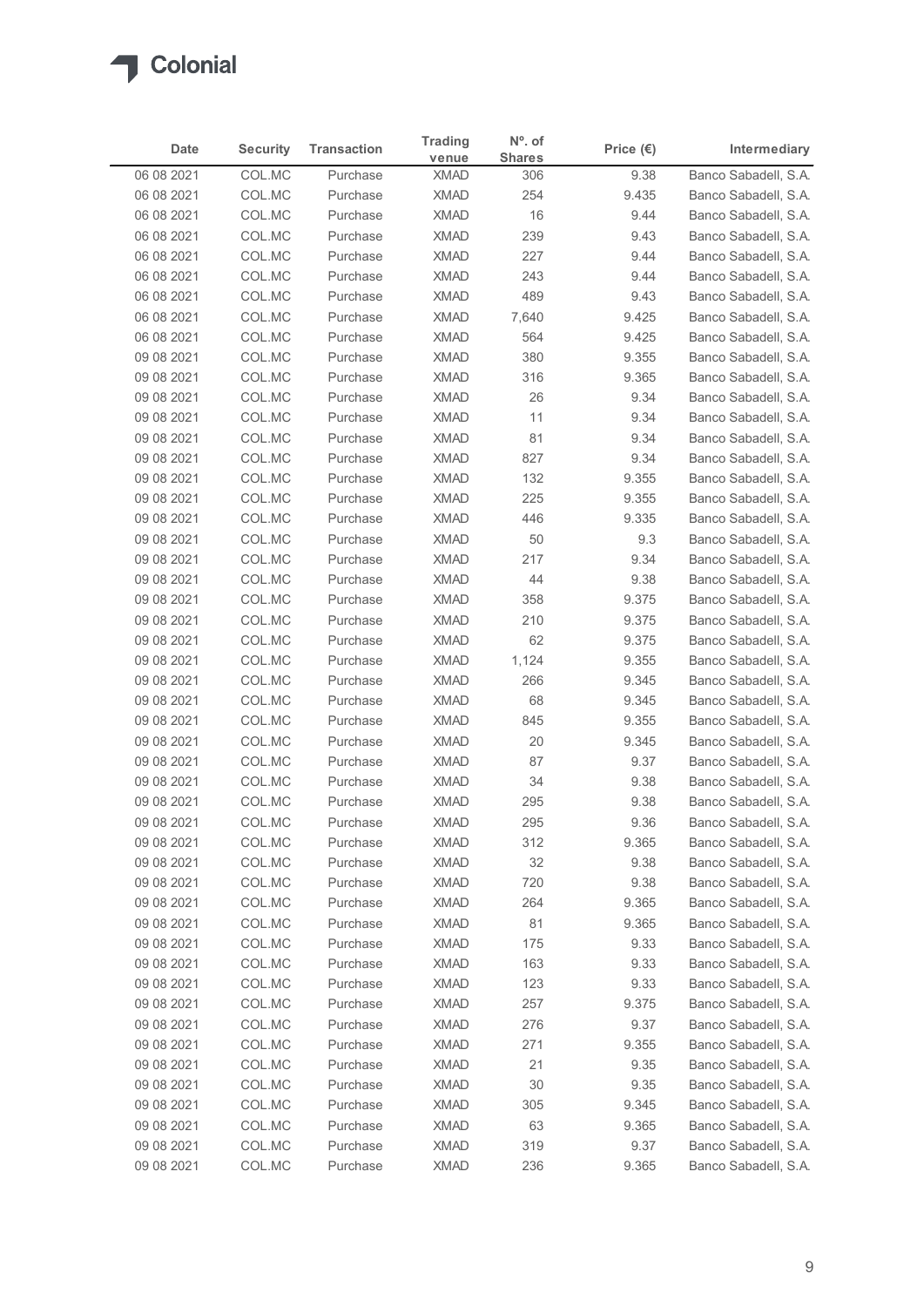

|                          |                  |                      | <b>Trading</b>             | $N^{\circ}$ . of |                    |                                              |
|--------------------------|------------------|----------------------|----------------------------|------------------|--------------------|----------------------------------------------|
| Date                     | <b>Security</b>  | <b>Transaction</b>   | venue                      | <b>Shares</b>    | Price $(\epsilon)$ | Intermediary                                 |
| 09 08 2021<br>09 08 2021 | COL.MC<br>COL.MC | Purchase<br>Purchase | <b>XMAD</b><br><b>XMAD</b> | 335<br>295       | 9.365<br>9.365     | Banco Sabadell, S.A.<br>Banco Sabadell, S.A. |
| 09 08 2021               | COL.MC           | Purchase             | <b>XMAD</b>                | 394              | 9.355              | Banco Sabadell, S.A.                         |
| 09 08 2021               | COL.MC           | Purchase             | <b>XMAD</b>                | 393              | 9.29               | Banco Sabadell, S.A.                         |
| 09 08 2021               | COL.MC           | Purchase             | <b>XMAD</b>                | 21               | 9.29               | Banco Sabadell, S.A.                         |
| 09 08 2021               | COL.MC           | Purchase             | <b>XMAD</b>                | 452              | 9.285              | Banco Sabadell, S.A.                         |
| 09 08 2021               | COL.MC           | Purchase             | <b>XMAD</b>                | 930              | 9.325              | Banco Sabadell, S.A.                         |
| 09 08 2021<br>09 08 2021 | COL.MC<br>COL.MC | Purchase<br>Purchase | <b>XMAD</b><br><b>XMAD</b> | 307<br>309       | 9.315<br>9.3       | Banco Sabadell, S.A.<br>Banco Sabadell, S.A. |
| 09 08 2021               | COL.MC           | Purchase             | <b>XMAD</b>                | 257              | 9.3                | Banco Sabadell, S.A.                         |
| 09 08 2021               | COL.MC           | Purchase             | <b>XMAD</b>                | 69               | 9.3                | Banco Sabadell, S.A.                         |
| 09 08 2021               | COL.MC           | Purchase             | <b>XMAD</b>                | 1,324            | 9.295              | Banco Sabadell, S.A.                         |
| 09 08 2021               | COL.MC           | Purchase             | <b>XMAD</b>                | 274              | 9.34               | Banco Sabadell, S.A.                         |
| 09 08 2021               | COL.MC           | Purchase             | XMAD                       | 147              | 9.33               | Banco Sabadell, S.A.                         |
| 09 08 2021               | COL.MC           | Purchase             | <b>XMAD</b>                | 59               | 9.335              | Banco Sabadell, S.A.                         |
| 09 08 2021               | COL.MC           | Purchase             | <b>XMAD</b>                | 232              | 9.34               | Banco Sabadell, S.A.                         |
| 09 08 2021               | COL.MC           | Purchase             | <b>XMAD</b>                | 28               | 9.34               | Banco Sabadell, S.A.                         |
| 09 08 2021<br>09 08 2021 | COL.MC<br>COL.MC | Purchase<br>Purchase | <b>XMAD</b><br><b>XMAD</b> | 24<br>179        | 9.325<br>9.33      | Banco Sabadell, S.A.<br>Banco Sabadell, S.A. |
| 09 08 2021               | COL.MC           | Purchase             | <b>XMAD</b>                | 249              | 9.32               | Banco Sabadell, S.A.                         |
| 09 08 2021               | COL.MC           | Purchase             | <b>XMAD</b>                | 301              | 9.325              | Banco Sabadell, S.A.                         |
| 09 08 2021               | COL.MC           | Purchase             | XMAD                       | 678              | 9.325              | Banco Sabadell, S.A.                         |
| 09 08 2021               | COL.MC           | Purchase             | <b>XMAD</b>                | 2                | 9.325              | Banco Sabadell, S.A.                         |
| 09 08 2021               | COL.MC           | Purchase             | XMAD                       | 29               | 9.325              | Banco Sabadell, S.A.                         |
| 09 08 2021               | COL.MC           | Purchase             | XMAD                       | 239              | 9.31               | Banco Sabadell, S.A.                         |
| 09 08 2021               | COL.MC           | Purchase             | <b>XMAD</b>                | 150              | 9.3                | Banco Sabadell, S.A.                         |
| 09 08 2021               | COL.MC           | Purchase             | <b>XMAD</b>                | 169              | 9.3                | Banco Sabadell, S.A.                         |
| 09 08 2021<br>09 08 2021 | COL.MC<br>COL.MC | Purchase<br>Purchase | <b>XMAD</b><br><b>XMAD</b> | 56<br>51         | 9.315<br>9.315     | Banco Sabadell, S.A.<br>Banco Sabadell, S.A. |
| 09 08 2021               | COL.MC           | Purchase             | <b>XMAD</b>                | 47               | 9.315              | Banco Sabadell, S.A.                         |
| 09 08 2021               | COL.MC           | Purchase             | <b>XMAD</b>                | 471              | 9.3                | Banco Sabadell, S.A.                         |
| 09 08 2021               | COL.MC           | Purchase             | <b>XMAD</b>                | 231              | 9.305              | Banco Sabadell, S.A.                         |
| 09 08 2021               | COL.MC           | Purchase             | <b>XMAD</b>                | 301              | 9.3                | Banco Sabadell, S.A.                         |
| 09 08 2021               | COL.MC           | Purchase             | <b>XMAD</b>                | 242              | 9.295              | Banco Sabadell, S.A.                         |
| 09 08 2021               | COL.MC           | Purchase             | <b>XMAD</b>                | 412              | 9.305              | Banco Sabadell, S.A.                         |
| 09 08 2021               | COL.MC           | Purchase             | XMAD                       | 290              | 9.305              | Banco Sabadell, S.A.                         |
| 09 08 2021               | COL.MC           | Purchase             | <b>XMAD</b>                | 772              | 9.3                | Banco Sabadell, S.A.                         |
| 09 08 2021<br>09 08 2021 | COL.MC<br>COL.MC | Purchase<br>Purchase | <b>XMAD</b><br><b>XMAD</b> | 558<br>418       | 9.3<br>9.31        | Banco Sabadell, S.A.<br>Banco Sabadell, S.A. |
| 09 08 2021               | COL.MC           | Purchase             | <b>XMAD</b>                | 158              | 9.31               | Banco Sabadell, S.A.                         |
| 09 08 2021               | COL.MC           | Purchase             | <b>XMAD</b>                | 277              | 9.325              | Banco Sabadell, S.A.                         |
| 09 08 2021               | COL.MC           | Purchase             | <b>XMAD</b>                | 86               | 9.325              | Banco Sabadell, S.A.                         |
| 09 08 2021               | COL.MC           | Purchase             | <b>XMAD</b>                | 225              | 9.325              | Banco Sabadell, S.A.                         |
| 09 08 2021               | COL.MC           | Purchase             | <b>XMAD</b>                | 239              | 9.32               | Banco Sabadell, S.A.                         |
| 09 08 2021               | COL.MC           | Purchase             | <b>XMAD</b>                | 27               | 9.325              | Banco Sabadell, S.A.                         |
| 09 08 2021               | COL.MC           | Purchase             | <b>XMAD</b>                | 52               | 9.34               | Banco Sabadell, S.A.                         |
| 09 08 2021               | COL.MC           | Purchase             | <b>XMAD</b>                | 165              | 9.345              | Banco Sabadell, S.A.                         |
| 09 08 2021               | COL.MC<br>COL.MC | Purchase<br>Purchase | <b>XMAD</b><br><b>XMAD</b> | 97<br>767        | 9.345<br>9.33      | Banco Sabadell, S.A.<br>Banco Sabadell, S.A. |
| 09 08 2021               |                  |                      |                            |                  |                    |                                              |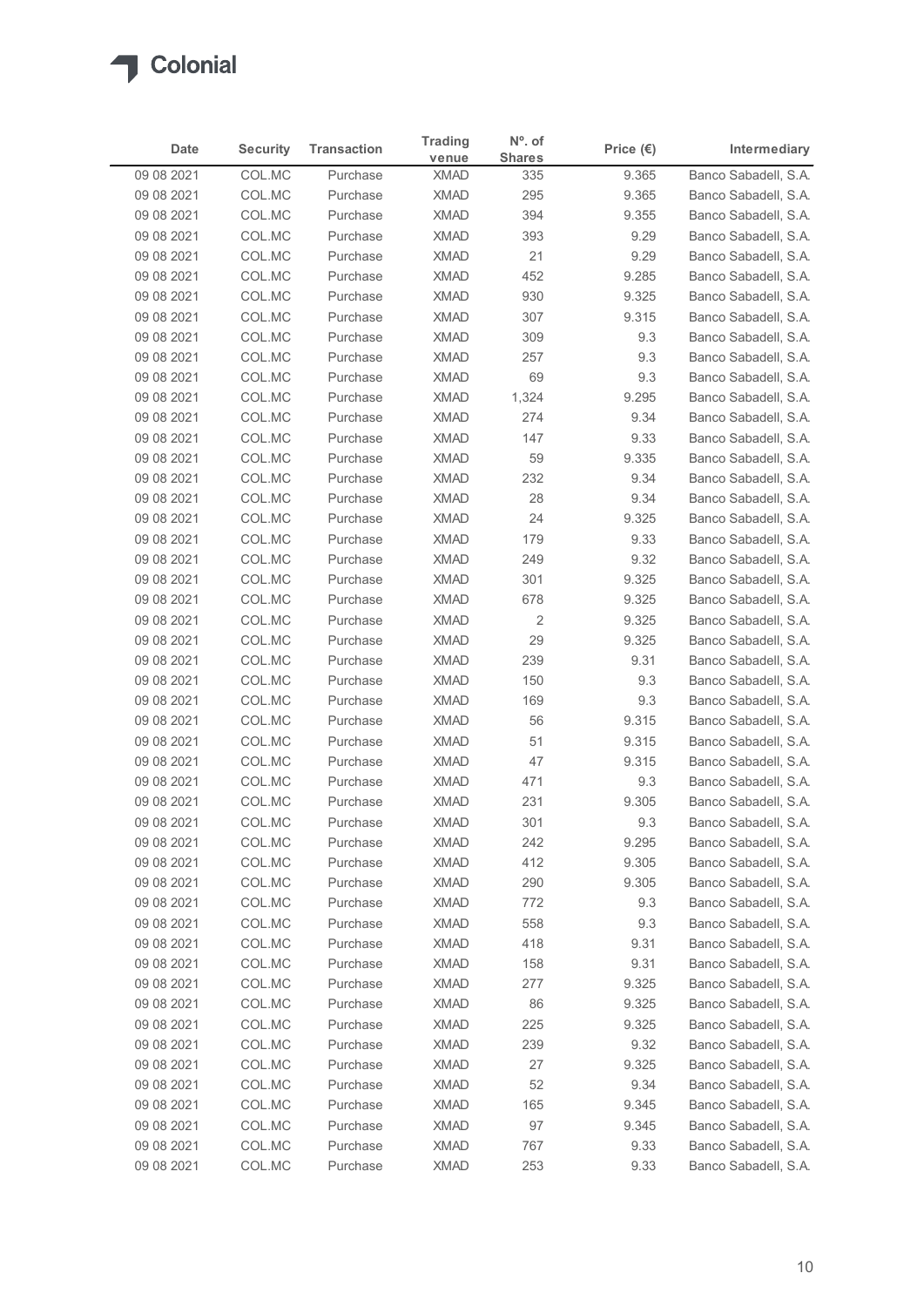

| Date                     | <b>Security</b>  | <b>Transaction</b>   | <b>Trading</b>             | $N^{\circ}$ . of     | Price $(\epsilon)$ | Intermediary                                 |
|--------------------------|------------------|----------------------|----------------------------|----------------------|--------------------|----------------------------------------------|
| 09 08 2021               | COL.MC           | Purchase             | venue<br><b>XMAD</b>       | <b>Shares</b><br>143 | 9.33               | Banco Sabadell, S.A.                         |
| 09 08 2021               | COL.MC           | Purchase             | <b>XMAD</b>                | 289                  | 9.33               | Banco Sabadell, S.A.                         |
| 09 08 2021               | COL.MC           | Purchase             | <b>XMAD</b>                | 102                  | 9.33               | Banco Sabadell, S.A.                         |
| 09 08 2021               | COL.MC           | Purchase             | <b>XMAD</b>                | 190                  | 9.305              | Banco Sabadell, S.A.                         |
| 09 08 2021               | COL.MC           | Purchase             | <b>XMAD</b>                | 175                  | 9.305              | Banco Sabadell, S.A.                         |
| 09 08 2021               | COL.MC           | Purchase             | <b>XMAD</b>                | 500                  | 9.305              | Banco Sabadell, S.A.                         |
| 09 08 2021               | COL.MC           | Purchase             | <b>XMAD</b>                | 177                  | 9.305              | Banco Sabadell, S.A.                         |
| 09 08 2021<br>09 08 2021 | COL.MC<br>COL.MC | Purchase<br>Purchase | <b>XMAD</b><br><b>XMAD</b> | 222<br>104           | 9.325<br>9.325     | Banco Sabadell, S.A.<br>Banco Sabadell, S.A. |
| 09 08 2021               | COL.MC           | Purchase             | <b>XMAD</b>                | 336                  | 9.31               | Banco Sabadell, S.A.                         |
| 09 08 2021               | COL.MC           | Purchase             | <b>XMAD</b>                | 451                  | 9.33               | Banco Sabadell, S.A.                         |
| 09 08 2021               | COL.MC           | Purchase             | <b>XMAD</b>                | 305                  | 9.33               | Banco Sabadell, S.A.                         |
| 09 08 2021               | COL.MC           | Purchase             | <b>XMAD</b>                | 933                  | 9.33               | Banco Sabadell, S.A.                         |
| 09 08 2021               | COL.MC           | Purchase             | XMAD                       | 7,635                | 9.295              | Banco Sabadell, S.A.                         |
| 09 08 2021               | COL.MC           | Purchase             | <b>XMAD</b>                | 311                  | 9.295              | Banco Sabadell, S.A.                         |
| 09 08 2021               | COL.MC           | Purchase             | <b>XMAD</b>                | 266                  | 9.295              | Banco Sabadell, S.A.                         |
| 09 08 2021<br>09 08 2021 | COL.MC           | Purchase             | <b>XMAD</b>                | 446                  | 9.3                | Banco Sabadell, S.A.<br>Banco Sabadell, S.A. |
| 09 08 2021               | COL.MC<br>COL.MC | Purchase<br>Purchase | XMAD<br><b>XMAD</b>        | 316<br>111           | 9.3<br>9.3         | Banco Sabadell, S.A.                         |
| 09 08 2021               | COL.MC           | Purchase             | <b>XMAD</b>                | 670                  | 9.3                | Banco Sabadell, S.A.                         |
| 09 08 2021               | COL.MC           | Purchase             | <b>XMAD</b>                | 19                   | 9.3                | Banco Sabadell, S.A.                         |
| 09 08 2021               | COL.MC           | Purchase             | XMAD                       | 538                  | 9.3                | Banco Sabadell, S.A.                         |
| 09 08 2021               | COL.MC           | Purchase             | <b>XMAD</b>                | 11                   | 9.3                | Banco Sabadell, S.A.                         |
| 09 08 2021               | COL.MC           | Purchase             | XMAD                       | 222                  | 9.3                | Banco Sabadell, S.A.                         |
| 09 08 2021               | COL.MC           | Purchase             | <b>XMAD</b>                | 612                  | 9.3                | Banco Sabadell, S.A.                         |
| 09 08 2021               | COL.MC           | Purchase             | <b>XMAD</b>                | 195                  | 9.3                | Banco Sabadell, S.A.                         |
| 09 08 2021               | COL.MC           | Purchase<br>Purchase | <b>XMAD</b><br><b>XMAD</b> | 613<br>330           | 9.3                | Banco Sabadell, S.A.<br>Banco Sabadell, S.A. |
| 10 08 2021<br>10 08 2021 | COL.MC<br>COL.MC | Purchase             | <b>XMAD</b>                | 557                  | 9.28<br>9.28       | Banco Sabadell, S.A.                         |
| 10 08 2021               | COL.MC           | Purchase             | <b>XMAD</b>                | 150                  | 9.28               | Banco Sabadell, S.A.                         |
| 10 08 2021               | COL.MC           | Purchase             | <b>XMAD</b>                | 54                   | 9.295              | Banco Sabadell, S.A.                         |
| 10 08 2021               | COL.MC           | Purchase             | <b>XMAD</b>                | 265                  | 9.295              | Banco Sabadell, S.A.                         |
| 10 08 2021               | COL.MC           | Purchase             | <b>XMAD</b>                | 11                   | 9.295              | Banco Sabadell, S.A.                         |
| 10 08 2021               | COL.MC           | Purchase             | <b>XMAD</b>                | 267                  | 9.295              | Banco Sabadell, S.A.                         |
| 10 08 2021               | COL.MC           | Purchase             | <b>XMAD</b>                | 222                  | 9.315              | Banco Sabadell, S.A.                         |
| 10 08 2021               | COL.MC           | Purchase             | <b>XMAD</b>                | 179                  | 9.3                | Banco Sabadell, S.A.                         |
| 10 08 2021               | COL.MC           | Purchase             | <b>XMAD</b>                | 323                  | 9.295              | Banco Sabadell, S.A.                         |
| 10 08 2021<br>10 08 2021 | COL.MC<br>COL.MC | Purchase<br>Purchase | <b>XMAD</b><br><b>XMAD</b> | 242<br>68            | 9.295<br>9.36      | Banco Sabadell, S.A.<br>Banco Sabadell, S.A. |
| 10 08 2021               | COL.MC           | Purchase             | XMAD                       | 550                  | 9.335              | Banco Sabadell, S.A.                         |
| 10 08 2021               | COL.MC           | Purchase             | <b>XMAD</b>                | 126                  | 9.335              | Banco Sabadell, S.A.                         |
| 10 08 2021               | COL.MC           | Purchase             | <b>XMAD</b>                | 285                  | 9.335              | Banco Sabadell, S.A.                         |
| 10 08 2021               | COL.MC           | Purchase             | <b>XMAD</b>                | 10                   | 9.345              | Banco Sabadell, S.A.                         |
| 10 08 2021               | COL.MC           | Purchase             | <b>XMAD</b>                | 331                  | 9.345              | Banco Sabadell, S.A.                         |
| 10 08 2021               | COL.MC           | Purchase             | <b>XMAD</b>                | 75                   | 9.36               | Banco Sabadell, S.A.                         |
| 10 08 2021               | COL.MC           | Purchase             | <b>XMAD</b>                | 277                  | 9.34               | Banco Sabadell, S.A.                         |
| 10 08 2021               | COL.MC           | Purchase             | <b>XMAD</b>                | 260                  | 9.325              | Banco Sabadell, S.A.                         |
| 10 08 2021<br>10 08 2021 | COL.MC           | Purchase<br>Purchase | <b>XMAD</b>                | 144                  | 9.325              | Banco Sabadell, S.A.                         |
|                          | COL.MC           | Purchase             | <b>XMAD</b>                | 273<br>539           | 9.325              | Banco Sabadell, S.A.<br>Banco Sabadell, S.A. |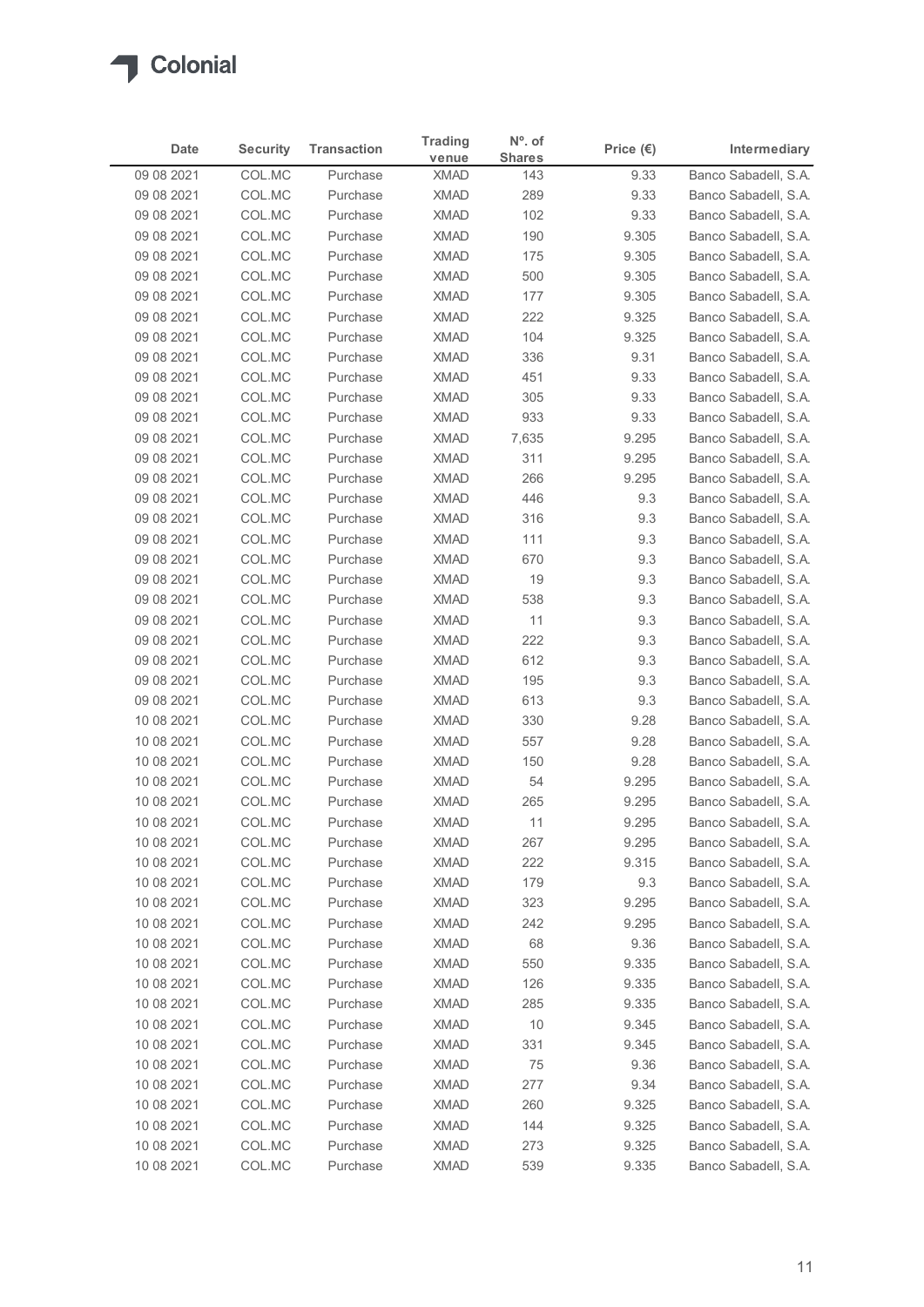

|                          |                  |                      | <b>Trading</b>             | N°. of                |                    |                                              |
|--------------------------|------------------|----------------------|----------------------------|-----------------------|--------------------|----------------------------------------------|
| <b>Date</b>              | <b>Security</b>  | <b>Transaction</b>   | venue                      | <b>Shares</b>         | Price $(\epsilon)$ | Intermediary                                 |
| 10 08 2021               | COL.MC           | Purchase             | <b>XMAD</b>                | 228                   | 9.3                | Banco Sabadell, S.A.                         |
| 10 08 2021<br>10 08 2021 | COL.MC<br>COL.MC | Purchase<br>Purchase | <b>XMAD</b><br><b>XMAD</b> | 629<br>10             | 9.305<br>9.3       | Banco Sabadell, S.A.<br>Banco Sabadell, S.A. |
| 10 08 2021               | COL.MC           | Purchase             | <b>XMAD</b>                | 199                   | 9.3                | Banco Sabadell, S.A.                         |
| 10 08 2021               | COL.MC           | Purchase             | <b>XMAD</b>                | 14                    | 9.29               | Banco Sabadell, S.A.                         |
| 10 08 2021               | COL.MC           | Purchase             | <b>XMAD</b>                | 295                   | 9.29               | Banco Sabadell, S.A.                         |
| 10 08 2021               | COL.MC           | Purchase             | <b>XMAD</b>                | 471                   | 9.295              | Banco Sabadell, S.A.                         |
| 10 08 2021               | COL.MC           | Purchase             | <b>XMAD</b>                | 55                    | 9.295              | Banco Sabadell, S.A.                         |
| 10 08 2021               | COL.MC           | Purchase             | <b>XMAD</b>                | 11                    | 9.28               | Banco Sabadell, S.A.                         |
| 10 08 2021               | COL.MC           | Purchase             | <b>XMAD</b>                | 35                    | 9.285              | Banco Sabadell, S.A.                         |
| 10 08 2021<br>10 08 2021 | COL.MC<br>COL.MC | Purchase<br>Purchase | <b>XMAD</b><br><b>XMAD</b> | 61<br>282             | 9.285<br>9.295     | Banco Sabadell, S.A.<br>Banco Sabadell, S.A. |
| 10 08 2021               | COL.MC           | Purchase             | <b>XMAD</b>                | 234                   | 9.285              | Banco Sabadell, S.A.                         |
| 10 08 2021               | COL.MC           | Purchase             | XMAD                       | 597                   | 9.27               | Banco Sabadell, S.A.                         |
| 10 08 2021               | COL.MC           | Purchase             | XMAD                       | 734                   | 9.285              | Banco Sabadell, S.A.                         |
| 10 08 2021               | COL.MC           | Purchase             | XMAD                       | 12                    | 9.275              | Banco Sabadell, S.A.                         |
| 10 08 2021               | COL.MC           | Purchase             | XMAD                       | 204                   | 9.25               | Banco Sabadell, S.A.                         |
| 10 08 2021               | COL.MC           | Purchase             | <b>XMAD</b>                | 325                   | 9.25               | Banco Sabadell, S.A.                         |
| 10 08 2021               | COL.MC           | Purchase             | <b>XMAD</b>                | 230                   | 9.265              | Banco Sabadell, S.A.                         |
| 10 08 2021               | COL.MC           | Purchase             | <b>XMAD</b>                | 280                   | 9.285              | Banco Sabadell, S.A.                         |
| 10 08 2021               | COL.MC<br>COL.MC | Purchase<br>Purchase | XMAD<br>XMAD               | 521<br>315            | 9.275<br>9.21      | Banco Sabadell, S.A.<br>Banco Sabadell, S.A. |
| 10 08 2021<br>10 08 2021 | COL.MC           | Purchase             | XMAD                       | 331                   | 9.205              | Banco Sabadell, S.A.                         |
| 10 08 2021               | COL.MC           | Purchase             | XMAD                       | 252                   | 9.22               | Banco Sabadell, S.A.                         |
| 10 08 2021               | COL.MC           | Purchase             | <b>XMAD</b>                | 192                   | 9.22               | Banco Sabadell, S.A.                         |
| 10 08 2021               | COL.MC           | Purchase             | <b>XMAD</b>                | 701                   | 9.215              | Banco Sabadell, S.A.                         |
| 10 08 2021               | COL.MC           | Purchase             | <b>XMAD</b>                | 1,115                 | 9.235              | Banco Sabadell, S.A.                         |
| 10 08 2021               | COL.MC           | Purchase             | XMAD                       | 305                   | 9.2                | Banco Sabadell, S.A.                         |
| 10 08 2021               | COL.MC           | Purchase             | <b>XMAD</b>                | 169                   | 9.195              | Banco Sabadell, S.A.                         |
| 10 08 2021               | COL.MC           | Purchase             | <b>XMAD</b>                | 56                    | 9.205              | Banco Sabadell, S.A.                         |
| 10 08 2021               | COL.MC           | Purchase             | <b>XMAD</b>                | 69                    | 9.16               | Banco Sabadell, S.A.                         |
| 10 08 2021<br>10 08 2021 | COL.MC<br>COL.MC | Purchase<br>Purchase | <b>XMAD</b><br>XMAD        | 437<br>$\overline{2}$ | 9.16<br>9.16       | Banco Sabadell, S.A.<br>Banco Sabadell, S.A. |
| 10 08 2021               | COL.MC           | Purchase             | XMAD                       | 201                   | 9.16               | Banco Sabadell, S.A.                         |
| 10 08 2021               | COL.MC           | Purchase             | <b>XMAD</b>                | 468                   | 9.165              | Banco Sabadell, S.A.                         |
| 10 08 2021               | COL.MC           | Purchase             | XMAD                       | 46                    | 9.165              | Banco Sabadell, S.A.                         |
| 10 08 2021               | COL.MC           | Purchase             | XMAD                       | 19                    | 9.165              | Banco Sabadell, S.A.                         |
| 10 08 2021               | COL.MC           | Purchase             | <b>XMAD</b>                | 152                   | 9.17               | Banco Sabadell, S.A.                         |
| 10 08 2021               | COL.MC           | Purchase             | XMAD                       | 276                   | 9.175              | Banco Sabadell, S.A.                         |
| 10 08 2021               | COL.MC           | Purchase             | <b>XMAD</b>                | 75                    | 9.175              | Banco Sabadell, S.A.                         |
| 10 08 2021               | COL.MC           | Purchase             | <b>XMAD</b>                | 257                   | 9.17               | Banco Sabadell, S.A.                         |
| 10 08 2021               | COL.MC           | Purchase<br>Purchase | <b>XMAD</b><br><b>XMAD</b> | 339<br>296            | 9.165<br>9.18      | Banco Sabadell, S.A.                         |
| 10 08 2021<br>10 08 2021 | COL.MC<br>COL.MC | Purchase             | XMAD                       | 293                   | 9.185              | Banco Sabadell, S.A.<br>Banco Sabadell, S.A. |
| 10 08 2021               | COL.MC           | Purchase             | XMAD                       | 108                   | 9.19               | Banco Sabadell, S.A.                         |
| 10 08 2021               | COL.MC           | Purchase             | XMAD                       | 153                   | 9.19               | Banco Sabadell, S.A.                         |
| 10 08 2021               | COL.MC           | Purchase             | <b>XMAD</b>                | 400                   | 9.2                | Banco Sabadell, S.A.                         |
| 10 08 2021               | COL.MC           | Purchase             | <b>XMAD</b>                | 102                   | 9.2                | Banco Sabadell, S.A.                         |
|                          | COL.MC           | Purchase             | <b>XMAD</b>                | 287                   | 9.17               | Banco Sabadell, S.A.                         |
| 10 08 2021<br>10 08 2021 | COL.MC           |                      | XMAD                       | 308                   | 9.18               | Banco Sabadell, S.A.                         |